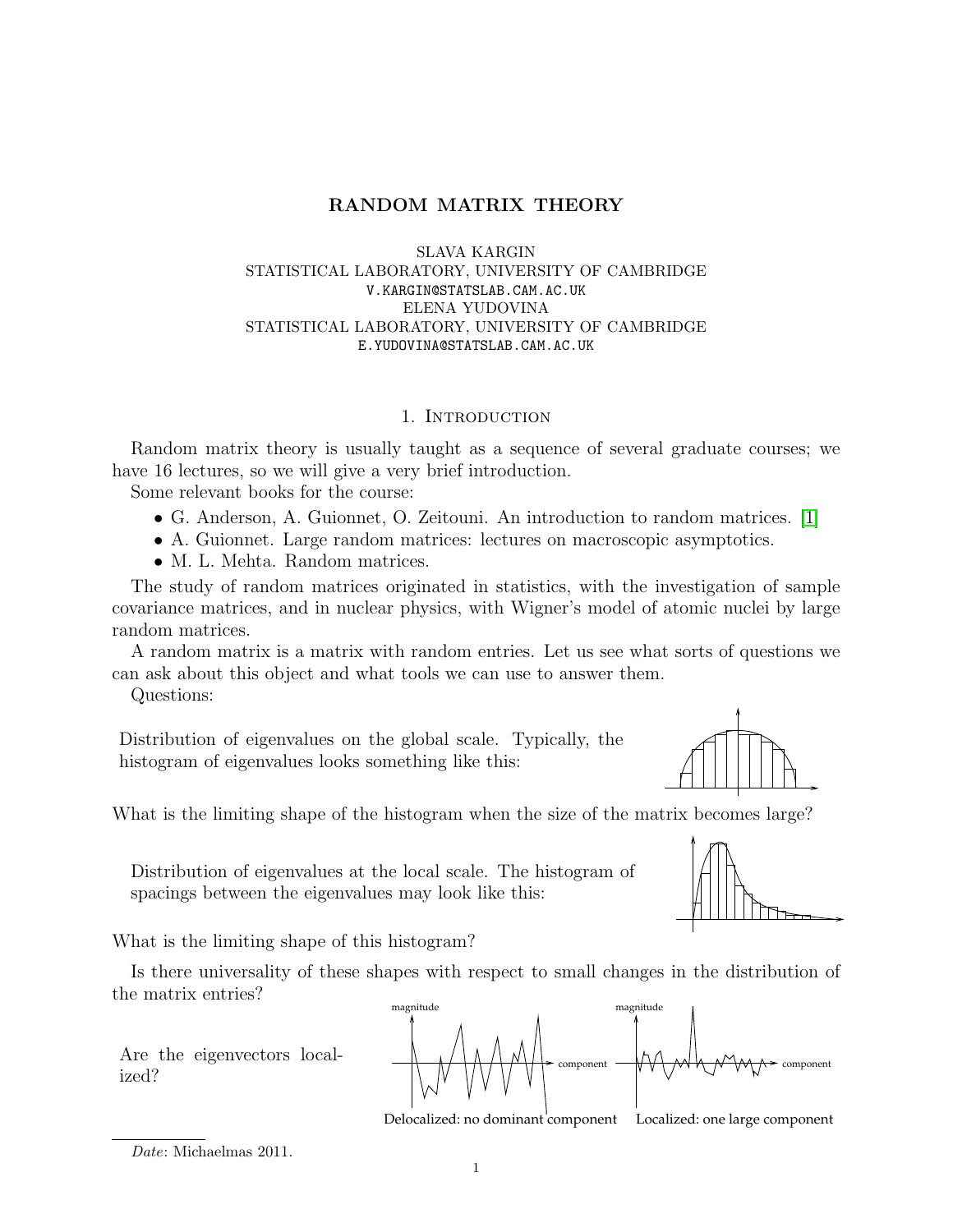Approaches:

- Method of traces (combinatorial): for a function f, we have  $\sum_{i=1}^{N} f(\lambda_i) = \text{Tr } f(X)$ , and the right-hand side can be studied using combinatorial methods.
- Stieltjes transform method: we study the meromorphic function Tr  $\left(\frac{1}{Y}\right)$  $\frac{1}{X-z}$ , whose poles are the eigenvalues of X.
- Orthogonal polynomials: in some cases, the distribution of eigenvalues can be written out explicitly and related to orthogonal polynomials, for which there is an extensive theory.
- Stochastic differential equations: if the entries of the random matrix evolve according to some stochastic process described by an SDE, then the eigenvalues also evolve according to an SDE which can be analyzed.
- Esoterica: Riemann-Hilbert, free probability, etc.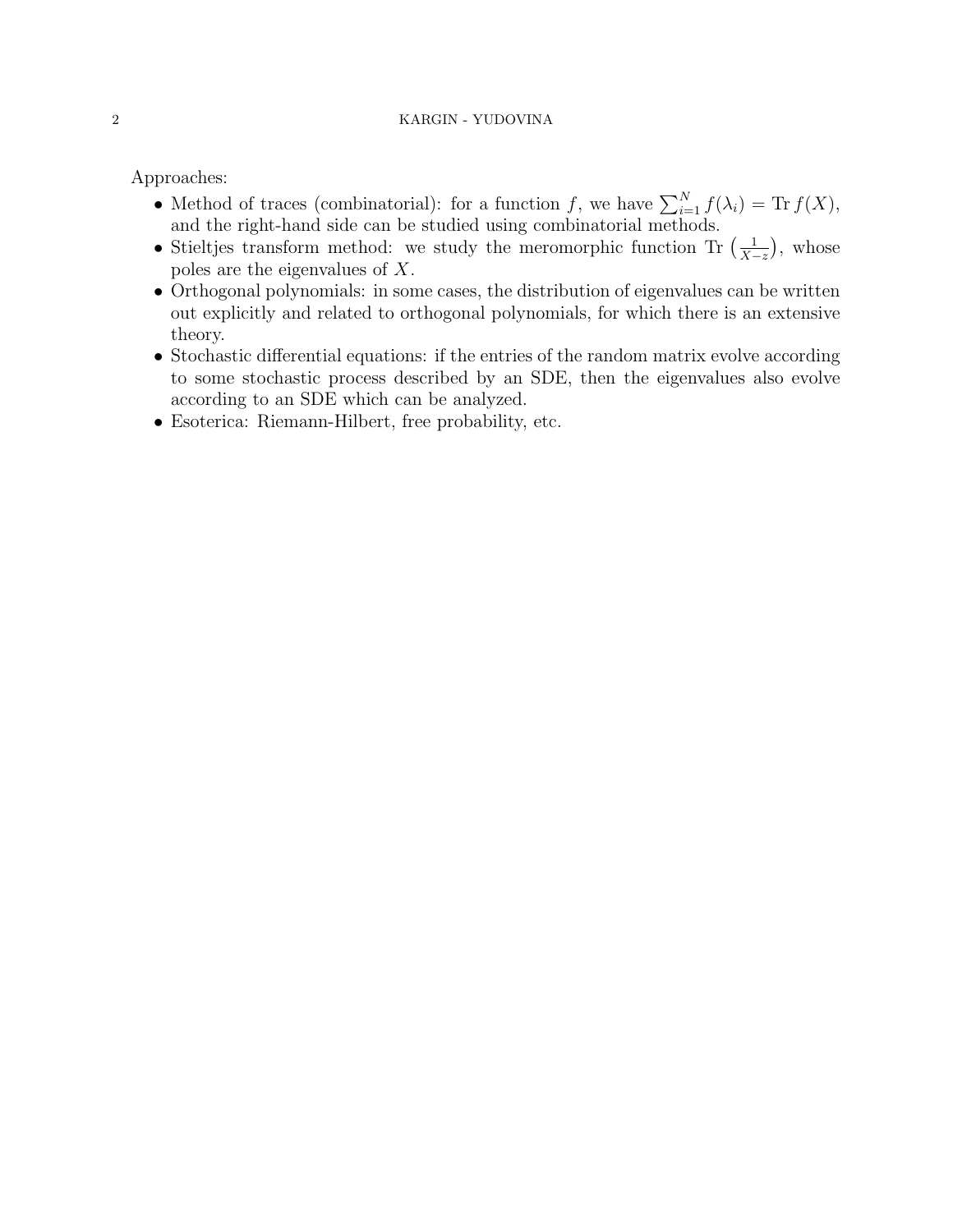#### RANDOM MATRIX THEORY 3

## 2. Method of Traces: Wigner random matrices

Let X be an  $N \times N$  symmetric real-valued matrix. The matrix entries  $X_{ij}$  are iid realvalued random variables (for  $i \leq j$ ). Let  $Z_{ij} = \sqrt{N}X_{ij}$ . We assume  $\mathbb{E}Z_{ij} = 0$ ,  $\mathbb{E}Z_{ij}^2 = 1$ ,  $\mathbb{E}|Z_{ij}|^k = r_k < \infty$  for all k (and all N). (Most of these assumptions can be relaxed.)

**Definition.** The empirical measure of the eigenvalues is  $L_N = \frac{1}{N}$  $\frac{1}{N} \sum_{i=1}^{N} \delta_{\lambda_i}$ , where  $\lambda_i$  are eigenvalues of X.

We will use the following notational convention: for a measure  $\mu$  on  $\mathbb R$  and a function f, we write

$$
\langle \mu, f \rangle := \int_{\mathbb{R}} f(x) \mu(dx).
$$

In particular,  $\langle L_N, f \rangle = \frac{1}{N}$  $\frac{1}{N}\sum f(\lambda_i)$ .

**Definition.** The *density of states*  $\overline{L_N}$  is the expected value of the random measure  $L_N$ .

Note that the expectation is with respect to the randomness in  ${X_{ij}}$ .

Let  $\sigma$  be the measure on R with density  $\frac{1}{2\pi}\sqrt{(4-x^2)_+}$  (so the support of  $\sigma$  is confined to  $[-2, 2]$ ). The measure  $\sigma$  is often called *(Wigner's)* semicircle law.

**Theorem 2.1** (Wigner). For any bounded continuous function  $f \in C_b(\mathbb{R})$ ,

$$
\mathbb{P}(|\langle L_N, f \rangle - \langle \sigma, f \rangle| > \epsilon) \to 0 \text{ as } N \to \infty
$$

In other words,  $L_N \rightarrow \sigma$  weakly, in probability.

*Proof.* The proof relies on two lemmas. The first asserts that the moments of  $\overline{L_N}$  converges to the moments of  $\sigma$ ; the second asserts that the moments of  $L<sub>N</sub>$  converges to the moments of  $L_N$  in probability.

<span id="page-2-0"></span>**Lemma 2.2.**  $\overline{L_N} \to \sigma$  in moments, i.e. as  $N \to \infty$ , for any  $k \geq 0$  we have

$$
\langle \overline{L_N}, x^k \rangle \to \langle \sigma, x^k \rangle = \begin{cases} 0, & k \text{ odd} \\ \frac{1}{\frac{k}{2}+1} {k \choose k/2}, & k \text{ even.} \end{cases}
$$

(Note that this is a statement about convergence in R.)

The even moments of  $\sigma$  coincide with the so-called Catalan numbers, which frequently arise in various enumeration problems in combinatorics.

<span id="page-2-1"></span>**Lemma 2.3.** As  $N \to \infty$ , for any k we have

$$
\mathbb{P}(|\langle L_N, x^k \rangle - \langle \overline{L_N}, x^k \rangle| > \epsilon) \to 0
$$

(It will be sufficient to show that the variance of  $\langle L_N, x^k \rangle$  tends to 0.)

Altogether, Lemmas [2.2](#page-2-0) and [2.3](#page-2-1) show that moments of  $L<sub>N</sub>$  converge to moments of sigma in probability. In a general situation, the convergence of moments does not imply the weak convergence of measures. However, this is true for a wide class of limiting measures, in particular for the measures that are uniquely determined by its moments. See, for example, Theorem 2.22 in Van der Vaart's "Asymptotic Statistics" [\[23\]](#page-35-0).

For  $\sigma$ , we can give a direct proof. (See the outline of the general argument below.) Supposing Lemmas [2.2](#page-2-0) and [2.3](#page-2-1) to hold, the proof proceeds as follows: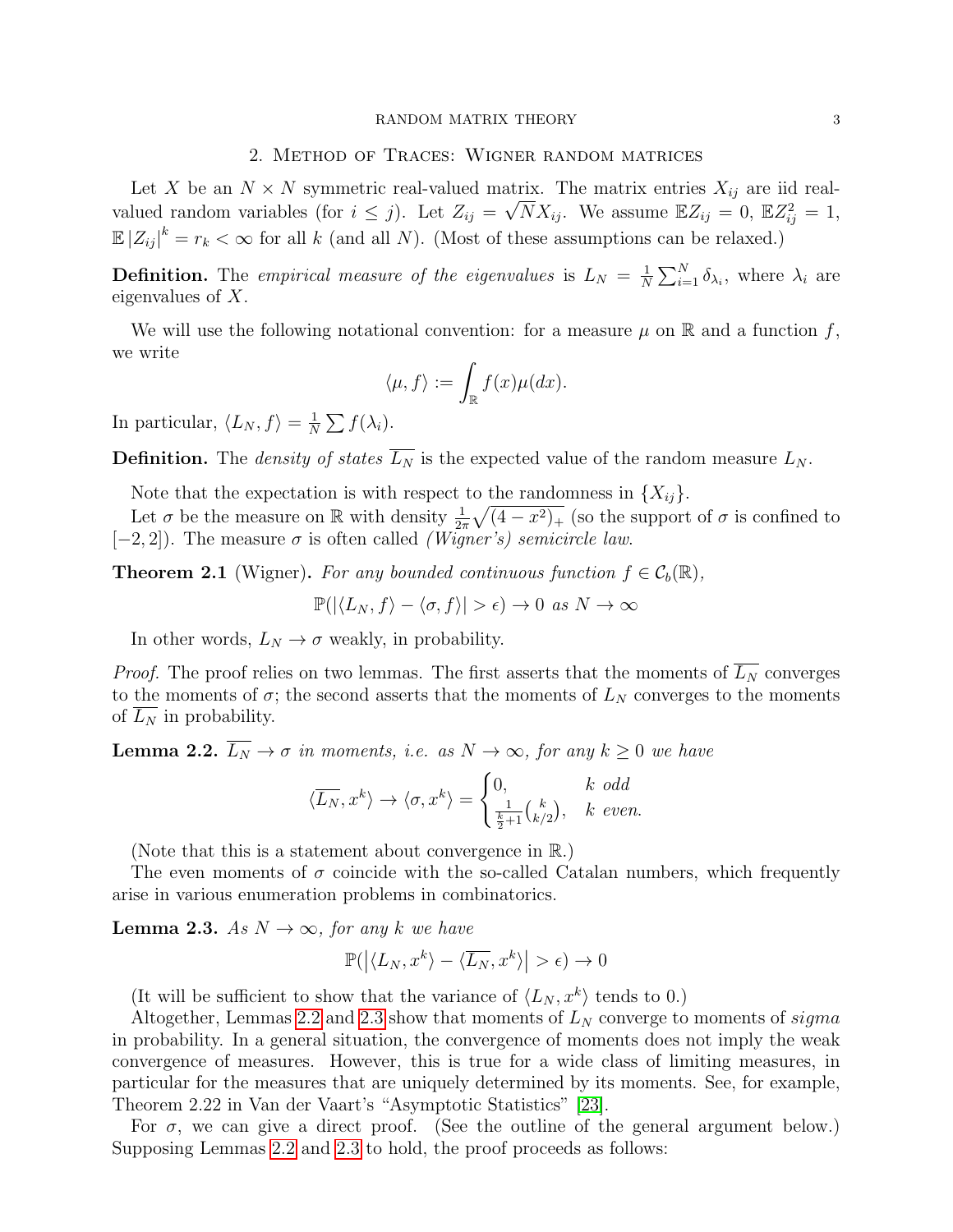Let 
$$
f \in C_b(\mathbb{R})
$$
 and  $M := \sup |f(x)|$ . Observe that for every polynomial Q,

$$
\mathbb{P}(|\langle L_N - \sigma, f \rangle| > \epsilon) \leq \mathbb{P}(|\langle L_N - \sigma, Q \rangle| > \epsilon/2) + \mathbb{P}(|\langle L_N - \sigma, f - Q \rangle| > \epsilon/2)
$$
  

$$
\leq \mathbb{P}(|\langle L_N - \overline{L_N}, Q \rangle| > \epsilon/4) + \mathbb{P}(|\langle \overline{L_N} - \sigma, Q \rangle| > \epsilon/4)
$$
  

$$
+ \mathbb{P}(|\langle L_N - \sigma, f - Q \rangle| > \epsilon/2).
$$

We claim that for every  $\delta > 0$  there exists a polynomial Q and an integer  $N_0$  so that the third term is less than  $\delta$  for all  $N \geq N_0$ . Given this polynomial Q, the first two terms converge to 0 as  $N \to \infty$  as a result of Lemmas [2.3](#page-2-1) and [2.2](#page-2-0) respectively, and this proves the theorem.

To prove that the claim holds, choose (by using the Weierstrass approximation theorem)  $Q = \sum_{k=0}^{K} a_k x^k$  such that

(1) 
$$
\sup_{|x| \le 5} |f(x) - Q(x)| \le \varepsilon/8.
$$

Let  $A = \max\{|a_k|\}.$ 

Note that since  $\sigma$  supported on [-2,2], hence  $|\langle \sigma, f - Q \rangle| \leq \varepsilon/8 < \varepsilon/4$ . Therefore, the claim will follow if for every  $\delta > 0$ , we show that there exists  $N_0$ , such that

(2) 
$$
\mathbb{P}\{|\langle L_N, f - Q \rangle| > \varepsilon/4\} \le \delta
$$

for all  $N > N_0$ .

Note that

$$
\mathbb{P}\{|\langle L_N, f - Q \rangle| > \varepsilon/4\} \leq \mathbb{P}\{|\langle L_N, (f - Q)1_{|x| > 5} \rangle| > \varepsilon/8\}
$$
  

$$
\leq \mathbb{P}\left\{|\langle L_N, 1_{|x| > 5} \rangle| > \frac{\varepsilon}{8M(K+1)}\right\}
$$
  

$$
+ \sum_{k=0}^K \mathbb{P}\left\{|\langle L_N, |x|^k 1_{|x| > 5} \rangle| > \frac{\varepsilon}{8A(K+1)}\right\}.
$$

Let  $C := 8(K+1) \max\{M, A\}$  and observe by the Markov inequality that

$$
T_k := \mathbb{P}(\langle L_N, |x|^k \mathbf{1}_{\{|x| > 5\}} \rangle > \varepsilon/C) \leq \frac{C}{\varepsilon} \mathbb{E}\langle L_N, |x|^k \mathbf{1}_{\{|x| > 5\}} \rangle \leq \frac{C\langle \overline{L_N}, x^{2k} \rangle}{\varepsilon 5^k}
$$
  

$$
\leq \frac{C}{\varepsilon} \left(\frac{4}{5}\right)^k.
$$

for all integer  $k \geq 0$  and  $N \geq N_0(k)$ . The last inequality follows by examining the form of the moments of  $\sigma$  (to which the moments of  $L_N$  converge).

Note that  $T_k$  is an increasing sequence. For every  $\delta > 0$  it is possible to find  $L \geq K$  such that

$$
T_L \le \frac{\delta}{K+1}
$$

for all  $N \ge N_0 = N_0(L)$ . Then  $T_k \le \frac{\delta}{K+1}$  for all  $k = 0, \ldots, K$ , which implies that  $\mathbb{P}\{|\langle L_N, f - Q\rangle| > \varepsilon/4\}$ 

This completes the proof.  $\square$ 

Here is the outline of the high-level argument that shows that the convergence of moments implies the weak convergence of probability measures provided that the limiting measure is determined by its moments. Suppose for example that we want to show that  $L<sub>N</sub>$  converges to  $\sigma$  weakly.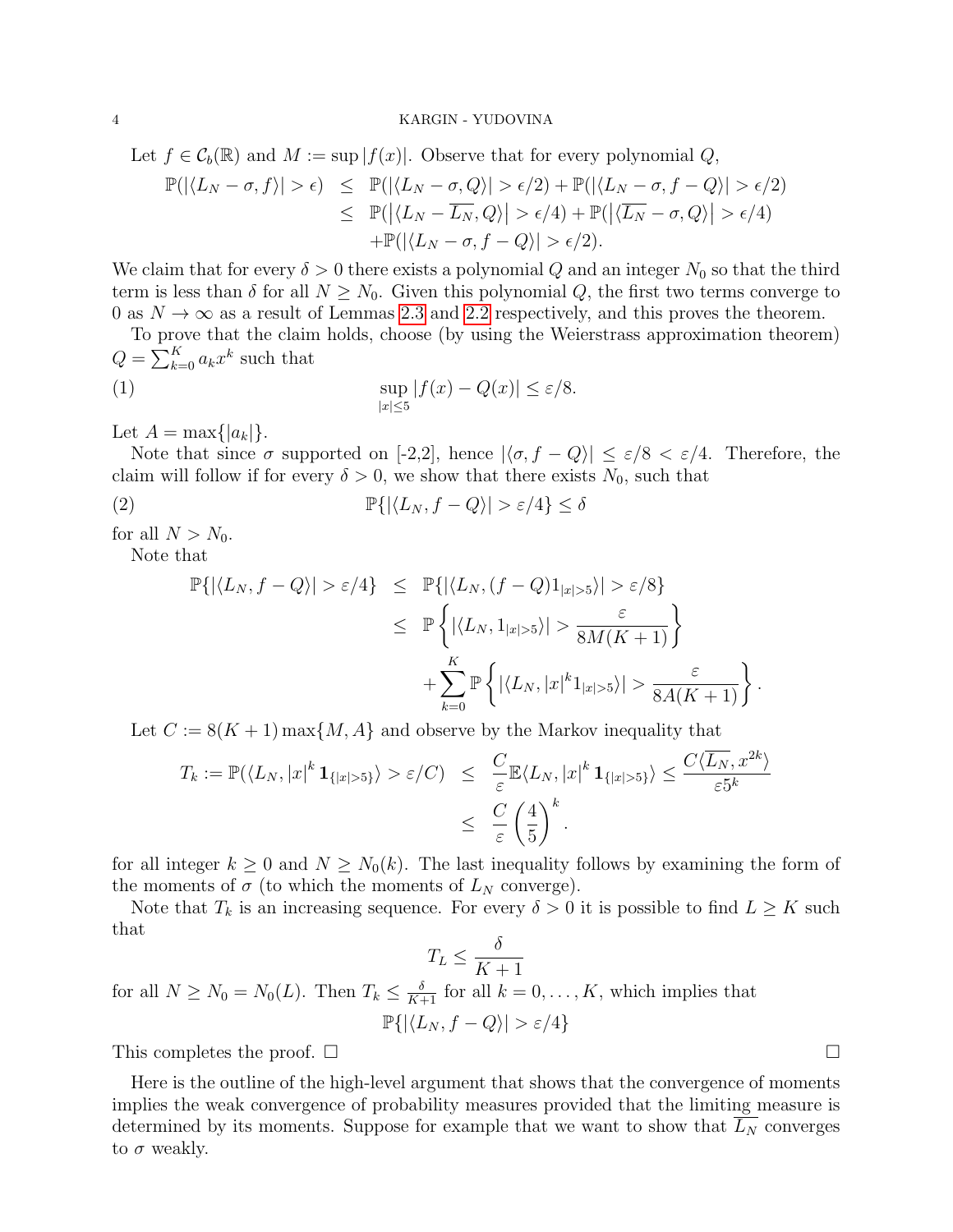#### RANDOM MATRIX THEORY 5

Since the second moments of  $\overline{L_N}$  are uniformly bounded, hence this sequence of measures is uniformly tight, by Markov's inequality. By Prohorov's theorem, each subsequence has a further subsequence that converges weakly to a limit L. It is possible to show that the moments of L must equal to the limit of the moments of  $\overline{L_N}$  (see Example 2.21 in van der Vaart). Since  $\sigma$  is uniquely determined by its moments, hence L must equal  $\sigma$  for every choice of the subsequence. This is equivalent to the statement that  $\overline{L_N}$  converges weakly to σ.

We now move on to the proofs of the lemmas:

Proof of Lemma [2.2.](#page-2-0) Write

$$
\langle \overline{L_N}, x^k \rangle = \mathbb{E} \left( \frac{1}{N} \sum_{i=1}^N \lambda_i^k \right) = \frac{1}{N} \mathbb{E} \text{Tr} \left( X^k \right) = \frac{1}{N} \sum_{\mathbf{i} = (i_1, i_2, \dots, i_k)} \mathbb{E} (X_{i_1, i_2} X_{i_2, i_3} \dots X_{i_k i_1}).
$$

Let  $T_{\mathbf{i}} = \mathbb{E}(X_{i_1,i_2}X_{i_2,i_3}\ldots X_{i_ki_1}).$ 

To each word  $\mathbf{i} = (i_1, i_2, \dots, i_k)$  we associate a graph and a path on it. The vertices of the graph are the distinct indices in i; two vertices are connected by an edge if they are adjacent in i (including  $i_k$  and  $i_1$ ); and the path simply follows the edges that occur in i consecutively, finishing with the edge  $(i_k, i_1)$ . The important feature is that the expected value of  $T_i$  depends only on the (shape of) the associated graph and path, and not on the individual indices.

**Observation.** If the path corresponding to i traverses some edge only once, then  $\mathbb{E}(T_i) = 0$ (since we can take out the expectation of the corresponding term).

Therefore, we are only interested in those graph-path pairs in which every edge is traversed at least twice. In particular, all such graphs will have at most  $k/2$  edges, and (because the graph is connected) at most  $k/2 + 1$  vertices.

<span id="page-4-0"></span>**Exercise 1.** If the graph associated to **i** has  $\leq k/2$  vertices, then  $\mathbb{E}(T_i) \leq c_k \mathbb{E}|X_{ij}|^k \leq \frac{B_k}{N^k}$  $N^{k/2}$ for some constants  $c_k$ ,  $B_k$ . (Use Hölder's inequality.)

Now, for a fixed graph-path pair with d vertices, the number of words giving rise to it (i.e. the number of ways to assign indices to the vertices) is  $N(N-1)...(N-d+1) \approx N^d$ . In addition, the number of graph-path pairs with  $\leq k/2 + 1$  vertices and  $\leq k/2$  edges is some finite constant depending on  $k$  (but not, obviously, on  $N$ ).

Consequently, by Exercise [1](#page-4-0) the total contribution of the words i whose graphs have  $\leq k/2$ vertices to  $\frac{1}{N} \sum_{i} \mathbb{E}(T_i)$  is  $O(N^{-1}N^{k/2}N^{-k/2}) = O(N^{-1}).$ 

Therefore, we only care about graphs with exactly  $k/2+1$  vertices, hence exactly  $k/2$  edges, each of which is traversed twice. For each such graph,  $\frac{1}{N} \mathbb{E}(T_i) = \frac{1}{N} \mathbb{E}(X_{ij}^2)^{k/2} = \frac{1}{N^{k/2+1}}$ , while the number of ways to label the vertices of such a graph-path pair is  $N(N-1)...(N-\frac{k}{2}-1) \approx$  $N^{k/2+1}$ . We conclude that the kth moment  $\langle \overline{L_N}, x^k \rangle$ , for k even, converges to the number of equivalence classes of pairs  $G, P$  where G is a tree with  $k/2$  edges and P is an oriented path along G with k edges traversing each edge of G twice. (For k odd it converges to  $0.$ )

Here the equivalence is with respect to a re-labelling of vertices. We now count the number of these objects.

An oriented tree is a tree (i.e., a graph without closed paths of distinct edges) embedded in a plane. A rooted tree is a tree that has a special edge ("root"), which is oriented, that is, this edge has a start and end vertices. Two oriented rooted tree are isomorphic if there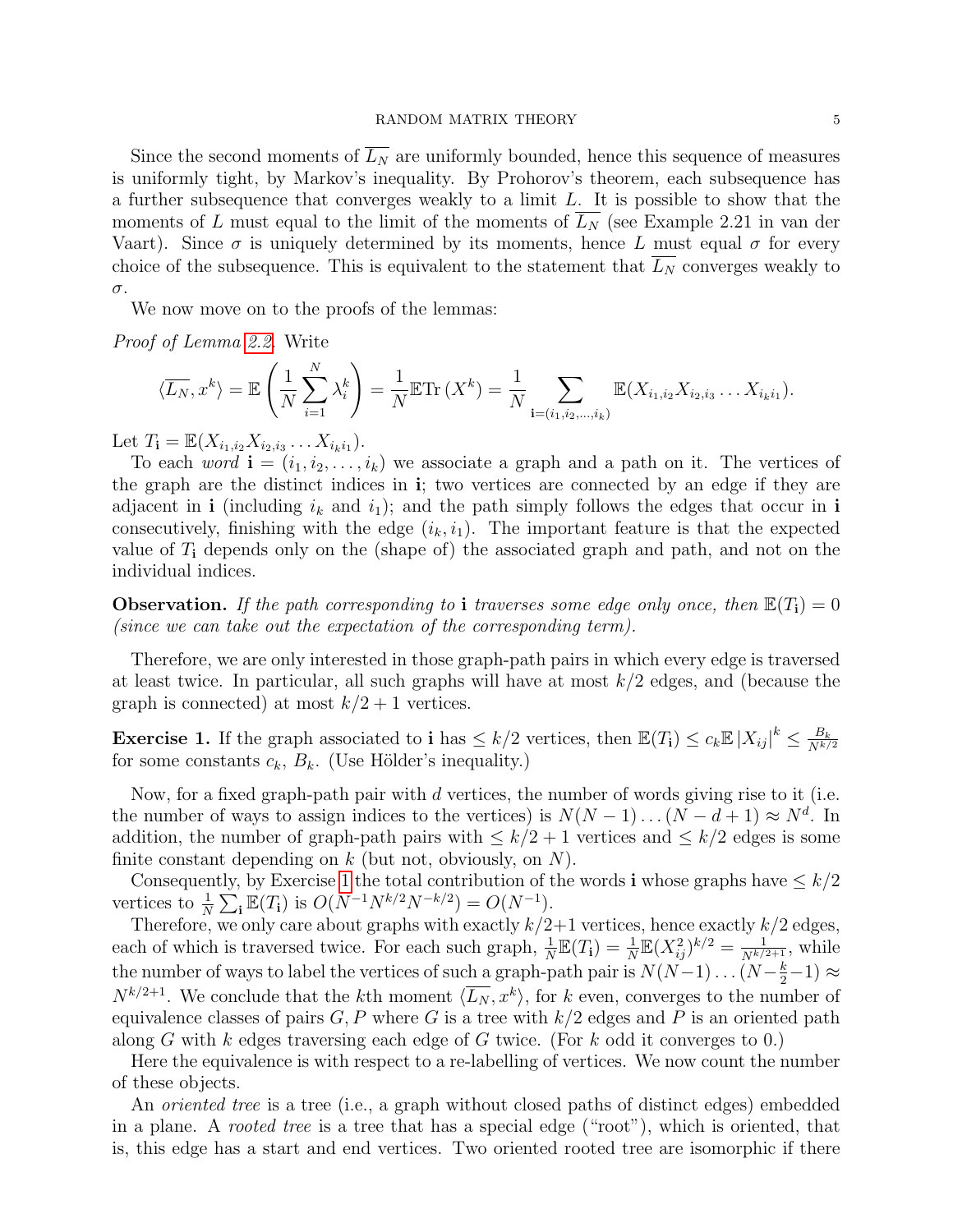is a homeomorphism of the corresponding planes which sends one tree to another one in such a way that the root goes to the root and the orientations of the root and the plane are preserved. Figure 1 shows an example of two trees that are equivalent in the graphtheoretical sense as rooted trees, but not equivalent as oriented rooted trees. (There is no isomorphism of planes that sends the first tree to the second one.)



FIGURE 1. Two non-isomorphic oriented rooted trees

Figure [2](#page-5-0) shows all non-isomorphic oriented rooted trees with 3 edges.



<span id="page-5-0"></span>FIGURE 2. Oriented rooted trees with 3 edges

**Claim 2.4.** There exists a bijection between equivalence classes of  $(G, P)$  where G is a tree with  $k/2$  edges and P is an oriented path along G with k edges traversing each edge of G twice, and non-isomorphic oriented rooted trees.

*Proof.* Given a path P on G, we embed G into the plane as follows: put the starting vertex at the origin, and draw unit-length edges out of it, clockwise from left to right, in the order in which they are traversed by  $P$ . Continue for each of the other vertices.

Conversely, given an embedding of G with a marked directed edge, we use that edge as the starting point of the walk  $P$  and continue the walk as follows: When leaving a vertex, pick the next available distance-increasing edge in the clockwise direction and traverse it. If there are no available distance-increasing edges, go back along the unique edge that decreases distance to the origin. It is easy to see that every edge will be traversed exactly twice.  $\Box$ 

We can think of the embedded tree in terms of its thickening – "fat tree" or "ribbon" graph". Then this is actually a rule for the traversal of the boundary of the fat graph in the clockwise direction. Figure [3](#page-6-0) shows an example of a fat tree.

Claim 2.5. The oriented rooted trees are in bijection with *Dick paths*, i.e. paths of a random walk  $S_n$  on  $\mathbb Z$  such that  $S_0 = S_k = 0$  and  $S_j \geq 0$  for all  $j = 0, 1, ..., k$ .

*Proof.* Let the embedding have unit-length edges. The random walk  $S_n$  is simply measuring the distance (along the graph) of the nth vertex in the path from the root (the vertex at the source of the marked edge). If  $S_n$  is increasing, we need to create a new edge to the right of all previously existing ones; if  $S_n$  is decreasing, we need to follow the unique edge leading from the current vertex towards the root ("towards" in the sense of graph distance).  $\Box$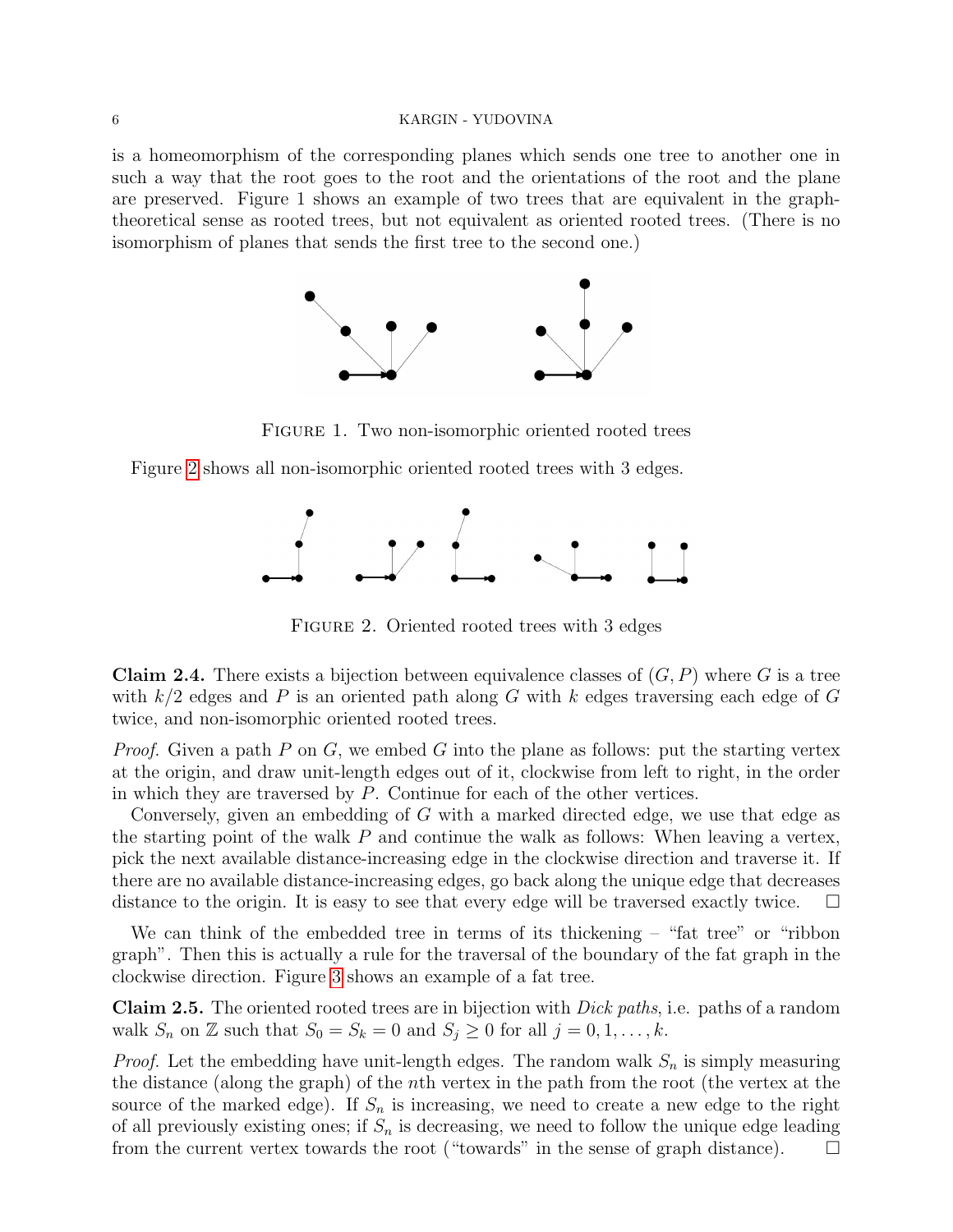

<span id="page-6-0"></span>FIGURE 3. A fat tree



<span id="page-6-1"></span>FIGURE 4. A Dick path and the corresponding oriented rooted tree

An example of this bijection is shown in Figure [4.](#page-6-1) We now count the number of Dick paths as follows:

$$
#\{all paths with S0 = Sk = 0\}-\n#\{paths with S0 = Sk = 0 and Sj = -1 for some j \in \{1, ..., k-1\}\}
$$

The first term is easily seen to be  $\binom{k}{k}$  $\binom{k}{k/2}$  (we have k jumps up and k jumps down). For the second term, we argue that such paths are in bijection with paths starting at 0 and ending at  $-2$ . Indeed, let j be the last visit of the path to  $-1$ , and consider reflecting the portion of the path after j about the line  $y = -1$ : it is easy to see that this gives a unique path terminating at  $-2$  with the same set of visits to  $-1$ . The number of paths with  $S_0 = 0$  and  $S_k = -2$  is easily seen to be  $\binom{k}{k/2}$  $\binom{k}{k/2-1}$  (we have  $k-1$  jumps up and  $k+1$  jumps down), so we conclude

$$
\lim_{N \to \infty} \langle \overline{L}_N, x^k \rangle = \begin{cases} 0, & k \text{ odd} \\ {k \choose k/2} - {k \choose k/2 - 1} = \frac{1}{k/2 + 1} {k \choose k/2}, & k \text{ even} \end{cases} \square
$$

Proof of Lemma [2.3.](#page-2-1) By Chebyshev's inequality, it suffices to show

$$
Var(\langle L_N, x^k \rangle) \to 0 \text{ as } N \to \infty.
$$

We compute

$$
\text{Var}(\langle L_N, x^k \rangle) = \frac{1}{N^2} \sum_{\mathbf{i}, \mathbf{j}} \mathbb{E}(T_{\mathbf{i}} T_{\mathbf{j}}) - \mathbb{E}(T_{\mathbf{i}}) \mathbb{E}(T_{\mathbf{j}}) = \frac{1}{N^2} \sum_{\mathbf{i}, \mathbf{j}} \text{Cov}(T_{\mathbf{i}}, T_{\mathbf{j}}).
$$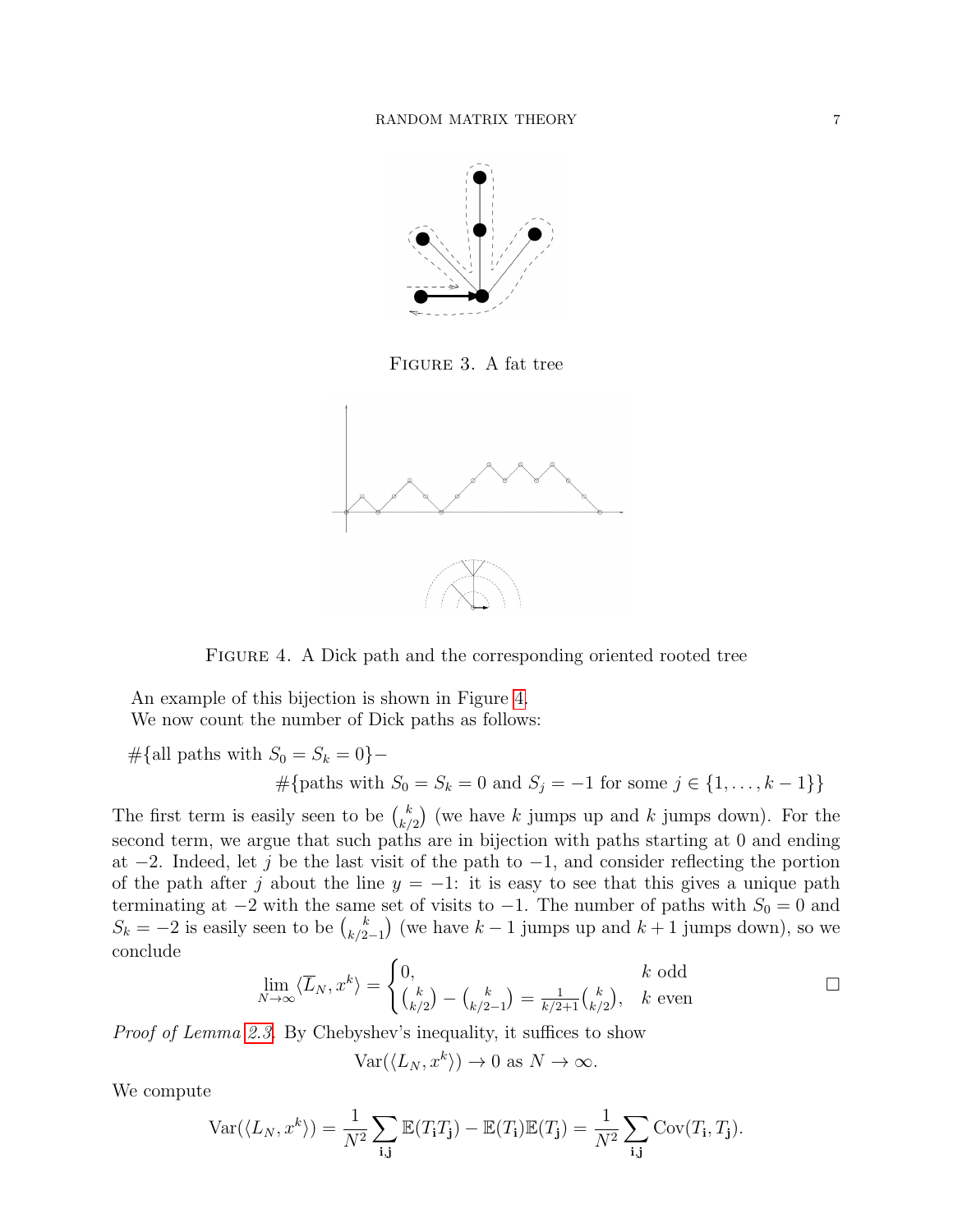We associate a graph G and a pair of paths  $P_1 = P_1(i), P_2 = P_2(j)$  with the pair i, j: the vertices are the union of the indices in **i** and **j**, the edges are the pairs  $(i_s, i_{s+1})$  and  $(j_t, j_{t+1})$ (with the convention  $k + 1 = 1$ ), the first path traverses the edges of i in order, the second path traverses the edges of j in order.

## Observations:

- (1) The graph G may end up disconnected, but the corresponding covariance is 0.
- (2) In fact, for the covariance to be non-zero, every edge of G mush be traversed at least twice by the union of  $P_1$  and  $P_2$ . In particular, G has at most k edges, and at most  $k+1$  vertices.
- (3) The number of labellings of the vertices of an equivalence class  $(G, P_1, P_2)$  with at most  $k+1$  vertices is at most  $N^{k+1}$ .
- (4) The number of equivalence classes of triples  $(G, P_1, P_2)$  with at most  $k + 1$  vertices and  $k$  edges is a finite constant (depending on  $k$ , but not on  $N$ ).
- (5) Each Cov $(T_i, T_j)$  is bounded by  $O(N^{-k})$ .

We conclude that  $\text{Var}(\langle L_N, x^k \rangle) = O(N^{-1}) \to 0$  as required.

**Exercise 2.** Show that in fact  $\text{Var}(\langle L_n, x^k \rangle) = O(N^{-2})$  by showing that the terms with  $k+1$ vertices end up having covariance 0. (This is useful for showing almost sure convergence rather than convergence in probability, because the sequence of variances is summable.)

2.1. Scope of the method of traces. There are various ways in which the above analysis could be extended:

- (1) Technical extensions:
	- We assumed that  $Z_{ij} =$ √  $NX_{ij}$  has all moments. This is in fact unnecessary: we could truncate the entries  $X_{ij}$  and use the fact that the eigenvalues of a matrix are Lipschitz with respect to the entries. All that is necessary is  $\mathbb{E}Z_{ij} = 0$ ,  $\mathbb{E}Z_{ij}^2=1.$
	- If  $\mathbb{E}Z_{ij}^2 = \sigma_{ij}$  depends on i and j, then in general there is weak convergence  $L_N \to \mu$  for some limiting measure  $\mu$  (i.e., the variance of  $L_N$  tends to 0), but  $\mu$ need not be the semicircle law.
- (2) We can also find the laws for some other ensembles:
	- The Wishart ensemble is  $X^T X$  where X is an  $N \times M$  matrix with iid entries,  $N \to \infty$  and  $M/N \to \lambda$ . (Moment assumptions as for the Wigner ensemble.) The limit law for the empirical distributions of its eigenvalues is the Marchenko-Pastur law (see example sheet 1), given by

$$
f(x) = \frac{1}{2\pi x} \sqrt{(b-x)(x-a)}, \quad a = (1 - \sqrt{\lambda})^2, \ b = (1 + \sqrt{\lambda})^2
$$

plus an atom at 0 if  $\lambda < 1$  (i.e. if  $X<sup>T</sup>X$  does not have full rank). This law looks like this:



This is more "useful" than Wigner analysis, because  $X<sup>T</sup>X$  can be thought of as sample covariances. For example, we can check whether we got something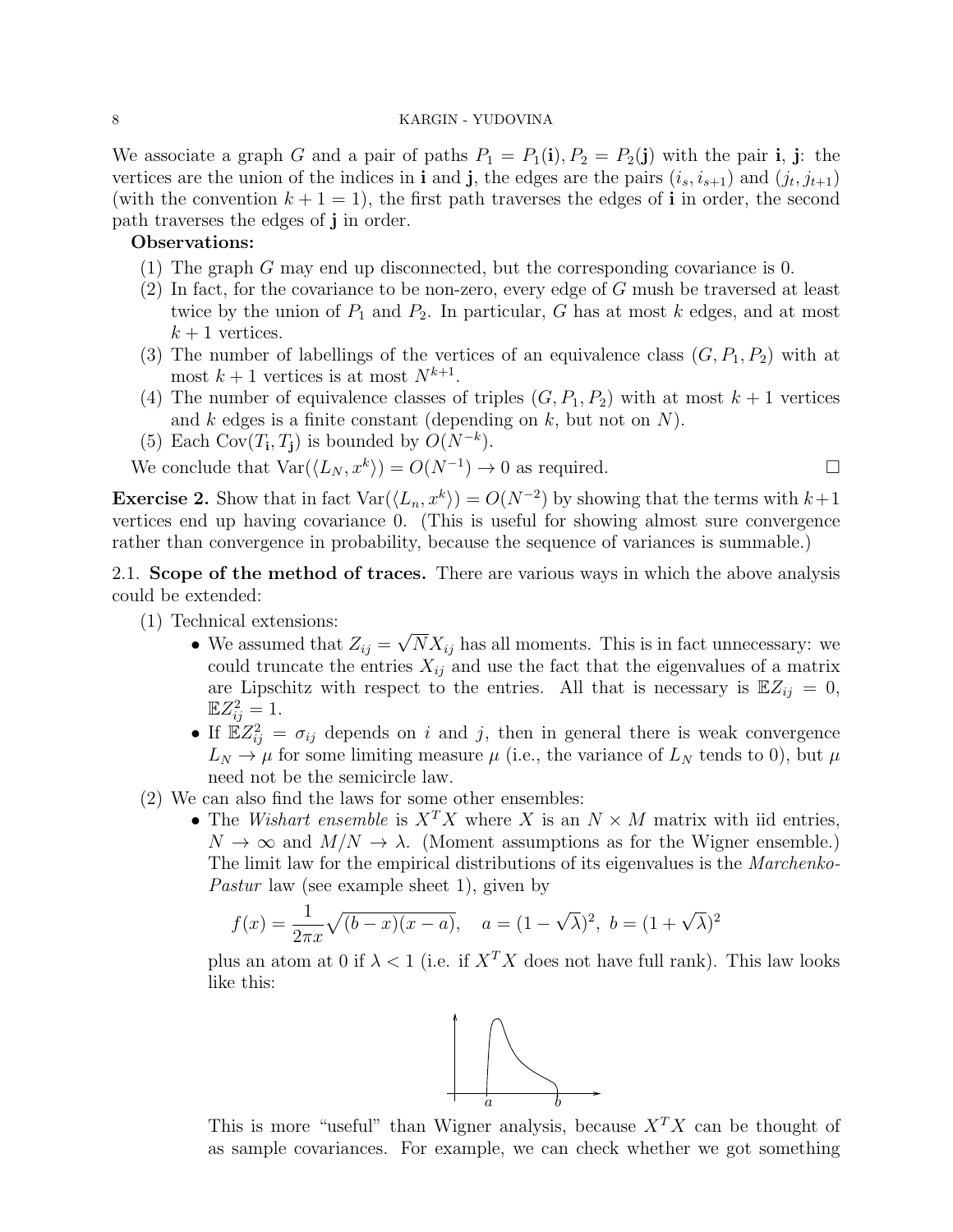that looks like noise (in this case eigenvalues of the covariance matrix ought to approximately follow the Marchenko-Pastur law) or has eigenvalues which are outliers. For more on this, see N. El Karoui, [\[17\]](#page-35-1), "Spectrum estimation for large dimensional covariance matrices using random matrix theory", Annals of Statistics 36:6 (2008), pp. 2757-2790.

(3) Behaviour of the largest eigenvalue: consider  $\frac{1}{N}\mathbb{E}\text{Tr}(X_N^{k_N})$ , where the moment  $k_N$ depends on N. If  $k_N \to \infty$  as  $N \to \infty$ , this is dominated by  $\frac{1}{N} \lambda_{\max}^{k_N}$ . The difficulty with the analysis comes from the fact that if  $k_N \to \infty$  quickly, then more graphs have nonnegligible contributions, and the combinatorics becomes rather nasty. E.g., Füredi-Komlós [\[10\]](#page-35-2) showed that (in particular)  $\mathbb{P}(\lambda_{\max} > 2 + \delta) \to 0$  as  $N \to \infty$ . (In fact, they showed this with some negative power of N in the place of  $\delta$ .) Soshnikov (in [\[19\]](#page-35-3) and [\[20\]](#page-35-4)) has extended this analysis to determine the asymptotic distribution of the largest eigenvalue of the Wigner ensemble.

However, the trace method has various limitations, in particular:

- (1) Difficult to say anything about the local behaviour of the eigenvalues (e.g., their spacings) away from the edge of the distribution ("in the bulk"), because eigenvalues in the bulk aren't separated by moments;
- (2) Difficult to get the speed of convergence, and
- (3) Says nothing about the distribution of eigenvectors.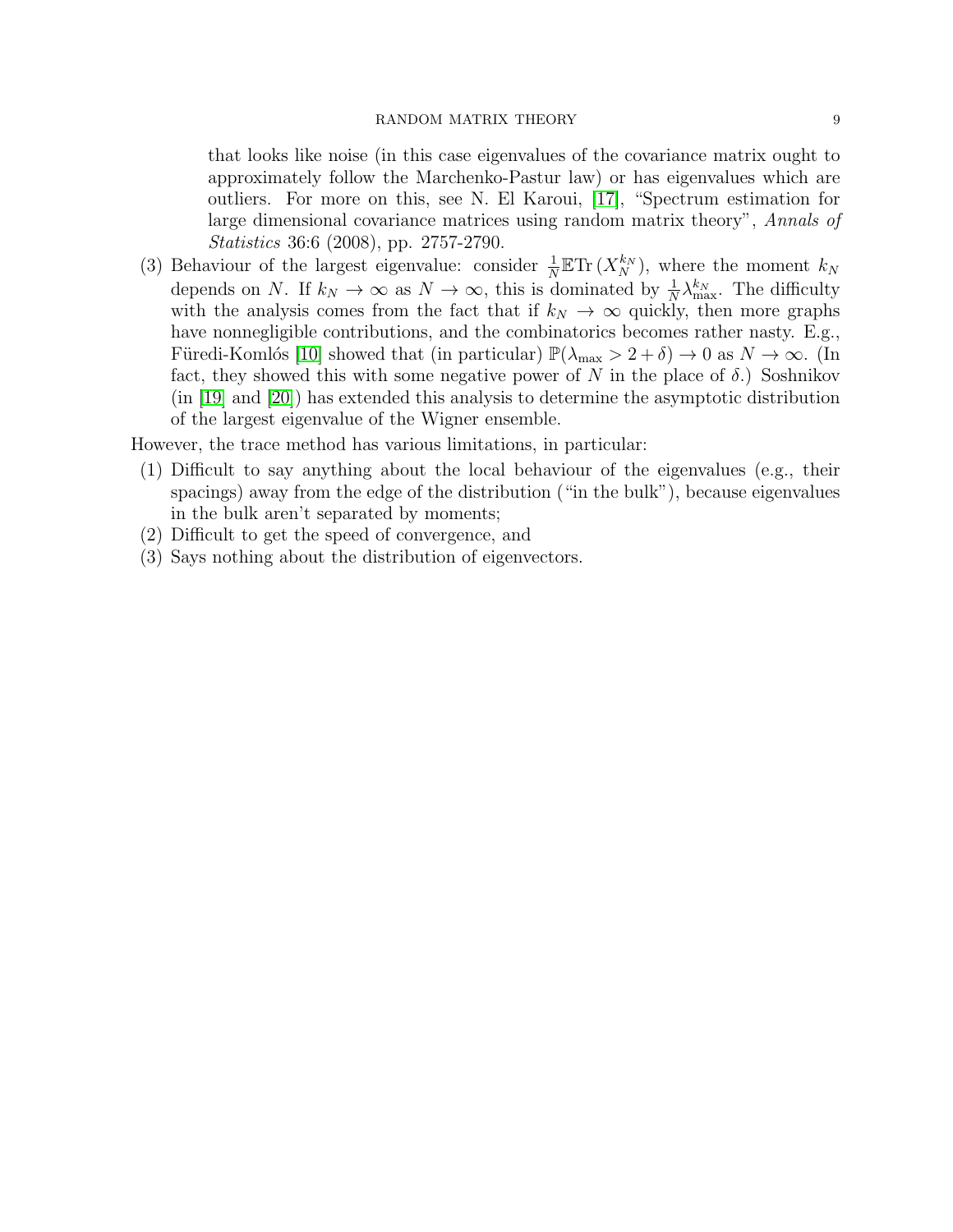## 3. Stieltjes transform method

## 3.1. Stieltjes transform.

**Definition.** Suppose  $\mu$  is a nonnegative finite measure on R. The Stieltjes transform of  $\mu$  is

$$
g_{\mu}(z) = \int_{\mathbb{R}} \frac{1}{x - z} \mu(dx), \quad z \in \mathbb{C} \setminus \mathbb{R}.
$$

If all the moments of  $\mu$  are finite (and the resulting series converges), we can rewrite this as

$$
g_{\mu}(z) = \int_{\mathbb{R}} -\frac{1}{z} \frac{1}{1 - x/z} \mu(dx) = -\frac{1}{z} \sum_{k=0}^{\infty} \frac{m_k}{z^k},
$$

where  $m_k = \int x^k \mu(dx)$  is the kth moment of  $\mu$ .

If  $\mu = L_N$ , then

$$
g_{L_N}(z) = \frac{1}{N} \sum_{i=1}^{N} \frac{1}{\lambda_i - z} = \frac{1}{N} \text{Tr} \frac{1}{X_N - zI},
$$

where  $(X_N - z)^{-1}$  is the *resolvent* of  $X_N$ , for which many relations are known.

The important thing about the Stieltjes transform is that it can be inverted.

**Definition.** A measure  $\mu$  on  $\mathbb R$  is called a *sub-probability measure* if  $\mu(\mathbb R) \leq 1$ .

**Theorem 3.1.** Let  $\mu$  be a sub-probability measure. Consider an interval  $[a, b]$  such that  $\mu\{a\} = \mu\{b\} = 0$ . Then

$$
\mu[a, b] = \lim_{\eta \to 0} \int_a^b \frac{1}{\pi} Im \, g_\mu(x + i\eta) dx
$$

Proof. First, we massage the expression:

$$
\int_{a}^{b} \frac{1}{\pi} \text{Im } g_{\mu}(x+i\eta) dx = \int_{a}^{b} \frac{1}{\pi} \int_{-\infty}^{\infty} \frac{\eta}{(\lambda - x)^{2} + \eta^{2}} \mu(d\lambda) dx =
$$

$$
\int_{-\infty}^{\infty} \frac{1}{\pi} \left( \tan^{-1} \left( \frac{b-\lambda}{\eta} \right) - \tan^{-1} \left( \frac{a-\lambda}{\eta} \right) \right) \mu(d\lambda).
$$

(Note: tan<sup>−</sup><sup>1</sup> is the inverse tangent function.)

Let

$$
R(\lambda) = \frac{1}{\pi} \left[ \tan^{-1} \left( \frac{b - \lambda}{\eta} \right) - \tan^{-1} \left( \frac{a - \lambda}{\eta} \right) \right];
$$

a plot of this function looks as follows:



Some facts: (1)  $0 \leq R(\lambda) \leq 1$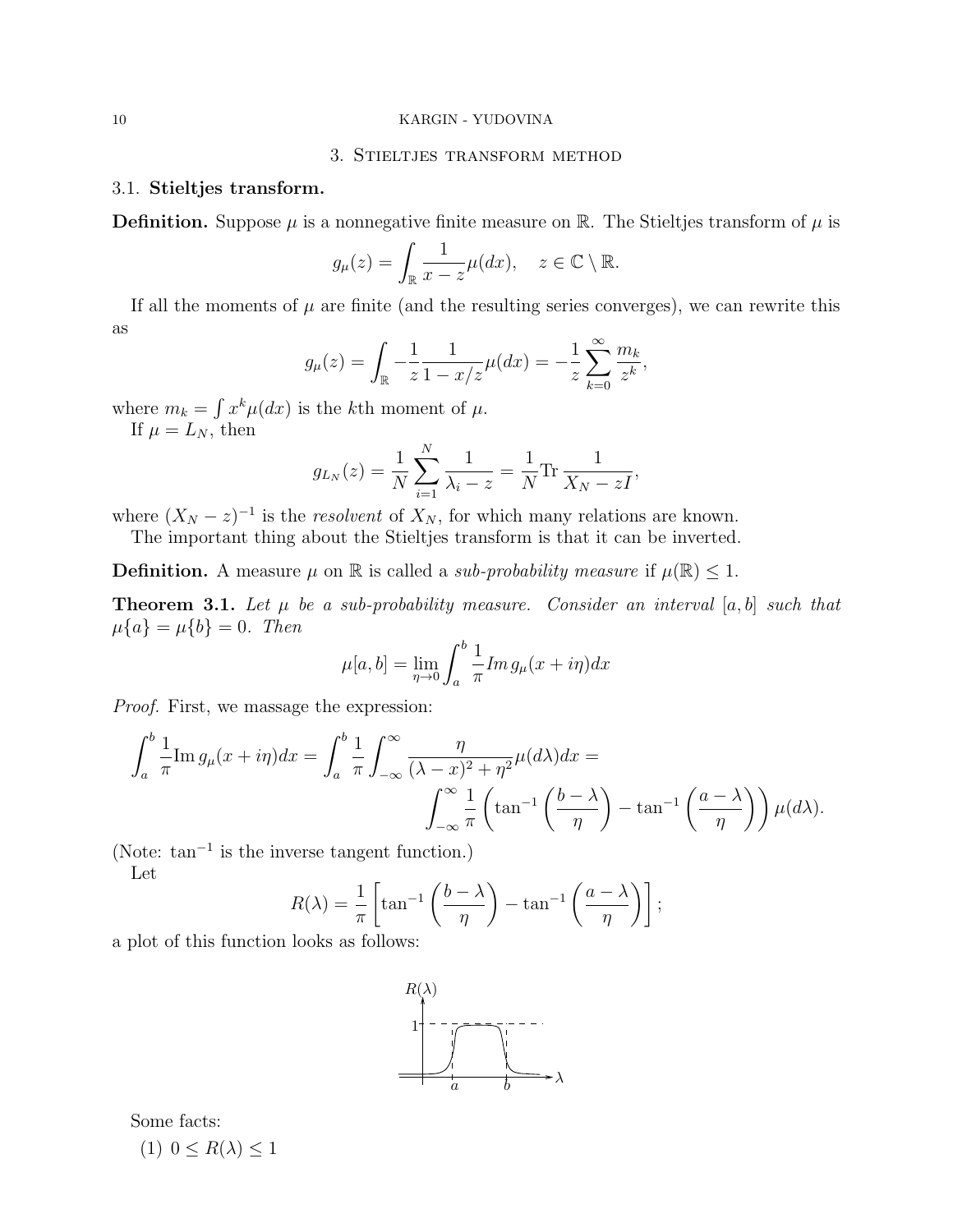.

(2) 
$$
\tan^{-1}(x) - \tan^{-1}(y) = \tan^{-1}\left(\frac{x-y}{1+xy}\right)
$$
 and therefore  

$$
R(\lambda) = \frac{1}{\pi} \tan^{-1}\left(\frac{\eta(b-a)}{\eta^2 + (b-\lambda)(a-\lambda)}\right)
$$

(3) tan<sup>-1</sup> $(x) \leq x$  for  $x \geq 0$ .

Let  $\delta$  be such that  $\mu[a - \delta, a + \delta] \leq \epsilon/5$  and  $\mu[b - \delta, b + \delta] \leq \epsilon/5$ . Now,

$$
\left| \int_{\mathbb{R}} \mathbf{1}_{[a,b]}(\lambda) \mu(d\lambda) - \int_{\mathbb{R}} R(\lambda) \mu(d\lambda) \right| \le
$$
  

$$
\frac{2\epsilon}{5} + \int_{-\infty}^{a-\delta} R(\lambda) \mu(d\lambda) + \int_{b+\delta}^{\infty} R(\lambda) \mu(d\lambda) + \int_{a+\delta}^{b-\delta} (1 - R(\lambda)) \mu(d\lambda).
$$

For the first term, if  $\lambda < a, b$  then the argument of the arctangent in  $R(\lambda)$  is positive, so we apply the third fact to get

$$
\int_{-\infty}^{a-\delta} R(\lambda)\mu(d\lambda) \leq \frac{1}{\pi} \eta \int_{-\infty}^{a-\delta} \frac{b-a}{\eta^2 + (b-\lambda)(a-\lambda)} \mu(d\lambda).
$$

(Similarly for the second term, where  $\lambda > a, b$ ) It's not hard to check that the integral is finite, and bounded uniformly in all small  $\eta$ . Hence the first two terms are  $\leq \frac{\epsilon}{5}$  $\frac{\epsilon}{5}$  for sufficiently small  $n$ .

Finally, for the third term, we have

$$
\int_{a+\delta}^{b-\delta} \left(1 - \frac{1}{\pi} \tan^{-1} \left(\frac{b-\lambda}{\eta}\right) + \frac{1}{\pi} \tan^{-1} \left(\frac{a-\lambda}{\eta}\right)\right) \mu(d\lambda) \le \int_{a+\delta}^{b-\delta} \left(1 - \frac{2}{\pi} \tan^{-1} \left(\frac{\delta}{\eta}\right)\right) \mu(d\lambda)
$$

Now, as  $\eta \to 0^+$  we have  $\tan^{-1}(\delta/\eta) \to \frac{\pi}{2}$  (from below), and in particular the integral will be  $\leq \frac{\epsilon}{5}$  $\frac{\epsilon}{5}$  for all sufficiently small  $\eta$ .

Adding together the bounds gives  $\leq \epsilon$  for all sufficiently small  $\eta$ , as required.

A somewhat shorter version of the proof can be obtained by observing that as  $\eta \to 0$ ,  $R(\lambda) \to 1$  for  $\lambda \in (a, b), R(\lambda) \to 0$  for  $\lambda \in [a, b]^c$ , and  $R(\lambda) \to 1/2$  for  $\lambda \in \{a, b\}$ . In addition,  $R(\lambda)$  can be majorized uniformly in  $\eta$  by a positive integrable function. This is because  $R(\lambda)$  is uniformly bounded and its tails are  $\sim \eta/\lambda^2$ . Hence, we can apply the dominated convergence theorem (e.g., property (viii) on p. 44 in [\[4\]](#page-34-1)) and obtain

(3) 
$$
\frac{1}{\pi} \int_{\mathbb{R}} R(\lambda) \mu(d\lambda) \to \mu[a, b].
$$

**Corollary 3.2.** If two subprobability measures  $\mu$ ,  $\nu$  have  $g_{\mu} = g_{\nu}$ , then  $\mu = \nu$ .

<span id="page-10-0"></span>**Theorem 3.3.** Let  $\{\mu_n\}$  be a sequence of probability measures, with Stieltjes transforms  $g_{\mu_n}(z)$ . Suppose there is a probability measure  $\mu$  with Stieltjes transform  $g_\mu(z)$ , such that  $g_{\mu_n}(z) \to g_\mu(z)$  holds at every  $z \in A$ , where  $A \subseteq \mathbb{C}$  is a set with at least one accumulation point. Then  $\mu_n \to \mu$  weakly.

It's reasonably clear that if  $\mu_n$  converges weakly, then the limit must be  $\mu$ ; the main issue is showing that it converges.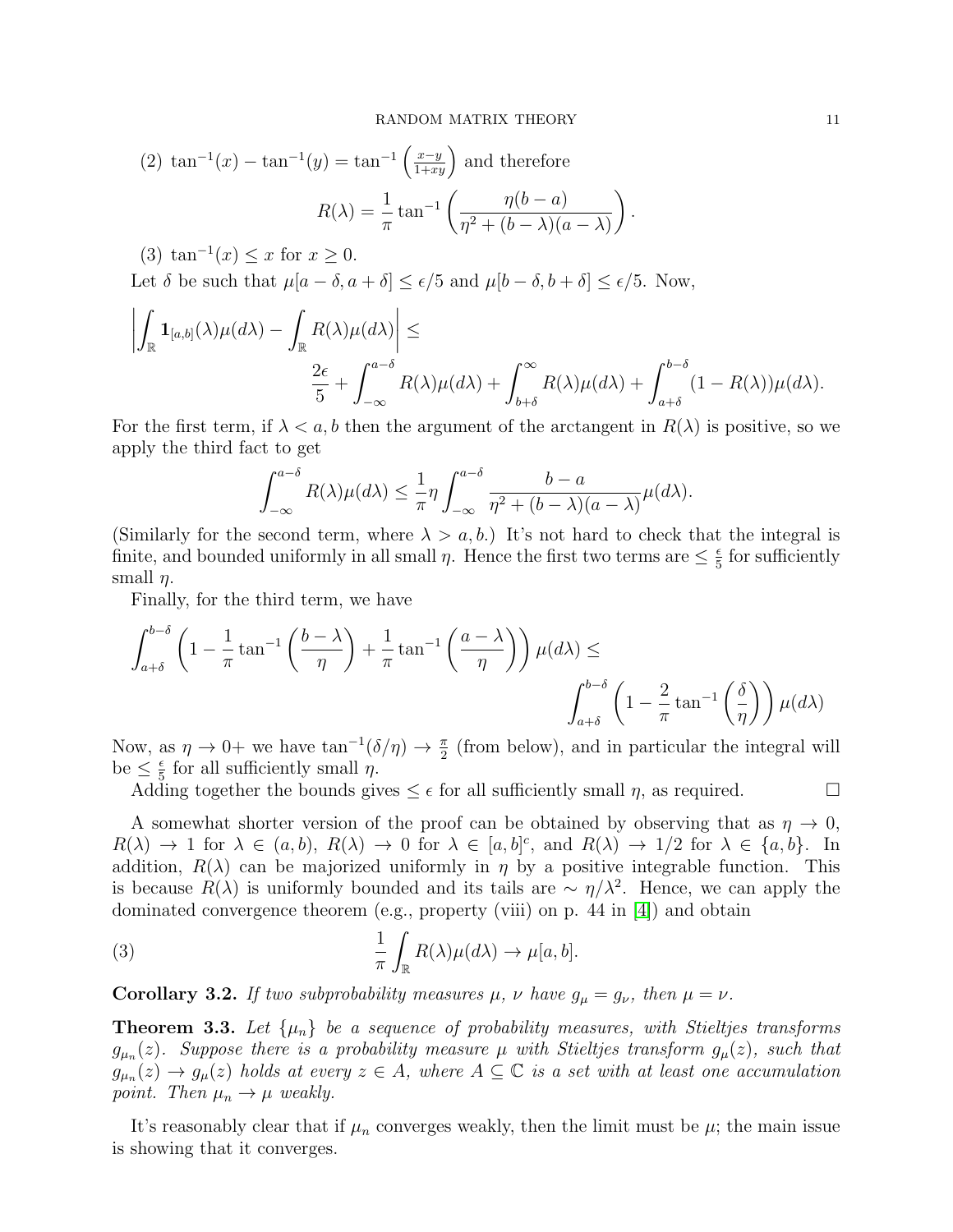Proof.

**Definition.** We say that a sequence of sub-probability measures  $\mu_n$  converges to a subprobability measure  $\mu$  vaguely if for all  $f \in C_0(\mathbb{R})$  we have

$$
\int_{\mathbb{R}} f \mu_n(dx) \to \int_{\mathbb{R}} f \mu(dx)
$$

Here, the space  $\mathcal{C}_0$  consists of continuous functions f with  $f(x) \to 0$  as  $|x| \to \infty$ .

Recall that weak convergence is the same statement for all continuous bounded functions f.

Fact: a sequence of sub-probability measures  $\{\mu_n\}$  always has a limit point with respect to vague convergence (Theorem 4.3.3 on p. 88 in [\[4\]](#page-34-1)).

Example 3.1. The sequence of measures in Figur[e5](#page-11-0) has no limit points with respect to weak convergence, but converges to 0 with respect to vague convergence.



<span id="page-11-0"></span>FIGURE 5.  $\{\mu_n\}$  has no limit points with respect to weak convergence, but  $\mu_n \to 0$  vaguely.

Fact 2: if a sequence of probability measures  $\mu_n$  converges to a probability measure  $\mu$ vaguely, then  $\mu_n \to \mu$  weakly (Theorem 4.4.2 on p. 93 in [\[4\]](#page-34-1)).

We can now finish the proof. We will show that all vague limit points of  $\{\mu_n\}$  have the same Stieltjes transform,  $g_{\mu}$ . Since the Stieltjes transform is invertible, all vague limit points of  $\{\mu_n\}$  are  $\mu$ , and hence  $\mu_n \to \mu$  weakly.

Thus, it remains to show that if  $\nu$  is a vague limit point of  $\{\mu_n\}$ , then  $g_{\nu}(z) = g_{\mu}(z)$ .

First, observe that since the Stieltjes transform is holomorphic on the upper half-plane  $\mathbb{H} = \{z \in \mathbb{C} : \text{Im } z > 0\}$ , the convergence  $g_{\mu_n}(z) \to g_{\mu}(z)$  on A implies  $g_{\mu_n}(z) \to g_{\mu}(z)$  on the entire upper half-plane H. (In particular, we might as well have started with convergence on H as the theorem assumption.)

Now, since Im  $\left(\frac{1}{r}\right)$  $\frac{1}{x-z}$ ) and Re  $\left(\frac{1}{x-z}\right)$  $\frac{1}{x-z}$ ) belong to  $C_0(\mathbb{R})$  (for each z in the upper half-plane), we must have

$$
\int \operatorname{Im} \left( \frac{1}{x - z} \right) \mu_n(dx) \to \int \operatorname{Im} \left( \frac{1}{x - z} \right) \nu(dx)
$$

by definition of vague convergence, and similarly for the real part. We conclude  $g_{\mu_n}(z) \to$  $g_{\nu}(z)$  for every  $z \in \mathbb{H}$ , which finishes the proof.

3.2. Application to the analysis of the Gaussian Wigner ensemble. Let  $X_N$  be a Gaussian Wigner matrix, that is, a symmetric matrix with i.i.d entries Gaussian  $X_{ij}$ , such that  $\mathbb{E} X_{ij} = 0$  and  $\mathbb{E} X_{ij}^2 = 1$ . Our goal is to show that the eigenvalue distribution of  $X_N$ weakly converges in probability to the Wigner semicircle law. First, let us collect some useful facts about operator resolvents.

**Definition.** The resolvent of X is  $G_X(z) = (X - z)^{-1}$ .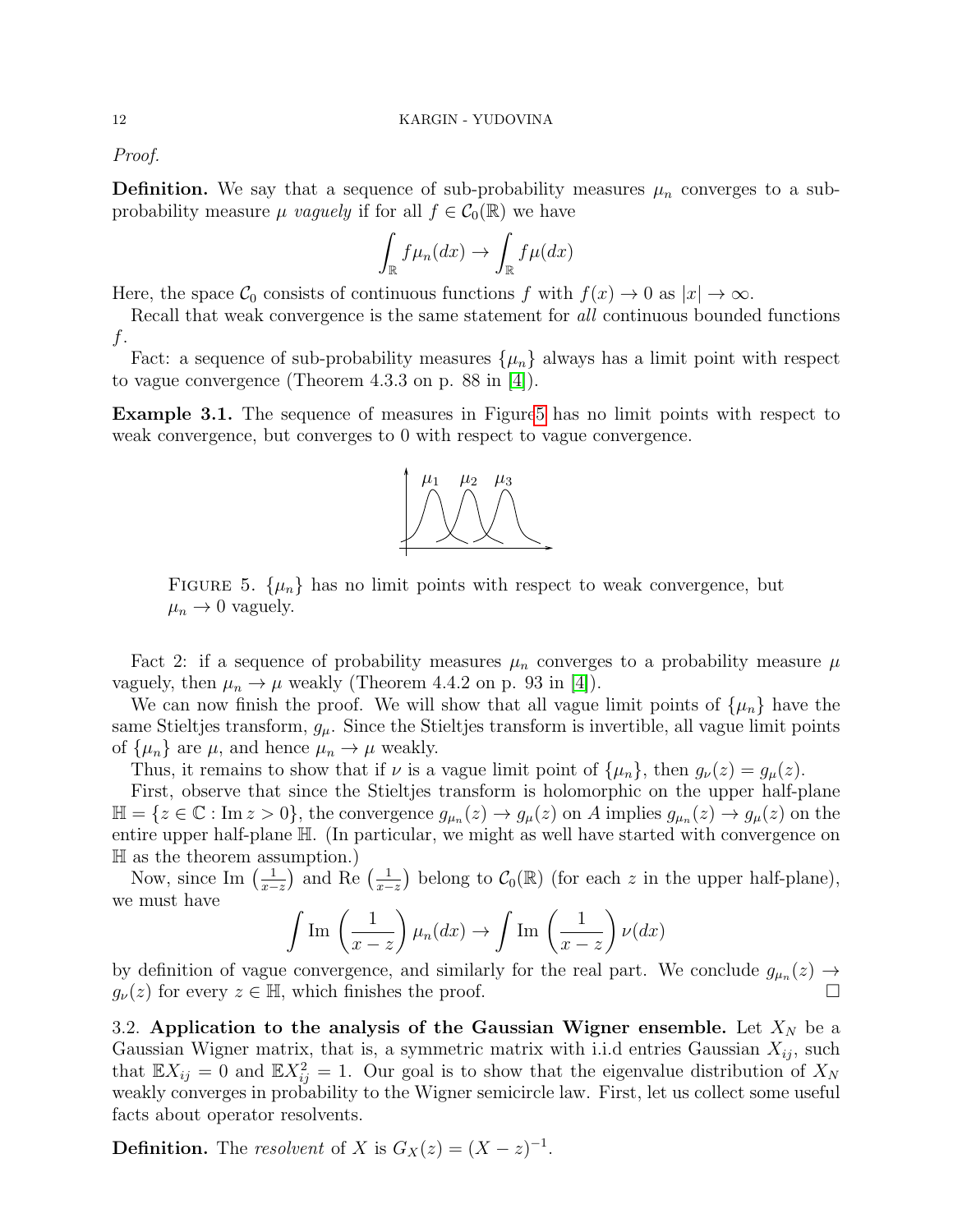The Stieltjes transform of  $L_N$  is

$$
g_{L_N}(z) = \frac{1}{N} \sum_{i=1}^{N} \frac{1}{\lambda_i - z} = \frac{1}{N} \text{Tr} \, G_{X_N}(z)
$$

and in particular,

$$
\mathbb{E}g_{L_N}(z) = g_{\overline{L_N}}(z) = \frac{1}{N} \mathbb{E} \text{Tr} (G_{X_N}(z))
$$

Lemma 3.4 (Resolvent identity).

$$
G_{X+A}(z) - G_X(z) = -G_{X+A}(z)AG_x(z)
$$

*Proof.* Multiply by  $X - z$  on the right, and by  $X + A - z$  on the left.  $\square$ 

Corollary 3.5. Taking  $A = -X$ , we get

$$
-\frac{1}{z} - G_X(z) = \frac{1}{z} X G_X(z)
$$

so

$$
G_X(z) = -\frac{1}{z} + \frac{1}{z} X G_X(z)
$$

Note: Here  $1/z$  is a shortcut for  $(1/z)I_N$ , where  $I_N$  is the  $N \times N$  identity matrix.

<span id="page-12-1"></span>Corollary 3.6.

$$
\frac{\partial G_{uv}}{\partial X_{ij}} = -G_{ui}G_{jv} - G_{uj}G_{iv}
$$

(The question of what A you need to get this is left as an exercise to the reader, but at a guess A should have 0 everywhere except the  $i$ th – and possibly  $j$ th – entry, in which it should have an  $\epsilon$ .)

<span id="page-12-0"></span>**Lemma 3.7.** If  $\xi \sim \mathcal{N}(0, \sigma^2)$  and f is a differentiable function which grows no faster than a polynomial, then  $\mathbb{E}\xi f(\xi) = \sigma^2 \mathbb{E}(f'(\xi)).$ 

We now continue the analysis of the Wigner ensemble:

$$
\frac{1}{N}\mathbb{E}\mathrm{Tr}\left(G_{X_{N}}(z)\right) = -\frac{1}{z} + \frac{1}{Nz}\mathbb{E}\mathrm{Tr}\left(XG_{X}\right)
$$
\n
$$
= -\frac{1}{z} + \frac{1}{Nz}\sum_{i,j}\mathbb{E}(X_{ij}G_{ji})
$$
\n
$$
= -\frac{1}{z} + \frac{1}{N^{2}z}\sum_{i,j}\mathbb{E}\left(\frac{\partial G_{ji}}{\partial X_{ij}}\right)
$$
\n
$$
= -\frac{1}{z} + \frac{1}{N^{2}z}\sum_{i,j}\mathbb{E}(-G_{ji}G_{ij} - G_{jj}G_{ii})
$$
\n
$$
= -\frac{1}{z} - \frac{1}{N^{2}z}\mathbb{E}(\mathrm{Tr}\left(G^{2}\right)) - \frac{1}{z}\mathbb{E}((\frac{1}{N}\mathrm{Tr}\,G)^{2}).
$$

Here, the third line follows from Lemma [3.7,](#page-12-0) and the fourth line follows from Corollary [3.6.](#page-12-1) Note that  $\frac{1}{N^2z}\text{Tr}(G^2) = \frac{1}{Nz}$ 1  $\frac{1}{N} \sum_{i=1}^{N}$ 1  $\frac{1}{(\lambda_i-z)^2}$ , and every term in the sum is bounded by  $\frac{1}{\eta^2}$ , where  $\eta = \text{Im } z$ . In particular, as  $N \to \infty$ , this term  $\to 0$ .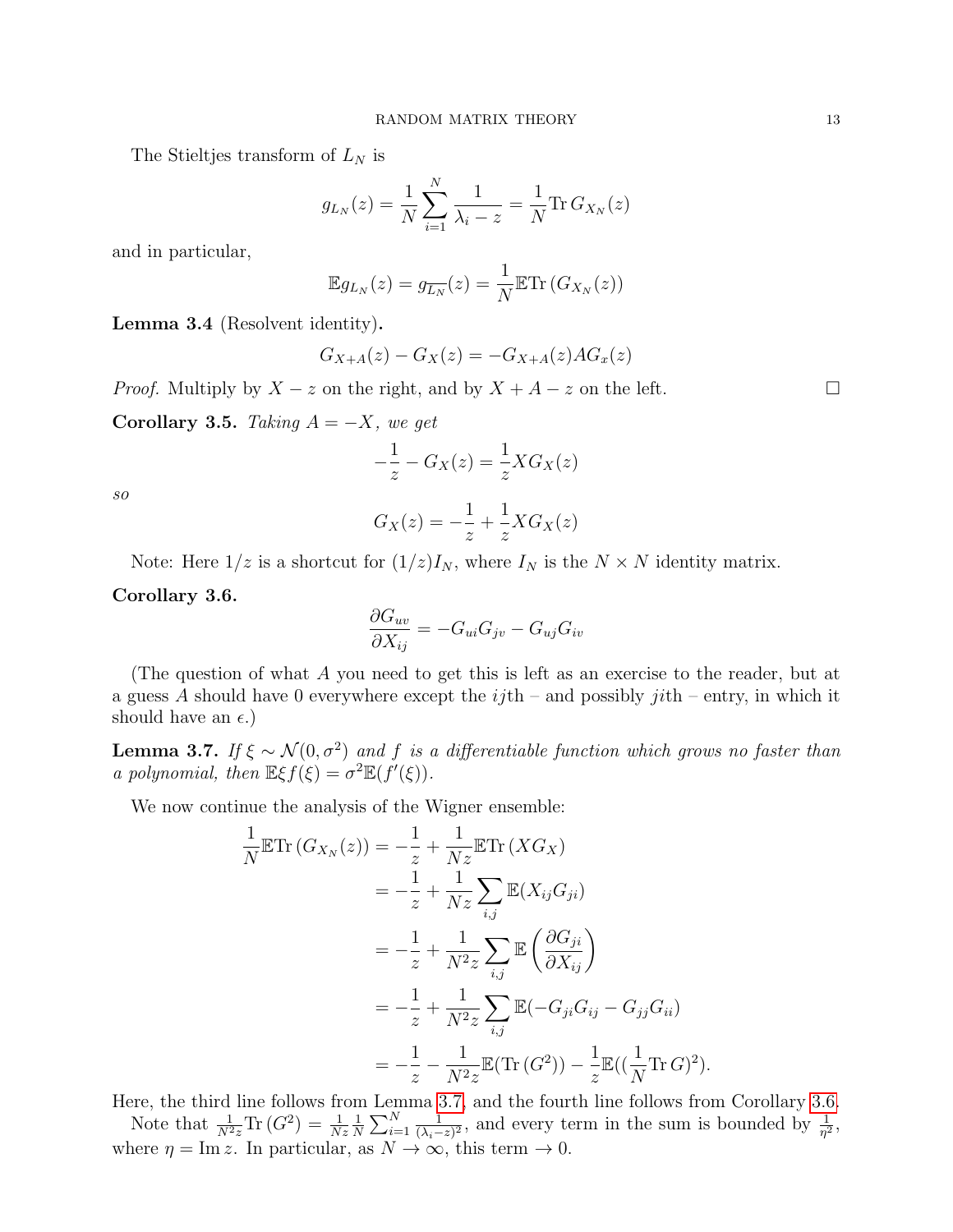We conclude

$$
\mathbb{E}g(z) = -\frac{1}{z} - \frac{1}{z}\mathbb{E}(g(z)^{2}) + E_{N},
$$

where the error term  $E_N$  satisfies  $E_N \to 0$  as  $N \to \infty$ .

Now, if we had  $\text{Var} g(z) \to 0$  as  $N \to \infty$ , we could write

$$
\mathbb{E}g(z) = -\frac{1}{z} - \frac{1}{z}\mathbb{E}(g(z))^2 + \tilde{E}_N,
$$

for some other error term  $\tilde{E}_N \to 0$  as  $N \to \infty$ . After some technical work, it can be shown that the solution of this equation converges to the solution of

$$
s(z) = -\frac{1}{z} - \frac{1}{z}s(z)^2
$$

for every  $z \in \mathbb{H}$ , as  $N \to \infty$ . Since this is the Stieltjes transform of the semi-circle law, by using Theorem [3.3](#page-10-0) we conclude that  $\mathbb{E}L_N$  converges weakly to the semicircle law.

In addition, if  $\text{Var}g(z) \to 0$  as  $N \to \infty$ , then  $g(z) - \mathbb{E}g(z) \to 0$  in probability, which allows us to conclude that  $L_N - L_N \rightarrow 0$  weakly in probability.

Hence, all that remains to show is that

$$
\text{Var}(g(z)) = \text{Var}\left(\frac{1}{N}\sum_{i=1}^{N}\frac{1}{\lambda_i - z}\right) \to 0.
$$

We have here a sum of many random terms. The problem is that the  $\lambda_i$  are not at all independent. One way to handle this problem is to use concentration inequalities.

## 3.3. Concentration inequalities; LSI.

**Definition.** Let  $\mu$  be a measure on  $\mathbb{R}^m$ . Define  $W^{1,2}(\mu)$  as the space of differentiable functions f such that  $f \in L^2(\mu)$  and  $\|\nabla f\|_2 \in L^2(\mu)$ .

**Definition.** A probability measure  $\mu$  on  $\mathbb{R}^m$  is called LSI with constant c if for every  $f \in$  $W^{1,2}(\mu)$  we have

$$
\int_{\mathbb{R}^m} f^2 \log \left( \frac{f^2}{\int f^2 d\mu} \right) d\mu \leq 2c \int_{\mathbb{R}^m} ||\nabla f||_2^2 d\mu.
$$

The name "LSI" here stands for "logarithmic Sobolev inequality". We compare this with the Poincaré inequality:

$$
\text{Var} f \leq \tilde{c} \int ||\nabla f||_2^2 d\mu.
$$

We have the following facts:

- (1) Gaussian measure on  $\mathbb R$  is LSI.
- <span id="page-13-0"></span>(2) If the law of random variable X is LSI with constant c, then the law of  $\alpha X$  is LSI with constant  $\alpha^2 c$ .
- <span id="page-13-1"></span>(3) If  $\mu$  is LSI with constant c, then the product measure  $\mu \otimes \mu \otimes \ldots \otimes \mu$  is LSI with the same constant  $c$ .
- $(4)$  There is a Bobkov-Götze criterion for distributions with a density to satisfy LSI with some finite constant c (see  $[3]$ ). One useful case is when the density has the form const  $\times$  exp( $-g(x)$ ), with twice differentiable  $g(x)$  and  $c_1 \leq g''(x) \leq c_2$  for some positive constants  $c_1, c_2$ .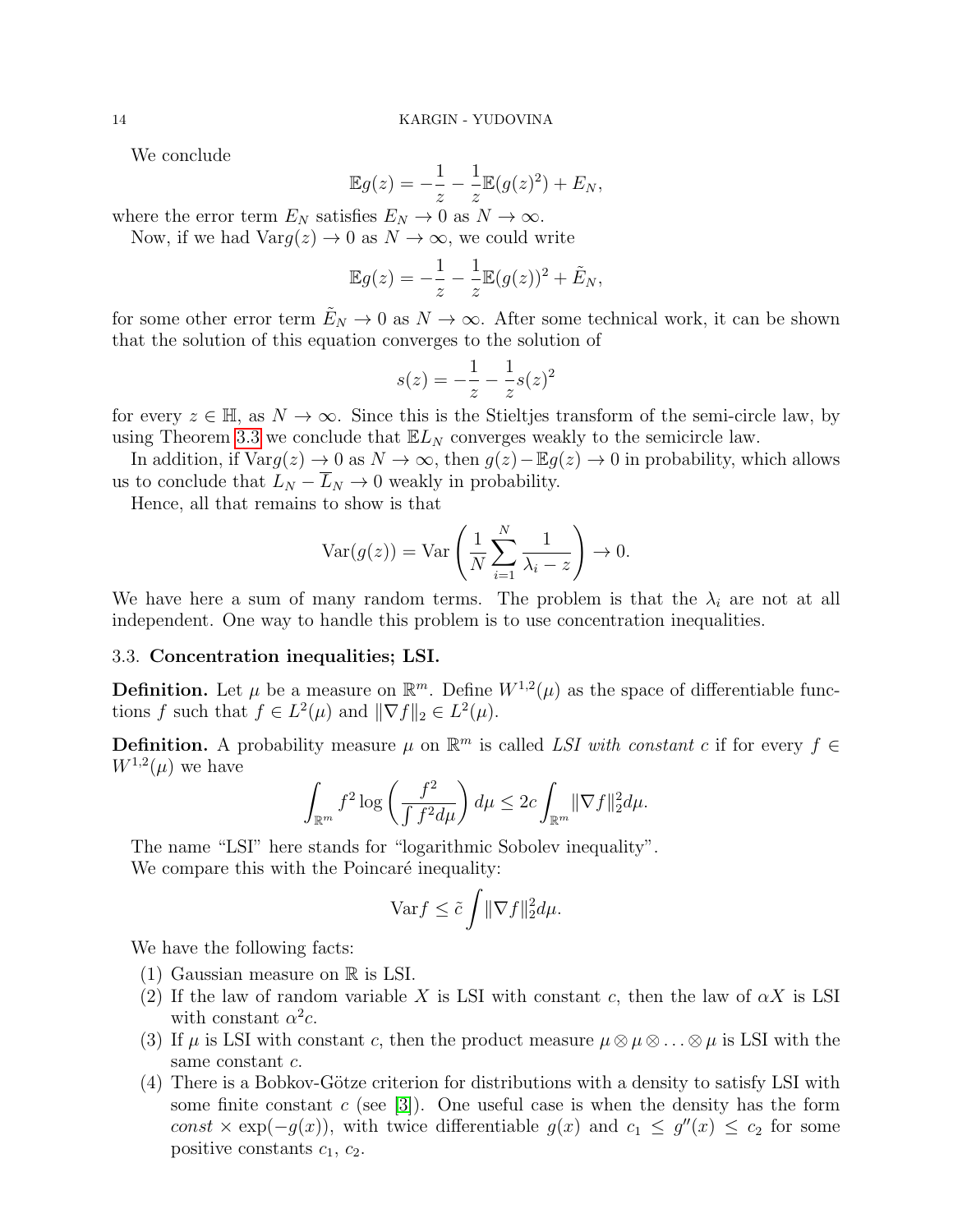#### RANDOM MATRIX THEORY 15

- (5) A discrete measure is not LSI under this definition. However, there is also a discrete version of LSI, which is satisfied e.g. by the Bernoulli distribution. See example sheet 2.
- (6) There is a large literature about logarithmic Sobolev inequalities which are useful in the study of Markov processes. See review by Gross  $([12])$  $([12])$  $([12])$  or lecture notes by Guionnet and Zegarlinski (http://mathaa.epfl.ch/prst/mourrat/ihpin.pdf) The topic is important and recently found applications in random matrix theory through the study of eigenvalues of matrices whose entries follow the Ornstein-Uhlebeck process. However, we are not concerned with these issues in our lectures.

For us,  $X_N$  has a law which is a product of Gaussian measures with variance  $1/N$ , and hence by Facts [2](#page-13-0) and [3,](#page-13-1) this law is LSI with constant  $c/N$ , where c is the LSI constant of the standard Gaussian measure. The main idea is that the probability of a large deviation of a Lipschitz function  $F(x_1, \ldots, x_n)$  from its mean can be efficiently estimated if the probability distribution of  $x_1, \ldots, x_n$  is LSI.

**Definition.** A function  $f : \mathbb{R}^m \to \mathbb{R}$  is *Lipschitz* with constant L if

(4) 
$$
\sup_{x \neq y} \frac{|f(x) - f(y)|}{\|x - y\|} \leq L.
$$

<span id="page-14-0"></span>**Lemma 3.8** (Herbst). Suppose  $\mu$  is a measure on  $\mathbb{R}^m$  which is LSI with constant c, and  $F: \mathbb{R}^m \to \mathbb{R}$  is Lipschitz with constant L. Then

(1)  $\mathbb{E}[e^{\lambda(F - \mathbb{E}F)}] \leq e^{c\lambda^2 L^2/2}$ , for all  $\lambda$ (2)  $\mathbb{P}(|F - \mathbb{E} F| > \delta) \leq 2 \exp(-\frac{\delta^2}{2cL^2})$ (3)  $\text{Var} F \leq 4cL^2$ .

We will prove this lemma a bit later. In order to apply this lemma we need to find out what is the Lipschitz constant of the Stieltjes transform.

<span id="page-14-1"></span>**Lemma 3.9** (Hoffman-Wielandt inequality). If A and B are symmetric  $N \times N$  matrices with eigenvalues

$$
\lambda_1^A \le \lambda_2^A \le \ldots \le \lambda_N^A, \quad \lambda_1^B \le \lambda_2^B \le \ldots \le \lambda_N^B
$$

then

$$
\sum_{i=1}^{N} (\lambda_i^A - \lambda_i^B)^2 \le \text{Tr}(A - B)^2 \le 2 \sum_{1 \le i \le j \le N} (A_{ij} - B_{ij})^2.
$$

The proof can be found in [\[1\]](#page-34-0).

**Corollary 3.10.** The eigenvalues of a matrix X are Lipschitz functions of the matrix entries Corollary 3.10. The  $X_{ij}$ , with constant  $\sqrt{2}$ .

Corollary 3.11.  $g(X) = \frac{1}{N} \sum_{i=1}^{N}$ 1  $\frac{1}{\lambda_i-z}$  is Lipschitz (as a function of X!) with constant coronary **c.m.**  $g(x) = N \sum_{i=1}^{N} \lambda_i - z^{-i}$ <br>c/ $\sqrt{N}$ , where  $c > 0$  depends only on Im z.

(See problem 7 in example sheet 2.)

We now use these results to finish the proof of the Wigner law for Gaussian Wigner matrices: recall we still needed to show that  $\text{Var} g_N(z) \to 0$ . We know that the joint measure of the entries of  $X_N$  is LSI with constant  $c/N$ , and  $g_N(z)$  is Lipschitz (in X) with constant  $L = L(\eta)/sqrt(N)$ , where  $\eta = \text{Im } z$ . By applying the Herbst lemma,  $\text{Var} g_N(z) \leq \frac{2cL^2(\eta)}{N^2} \to 0$ for all  $z \in \mathbb{H}$  as  $N \to \infty$ .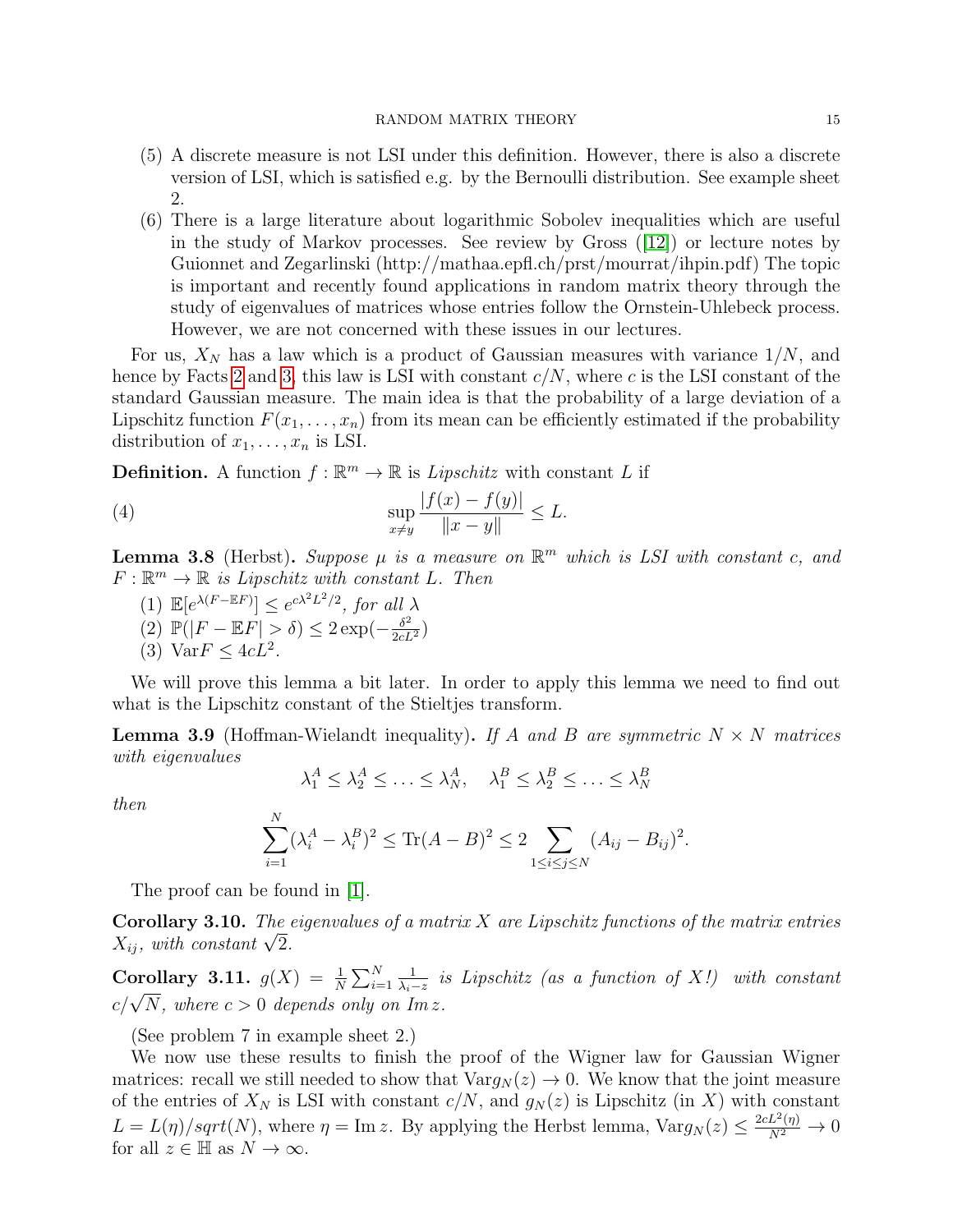Remark. Note that this means that  $\text{Var}\sum_{i=1}^{N}$  $\frac{1}{\lambda_i - z} \to C$  as  $N \to \infty$ . (This is surprising, since usually we would normalize a sum of N random terms by  $1/\sqrt{N}$ . No normalization is needed at all in this case!)

*Proof of Herbst Lemma [3.8.](#page-14-0)* Let  $A(\lambda) = \log \mathbb{E} \exp(2\lambda(F - \mathbb{E} F))$ ; we want to show  $A(\lambda) \leq$  $2c\lambda^2L$ .

Applying LSI to  $f = \exp(\lambda (F - \mathbb{E} F))$ , we have

$$
\int e^{2\lambda(F - \mathbb{E}F)} \log \frac{e^{2\lambda(F - \mathbb{E}F)}}{e^{A(\lambda)}} d\mu \le 2c \int \lambda^2 e^{2\lambda(F - \mathbb{E}F)} ||\nabla F||_2^2 d\mu
$$

On the left-hand side, we have

$$
\int 2\lambda (F - \mathbb{E}F)e^{2\lambda (F - \mathbb{E}F)} d\mu - A(\lambda) \int e^{2\lambda (F - \mathbb{E}F)} d\mu
$$

Note that the first term is  $\lambda \frac{\partial}{\partial \lambda} (e^{2\lambda(F - \mathbb{E}F)})$ ; interchanging integration and differentiation, we conclude that the left-hand side is

$$
\lambda(e^{A(\lambda)})' - A(\lambda)e^{A(\lambda)} = e^{A(\lambda)}(\lambda A'(\lambda) - A(\lambda)) = e^{A(\lambda)}\lambda^2 \left(\frac{A(\lambda)}{\lambda}\right)'
$$

(where ' designates differentiation with respect to  $\lambda$ ).

The right-hand side is bounded by  $2c\lambda^2 e^{A(\lambda)} L^2$ , since  $\|\nabla f\|_2^2 \leq L^2$ .

Consequently,

$$
\left(\frac{A(\lambda)}{\lambda}\right)' \le 2cL^2.
$$

It's not hard to check by Taylor-expanding that  $A(\lambda) = O(\lambda^2)$ , so  $A(\lambda)/\lambda \to 0$  as  $\lambda \to 0$ . Consequently,

$$
A(\lambda) \le 2cL^2\lambda^2
$$

as required. Two other statements easily follow from the first one (see exercise sheet 2).  $\Box$ 

3.4. Wigner's theorem for non-Gaussian Wigner matrices by the Stieltjes transform method. Recall the definition of the Wigner matrix. Matrix  $X_N$  be an  $N \times N$ symmetric real-valued matrix with matrix entries  $X_{ij}$ . We assume that  $Z_{ij} = \sqrt{N}X_{ij}$  are iid real-valued random variables (for  $i \leq j$ ) which are taken from a probability distribution, the same one for every N.

We are going to prove the following result by the Stieltjes transform method.

**Theorem 3.12** (Wigner). Let  $X_N$  be a sequence of Wigner matrices, such that  $\mathbb{E}Z_{ij} = 0$ ,  $\mathbb{E}Z_{ij}^2=1$  and the measure of  $Z_{ij}$  is LSI, and let  $L_N$  be its empirical measure of eigenvalues. Then, for any bounded continuous function  $f \in C_b(\mathbb{R}),$ 

$$
\mathbb{P}(|\langle L_N, f \rangle - \langle \sigma, f \rangle| > \epsilon) \to 0 \text{ as } N \to \infty
$$

Remark. The assumption that the measure of  $Z_{ij}$  is LSI can be omitted and the Theorem still remains valid. The proof of this is somewhat more involved. See Remark at the end of the proof and example sheet 2.

Proof: The general idea of the proof is the same as for Gaussian Wigner matrices. Two things that need to be proved is that

$$
\mathbb{E}g_N(z) = -\frac{1}{z} - \frac{1}{z}\mathbb{E}(g_N(z))^2 + \tilde{E}_N,
$$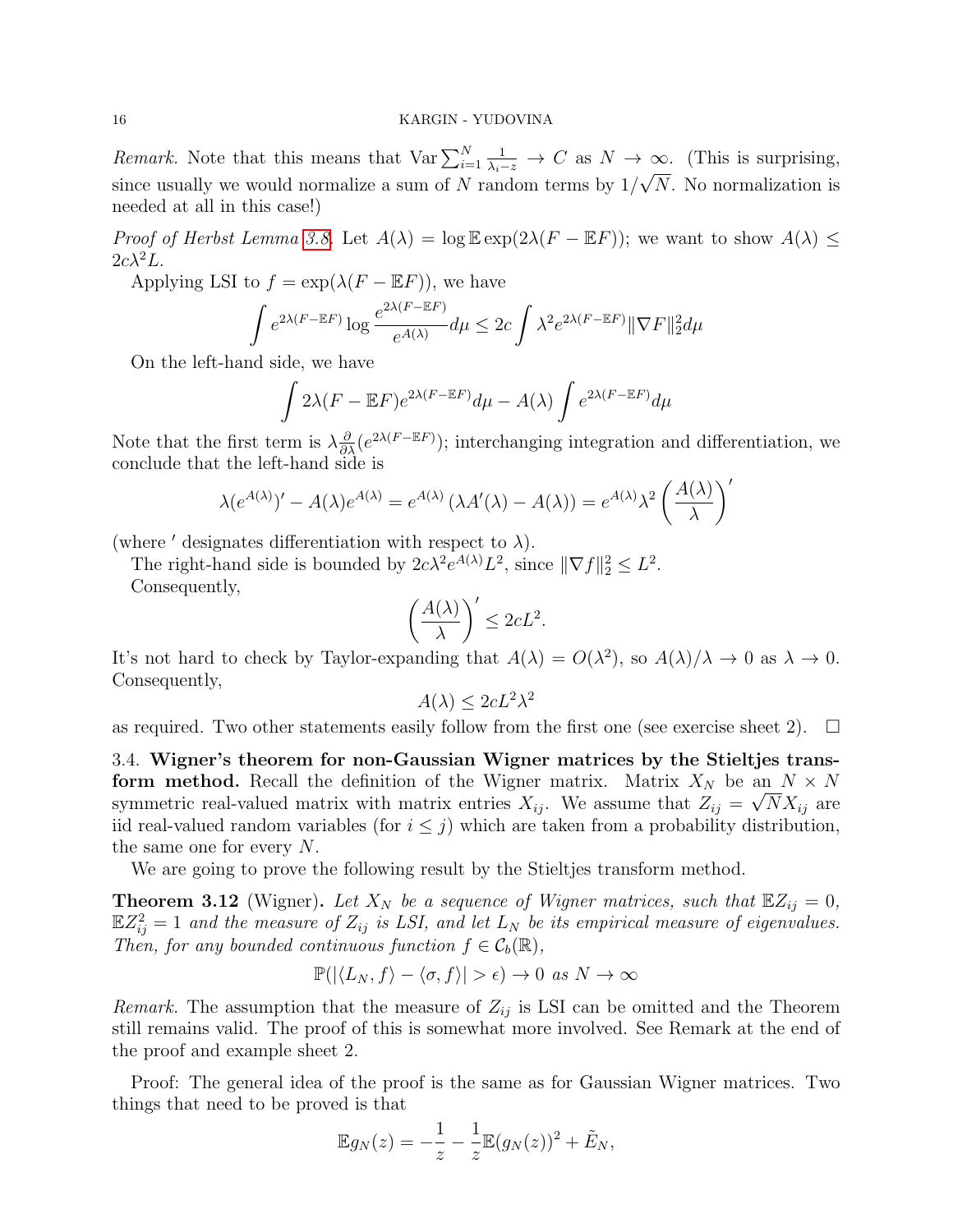for some error term  $E_N \to 0$  as  $N \to \infty$ , and that  $\text{Var} g_N(z) \to 0$ . The second claim follows immediately from the assumption that the measure of  $Z_{ii}$  is LSI. (Our proof of this result in the previous section does not depend on the assumption that the entries are Gaussian.)

The proof of the first claim uses some matrix identities.

**Lemma 3.13.** Let X be a square block matrix  $\begin{pmatrix} A & B \\ C & D \end{pmatrix}$ , where A is square and invertible. Then

$$
\det X = \det A \det(D - CA^{-1}B).
$$

Proof. Carry out the (block) UL decomposition:

$$
\begin{pmatrix} A & B \\ C & D \end{pmatrix} = \begin{pmatrix} A & 0 \\ C & D - C^{-1}AB \end{pmatrix} \begin{pmatrix} I & A^{-1}B \\ 0 & I \end{pmatrix}.
$$

Let  $x_i$  denote the *i*th column of X without the *i*th entry. Let  $X^{(i)}$  denote the matrix X without the *i*<sup>th</sup> row and column.

#### Lemma 3.14.

$$
((X-z)^{-1})_{ii} = (X_{ii} - z - x_i^T (X^{(i)} - z)x_i)^{-1}.
$$

Proof. Apply Cramer's rule:

$$
((X-z)^{-1})_{ii} = \frac{\det(X^{(i)} - z)}{\det(X - z)}
$$

Now use Lemma 1 with  $A = X^{(i)} - z$ ,  $D = X_{ii} - z$  (note that the lemma is only directly applicable if  $i = n$ , but that's a trivial reordering of the basis).

Hence,

$$
g_N(z) = \frac{1}{N} \sum_i ((X - z)^{-1})_{ii} = \frac{1}{N} \sum_i \frac{1}{X_{ii} - z - x_i^T (X^{(i)} - z)^{-1} x_i}.
$$

We want to get rid of the  $X_{ii}$  in the above expression; this is done by the following

**Lemma 3.15.** Let  $X_N$  by a sequence of symmetric matrices with independent entries s.t.  $\mathbb{E} X_{ij} = 0$  and  $\mathbb{E}(\sqrt{N}X_{ij}) = 1$ . Let  $\tilde{X}_N$  be defined by setting  $\tilde{X}_{ij} = 0$  if  $i = j$  and  $X_{ij}$ otherwise. Then  $|g_{\tilde{X}_N}(z) - g_{X_N}(z)| \to 0$  in probability, for all z, as  $N \to \infty$ .

It is also useful to be able to assume that the entries of the random matrix are bounded. For this we have the following tool.

**Lemma 3.16.** Let  $X_N$  be a symmetric random matrix, such that  $Y_{ij} =$ √  $NX_{ij}$  are i.i.d. for  $i \leq j$  and all N. Suppose  $\mathbb{E}Y_{ij} = 0$  and  $\mathbb{E}Y_{ij}^2 = 1$ . Let

$$
\widehat{X}_{ij} = X_{ij} 1_{\sqrt{N}|X_{ij}|
$$

Then for every  $\varepsilon > 0$ , there exists C that depends on  $\varepsilon$ , z, and the law of  $Y_{ij}$  only, such that

$$
\mathbb{P}\{\left|g_{\widehat{X}_N}(z)-g_{X_N}(z)\right|>\varepsilon\}<\varepsilon.
$$

These results are essentially corollaries of the Hoffman-Wielandt inequality, Lemma [3.9.](#page-14-1) Here is the proof of the result about truncation.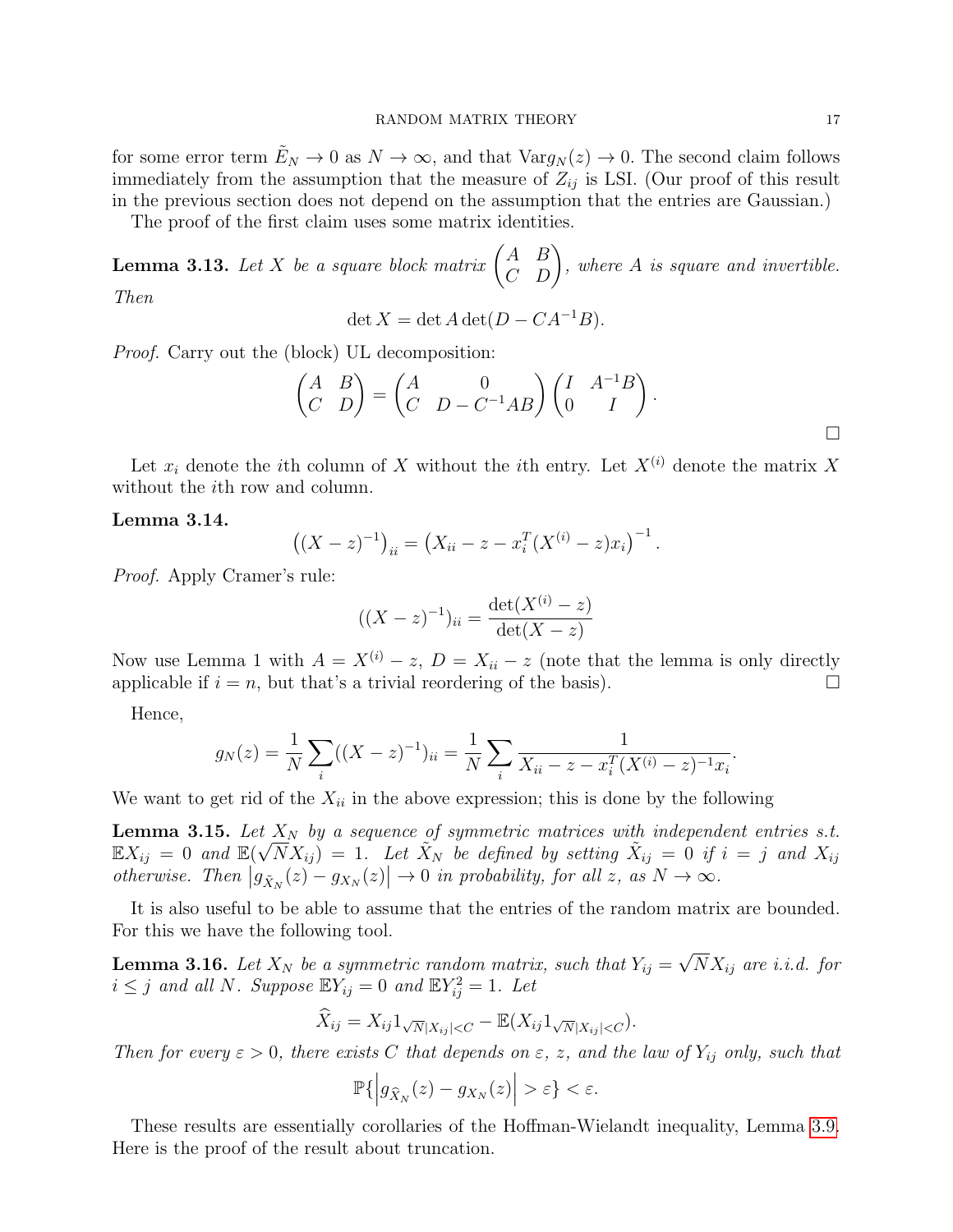*Proof.* Clearly, it is enough to show that  $\mathbb{E}\left|g_{\hat{X}_N}(z) - g_{X_N}(z)\right|$ 2 can be made arbitrarily small uniformly in N. By using the Hoffman-Wielandt inequality, we need to show that

$$
\frac{1}{N}\mathbb{E}\mathrm{Tr}\left(X_N-\widehat{X}_N\right)^2 = \frac{1}{N^2}\sum_{i,j=1}^N\mathbb{E}\left(\sqrt{N}X_{ij}-\sqrt{N}\widehat{X}_{ij}\right)^2
$$

$$
= \mathbb{E}\left(\sqrt{N}X_{12}-\sqrt{N}\widehat{X}_{12}\right)^2
$$

can be made arbitrarily small uniformly in  $N$ . However,

$$
\mathbb{E}\left(\sqrt{N}X_{12}-\sqrt{N}\widehat{X}_{12}\right)^2\leq 2\left\{\left[\mathbb{E}(Y_{12}1_{Y_{12}C})^2\right\}.
$$

Since  $\mathbb{E}Y_{12} = 0$  and  $\mathbb{E}Y_{12}^2 = 1$ , for every  $\varepsilon > 0$ , we can choose C so large that  $\left[\mathbb{E}(Y_{12}1_{Y_{12} < C})\right]^2 <$  $\varepsilon$  and  $\mathbb{E}(Y_{12}1_{Y_{12}>C})^2 < \varepsilon$ , which completes the proof.

.

In light of these results, we will assume that  $X_{ii} = 0$ , i.e.

(5) 
$$
g_N(z) = \frac{1}{N} \sum_i \frac{1}{-z - x_i^T (X^{(i)} - z)^{-1} x_i}
$$

In addition, we can and will assume that  $|X_{ij}| < C$ .

We would like to show (and this is the crux of the proof) that the right-hand side of [\(5\)](#page-17-0) approaches  $\frac{1}{-z-\overline{g}_N(z)}$  in probability, where  $\overline{g}_N(z) = \mathbb{E} g_N(z)$ .

Write it as

<span id="page-17-0"></span>
$$
\frac{1}{N} \sum ((-z - \overline{g}_N(z)) + (\overline{g}_N(z) - x_i^T (X^{(i)} - z)^{-1} x_i))^{-1}
$$

and note that, by the definition of the Stieltjes transform, the quantity  $-z - \overline{g}_N(z)$  has nonzero imaginary part for all  $z \in \mathbb{C} \setminus \mathbb{R}$ .

It suffices to prove that

$$
\mathbb{P}(|\overline{g}_N(z) - x_i^T(X^{(i)} - z)x_i)| > \epsilon) < c_1 \exp(-c_2 N^{\alpha})
$$

for some  $c_1, c_2, \alpha > 0$ . Recall that  $g_N(z) = \frac{1}{N} \text{Tr}((X - z)^{-1})$ . This is a consequence of the following two claims.

<span id="page-17-1"></span>**Claim 3.17.** With high probability (at least  $1 - \exp(-cN^{\alpha})$  for some  $c, \alpha > 0$ ) we have

(6) 
$$
\mathbb{P}\left\{ \left| x_i^T (X^{(i)} - z)^{-1} x_i - \frac{1}{N} \text{Tr} (X^{(i)} - z)^{-1} \right| > \varepsilon \right\} < c_1 \exp(-c_2(\varepsilon) N^{\alpha}).
$$

Here the expectation is conditional on the realization of  $X^{(i)}$ .

<span id="page-17-2"></span>Claim 3.18. With probability 1,

(7) 
$$
\frac{1}{N} \left| \text{Tr} \left( X^{(i)} - z \right)^{-1} - \text{Tr} \left( X - z \right)^{-1} \right| < \frac{c(z)}{N}.
$$

*Proof of claim 3.17*. Let  $B = (X^{(i)} - z)^{-1}$ ,  $a = x_i$ , and note that a and B are independent. Then

$$
\mathbb{E}[a^T Ba|B] = \mathbb{E}[\sum a_i B_{ij} a_j |B] = \sum_i B_{ii} \mathbb{E}a_i^2 = \frac{1}{N} \sum B_{ii} = \frac{1}{N} \text{Tr } B.
$$

Next, we use concentration inequalities. The distribution of  $\sqrt{N}X_{ij}$  is LSI. (It remains LSI even after truncation.) In addition the norm of the gradient of the quadratic form is bounded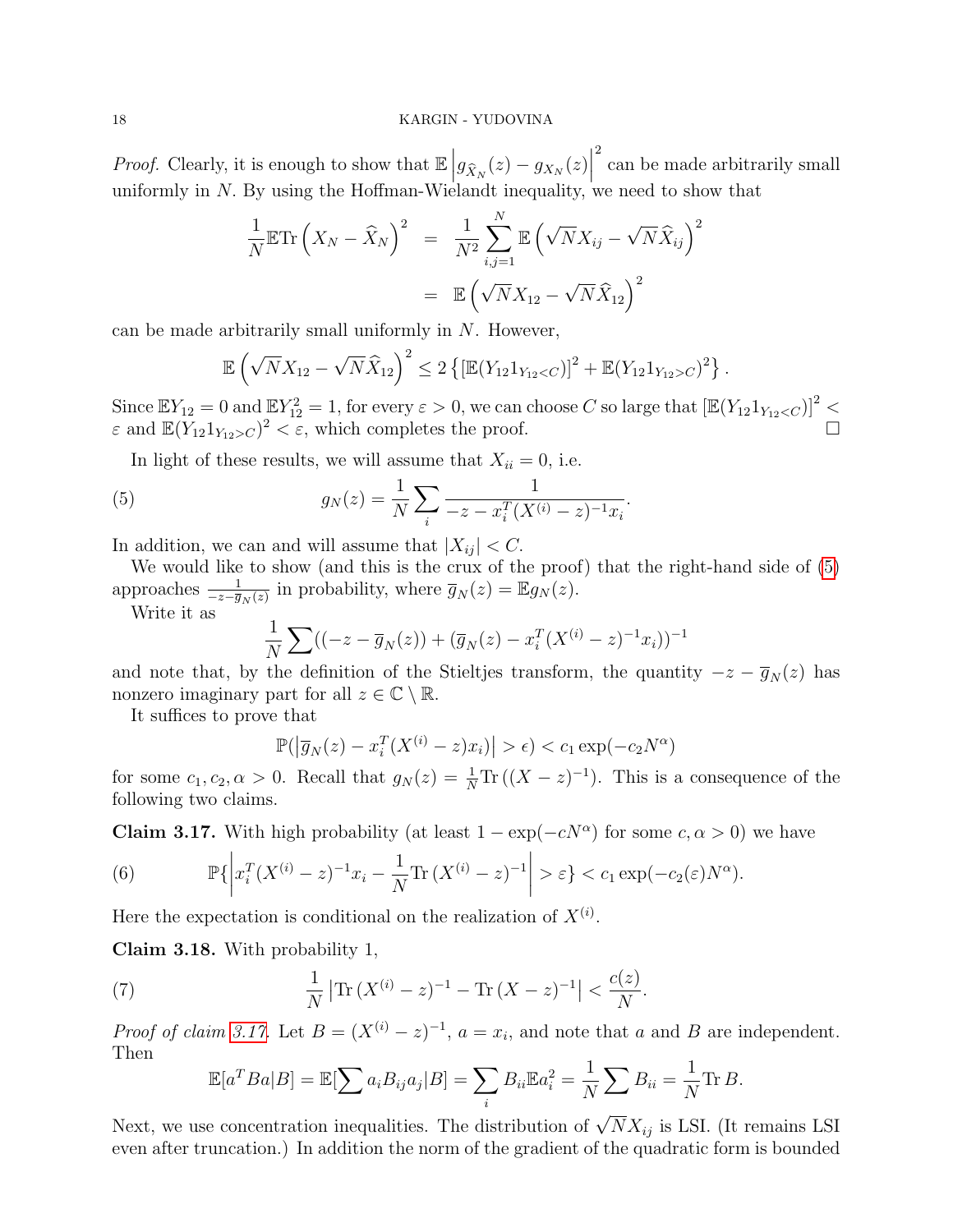#### RANDOM MATRIX THEORY 19

since the random variables  $X_{ij}$  are bounded. Hence, the Herbst lemma is applicable and the conclusion follows.

Remark. The proof of this lemma can be done without invoking LSI, because this is a quadratic form and there are various techniques available for it (vaguely similar to the central limit theorems for sums of independent random variables). See example sheet 2.

*Proof of claim [3.18.](#page-17-2)* The proof can be done using *interlacing inequalities*: if  $\lambda_1 \leq \ldots \leq \lambda_N$ are eigenvalues of  $X_N$ , and  $\mu_1 \leq \ldots \leq \mu_{N-1}$  are eigenvalues of  $X_N^{(i)}$ , then

$$
\lambda_1 \leq \mu_1 \leq \lambda_2 \leq \ldots \leq \mu_{N-1} \leq \lambda_N.
$$

 $\hfill \square$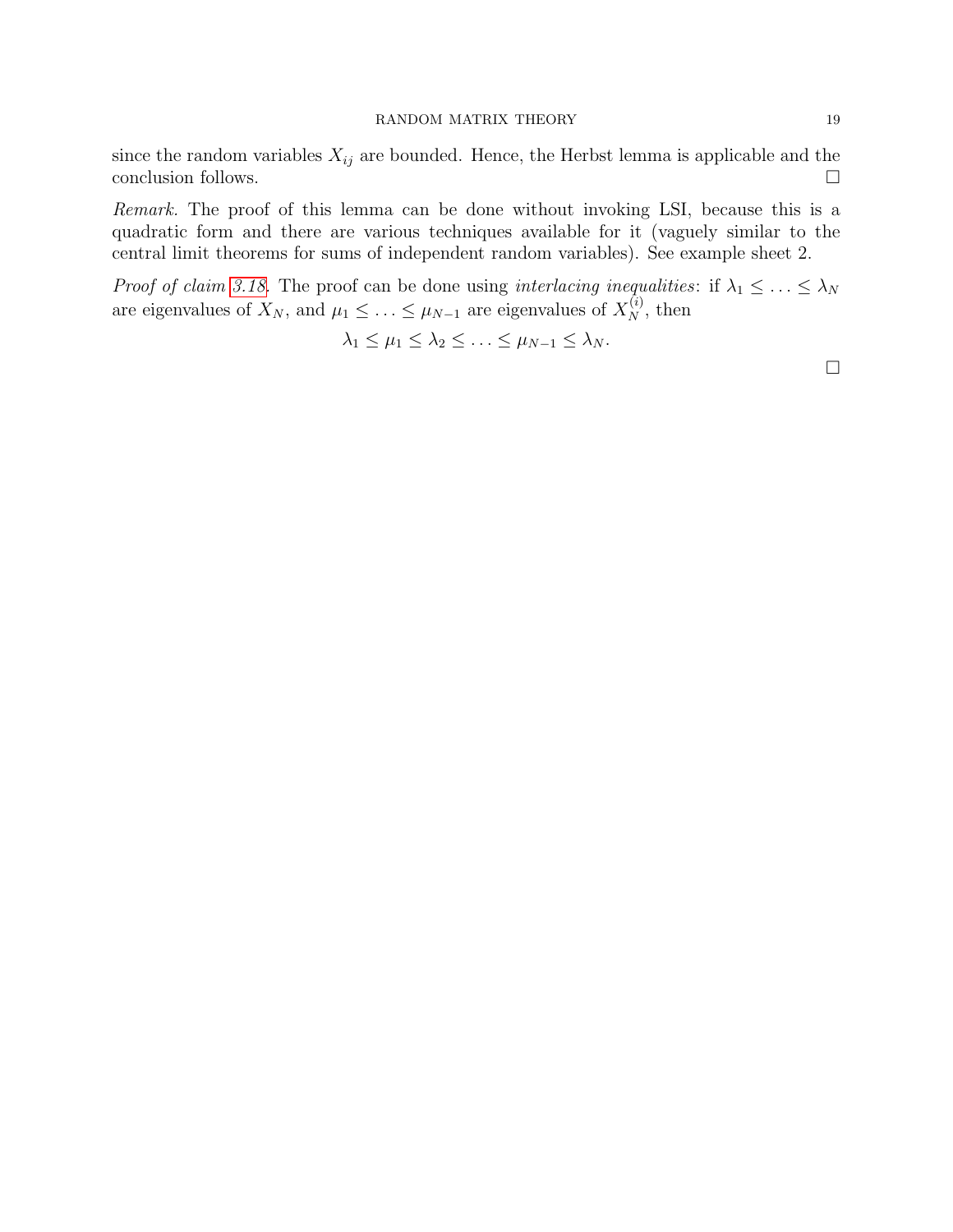## 4. Gaussian ensembles

Let  $\xi_{ij}$ ,  $\eta_{ij}$  be iid ∼  $\mathcal{N}(0,1)$  (i.e. iid standard normals). Let X be an  $N \times N$  matrix.

**Definition.** X is called the Gaussian Unitary Ensemble ( $\beta = 2$ ) if it is complex-valued, hermitian  $(X_{ij} = \overline{X}_{ji})$ , and the entries satisfy

$$
X_{ij} = \begin{cases} \xi_{ii}, & i = j \\ \frac{1}{\sqrt{2}}(\xi_{ij} + \sqrt{-1}\eta_{ij}), & i < j \end{cases}
$$

**Definition.** X is called the Gaussian Orthogonal Ensemble  $(\beta = 1)$  if it is symmetric and real-valued  $(X_{ij} = X_{ji})$ , and has

$$
X - ij = \begin{cases} \sqrt{2}\xi_{ii}, & i = j \\ \xi_{ij}, & i < j \end{cases}
$$

There is also a Gaussian Symplectic Ensemble  $(\beta = 4)$  defined using quaternions, or using  $2N \times 2N$  block matrices over  $\mathbb{C}$ .

Let us compute the joint distribution of the GUE:

$$
\mathbb{P}(X \in dx) =
$$
\n
$$
c_N \exp\left(-\frac{1}{2}\sum_i x_{ii}^2 - \frac{1}{2}\sum_{i < j} (\text{Re } x_{ij})^2 + (\text{Im } x_{ij})^2\right) \prod_i dx_{ii} \prod_{i < j} d\text{Re } x_{ij} d\text{Im } x_{ij}
$$
\n
$$
= c_N^{(2)} \exp(-\frac{1}{2}\text{Tr}(X^2)) \prod_i dx_{ii} \prod_{i < j} d\text{Re } x_{ij} d\text{Im } x_{ij}.
$$

We will refer to the volume element  $d^{(N,2)}x$ .

The main observation is that this is invariant under unitary transformations, because trace is. That is,

$$
\mathbb{P}(UXU^* \in dx) = c_N^{(2)} \exp(-\frac{1}{2} \text{Tr}(UXU^*)^2) d^{(N,2)}x
$$
  
=  $c_N^{(2)} \exp(-\frac{1}{2} \text{Tr} X^2) d^{(N,2)}x = \mathbb{P}(X \in dx),$ 

where  $d^{(N,2)}x$  is induced by the transformation  $X \to UXU^*$  from  $d^{(N,2)}x$  and we used the fact that  $d^{(N,2)}x = d^{(N,2)}x$ . (See proof of this claim in Section 5.2 of Deift's book [\[7\]](#page-35-6).)

For the orthogonal ensemble  $(\beta = 1)$ , we get

$$
\mathbb{P}(X \in dx) = c_N^{(1)} \exp(-\frac{1}{4} \text{Tr} X^2) d^{(N,1)} x,
$$

where  $d^{(N,1)}x = \prod_{i \leq j} dx_{ij}$ . For the symplectic ensemble  $(\beta = 4)$ , we get

$$
\mathbb{P}(X \in dx) = c_N^{(4)} \exp(-\text{Tr} X^2) d^{(N,4)}x,
$$

Of course, the orthogonal, resp. symplectic, ensemble has distribution invariant to orthogonal, resp. symplectic transformations.

The reason we care about these ensembles is that for them we can compute the exact (non-asymptotic) distributions of eigenvalues.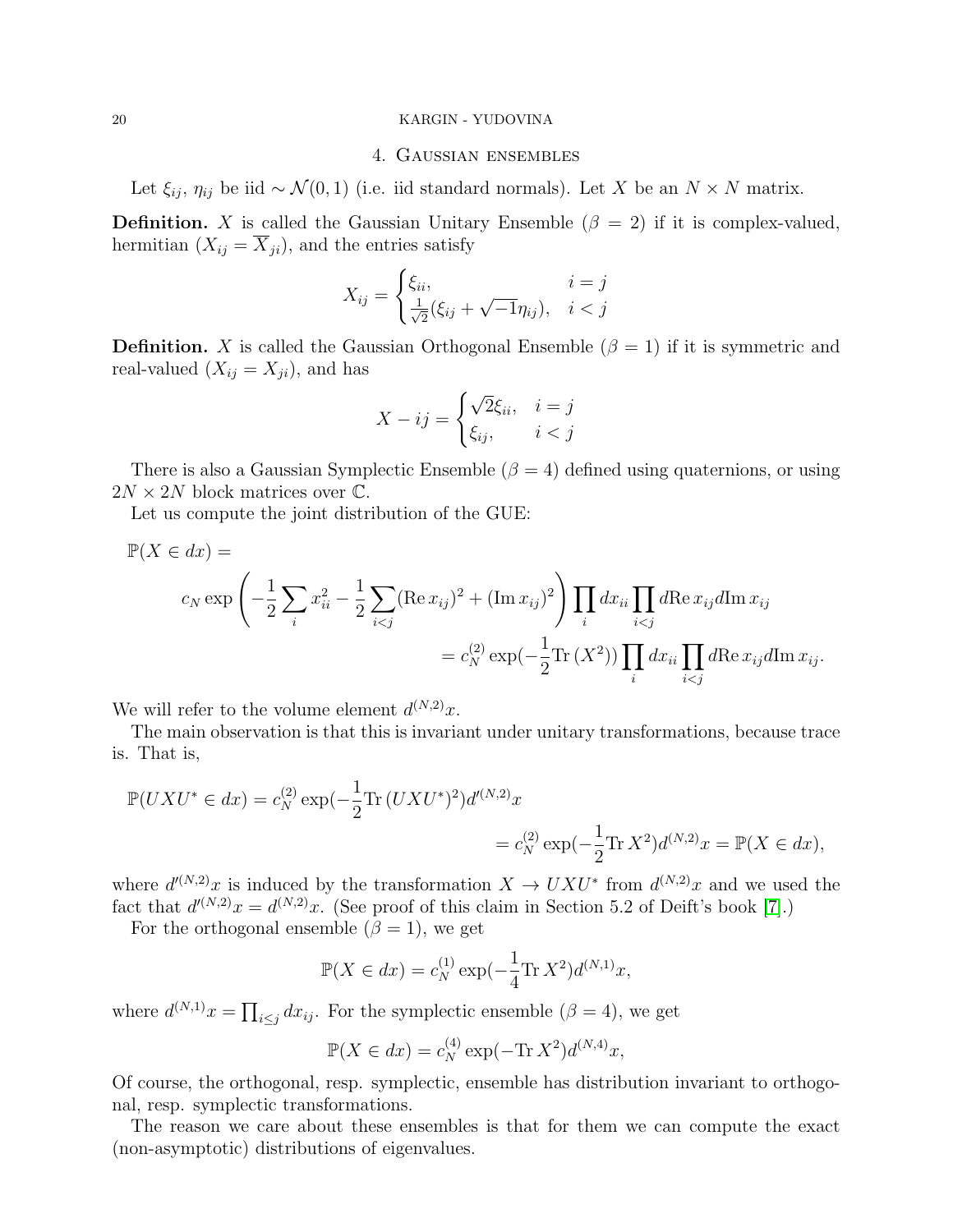**Theorem 4.1.** Suppose  $X_N \in \mathcal{H}^{\beta}$  for  $\beta = 1, 2, 4$ . Then the distribution of the eigenvalues of  $X_N$  is given by

$$
p_N(x_1,\ldots,x_N)=\overline{c}_N^{(\beta)}\prod_{i
$$

where the constants  $\bar{c}_N^{(\beta)}$  are normalization constants and can in theory be computed explicitly.

The proof will proceed by changing our basis from the matrix entries to the set of eigenvalues and eigenvectors, and then integrating out the component corresponding to the eigenvectors.

*Proof.* Write the (Hermitian) matrix X as  $X = U\Lambda U^*$ , where  $\Lambda$  is diagonal and U is unitary; the columns of U are the eigenvectors of X. When the eigenvalues of X are are all distinct, this decomposition is unique up to (a) permuting the eigenvalues, and (b) multiplying  $U$  by a diagonal matrix with entries  $e^{i\theta_1}, e^{i\theta_2}, \dots, e^{i\theta_N}$ .

Formally, let  $F: U(N) \times \mathbb{R}^N \to \mathcal{H}^{(N)}$  be given by  $F(U,\Lambda) = U\Lambda^*U$ ; then over points X with distinct eigenvalues, the fibre of F is  $\mathbb{T}^N \times S_N$ . In particular, we can define a local isomorphism  $\tilde{F} : (U(N)/\mathbb{T}^N) \times (\mathbb{R}^N/S_N) \to \mathcal{H}^{(N)}$ . (For an explicit example, take the eigenvalues to be increasing, and the first nonzero coordinate of each eigenvector to be real and positive.)

**Lemma 4.2.** The set of Hermitian  $N \times N$  matrices with distinct eigencalues is open, dense, and has full measure.

The proof (esp. of the last result) is somewhat technical, and we won't give it. A good book to look is P. Deift, *Orthogonal polynomials and random matrices: a Riemann-Hilbert* approach (AMS Courant Lecture Notes, 2000).

Let  $\lambda_1, \ldots, \lambda_N, p_1, \ldots, p_{N^2-N}$  be local parameters on  $(\mathbb{R}^N/S_N) \times (U(N)/\mathbb{T}^N)$ . We would like to compute the Jacobian det $\left(\frac{\partial X_{ij}}{\partial \lambda_\alpha}, \frac{\partial X_{ij}}{\partial p_\beta}\right)$  $\frac{\partial \Lambda_{ij}}{\partial p_\beta}\big).$ 

Let us formalize how we write X as an element of  $\mathbb{R}^{N^2}$ . Set

$$
\phi(X) = \begin{pmatrix} \frac{X_{11}}{\sqrt{2}} & \frac{X_{22}}{\sqrt{2}} & \dots & \frac{X_{11}}{\sqrt{2}} & \text{Re}\,X_{12} & \text{Im}\,X_{12} & \text{Re}\,X_{13} & \text{Im}\,X_{13} & \dots & \text{Im}\,X_{N-1,N} \end{pmatrix}
$$

Note that  $|\phi(X)|^2 = \text{Tr}(\frac{1}{2}X^2)$ . Consequently, the transformation  $L_U : \mathbb{R}^{N^2} \to \mathbb{R}^{N^2}$ ,  $L_U(y) =$  $\phi(U^*\phi^{-1}(y)U)$  is isometric (because conjugation by a unitary matrix preserves trace), i.e. det  $L_U = 1$ . We will compute  $\det(L_U(\frac{\partial X_{ij}}{\partial \lambda_0}))$  $\frac{\partial X_{ij}}{\partial \lambda_\alpha}, \frac{\partial X_{ij}}{\partial p_\beta}$  $(\frac{\partial X_{ij}}{\partial p_\beta}))$ , which equals det $(\frac{\partial X_{ij}}{\partial \lambda_\alpha}, \frac{\partial X_{ij}}{\partial p_\beta})$  $\frac{\partial \Lambda_{ij}}{\partial p_\beta}\big).$ 

Observe

$$
L_U\left(\frac{\partial X}{\partial \lambda_i}\right) = L_U\left(U\frac{\partial \Lambda}{\partial \lambda_i}U^*\right) = \frac{\partial \Lambda}{\partial \lambda_i}
$$

is the vector with all  $N^2$  coordinates except the *i*th one equal to zero. Next,

$$
L_U\left(\frac{\partial X}{\partial p_\beta}\right) = L_U\left(\frac{\partial U}{\partial p_\beta}\Lambda U^* + U\Lambda \frac{\partial U^*}{\partial p_\beta}\right) = U^*\frac{\partial U}{\partial p_\beta}\Lambda + \Lambda \frac{\partial U^*}{\partial p_\beta}U
$$

Recall that U is unitary, i.e.  $U^*U = I$ . Differentiating this with respect to  $p_\beta$  gives  $\frac{\partial U^*}{\partial p_\beta}U$  +  $U^*\frac{\partial U}{\partial n}$  $\frac{\partial U}{\partial p_{\beta}}=0$ . Therefore, we can write

$$
L_U \left( \frac{\partial X}{\partial p_\beta} \right) = S_\beta \Lambda - \Lambda S_\beta, \quad S_\beta \equiv U^* \frac{\partial U}{\partial p_\beta}
$$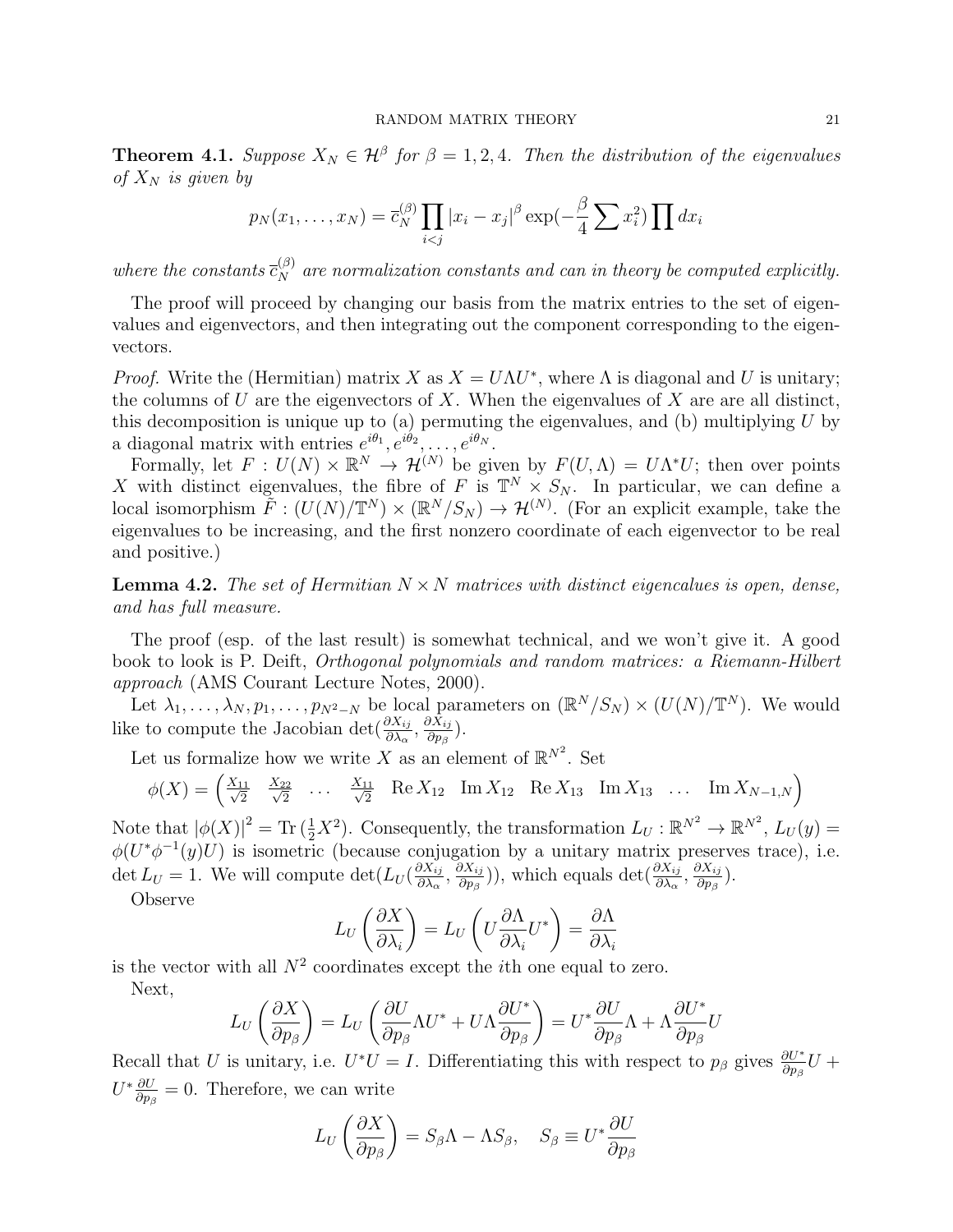and

$$
\left(L_U\left(\frac{\partial X}{\partial p_\beta}\right)\right)_{ij} = (S_\beta)_{ij}(\lambda_j - \lambda_i).
$$

Therefore,  $L_U(\frac{\partial X_{ij}}{\partial \lambda_{\alpha}})$  $\frac{\partial X_{ij}}{\partial \lambda_\alpha}, \frac{\partial X_{ij}}{\partial p_\beta}$  $\frac{\partial X_{ij}}{\partial p_{\beta}}$ ) looks like

$$
\begin{pmatrix}\nI_N & 0 & 0 & 0 & \cdots \\
0 & \text{Re}(S_1)_{12}(\lambda_2 - \lambda_1) & \text{Im}(S_1)_{12}(\lambda_2 - \lambda_1) & \text{Re}(S_1)_{13}(\lambda_3 - \lambda_1) & \cdots \\
0 & \text{Re}(S_2)_{12}(\lambda_2 - \lambda_1) & \text{Im}(S_2)_{12}(\lambda_2 - \lambda_1) & \text{Re}(S_2)_{13}(\lambda_3 - \lambda_1) & \cdots \\
\cdots\n\end{pmatrix}
$$

(the bottom left block of 0's comes from the derivatives of  $\Lambda$  with respect to  $p_{\beta}$ , the top right block of 0's comes from the derivatives of  $X_{ii}$  with respect to  $p_{\beta}$ , which get multiplied by  $\lambda_i - \lambda_i$ ).

Computing the determinant, we will get

$$
\prod_{i < j} (\lambda_j - \lambda_i)^2 \det \begin{pmatrix} \text{Re}\,(S_1)_{12} & \text{Im}\,(S_1)_{12} & \dots \\ \text{Re}\,(S_2)_{12} & \text{Im}\,(S_2)_{12} & \dots \\ \dots \end{pmatrix}
$$

i.e.  $\prod_{i < j} (\lambda_j - \lambda_i)^2 f(p_\beta)$  for some function f that we don't care about. Integrating out the  $p<sub>\beta</sub>$  gives density of eigenvalues of the GUE as

$$
p(\lambda) = c_N \prod_{i < j} (\lambda_i - \lambda_j)^2 \exp\left(-\frac{1}{2} \sum \lambda_i^2\right) d\lambda_1 \dots d\lambda_N
$$

There are various directions in which the Gaussian ensembles can be generalized:

(1) Unitary invariant ensembles:

$$
p_V(\lambda) = c_N \prod_{i < j} (\lambda_i - \lambda_j)^2 \exp\left(-\sum_{i=1}^N V(\lambda_i)\right) d^{(N)}\lambda
$$

where  $V$  is (typically) a positive, convex, smooth function. This comes from an ensemble of Hermitian matrices with density  $\exp(\text{Tr } V(X))d^{(N)}X$  as opposed to  $\exp(-\frac{1}{2}\text{Tr}(X^2))d^{(N)}X$ . The entries of these matrices aren't independent, but the distribution is invariant under unitary transformations.

Note that something like  $\text{Tr}^2(X)$  (in place of  $\text{Tr}(X^2)$ ) would also be unitarily invariant, but it's not clear that we can generalize the things that we will be saying about GUE to such objects.

(2)  $\beta$  ensembles:

$$
p^{(\beta)}(\lambda) = C_N \prod_{i < j} |\lambda_i - \lambda_j|^\beta \exp(-\frac{\beta}{4} \sum \lambda_i^2) d^{(N)}\lambda
$$

The cases  $\beta = 1$  (GOE) and  $\beta = 4$  (GSE) are reasonably similar to  $\beta = 2$  (GUE), but other values of  $\beta$  are not. For a general  $\beta > 1$ , it is possible to realize this distribution as the distribution of eigenvalues of certain random tridiagonal matrices with independent entries. (See the seminal paper by Dumitriu and Edelman [\[8\]](#page-35-7), and also papers by Edelman and Sutton [\[arxiv:0607038\]](http://arxiv.org/abs/math-ph/0607038), Ramirez, Valkó, and Virág [\[arxiv:0607331v4\]](http://arxiv.org/abs/math/0607331v4), and Valkó and Virág [\[arxiv:0712.2000v4\]](http://arxiv.org/abs/0712.2000v4) for more recent

 $\Box$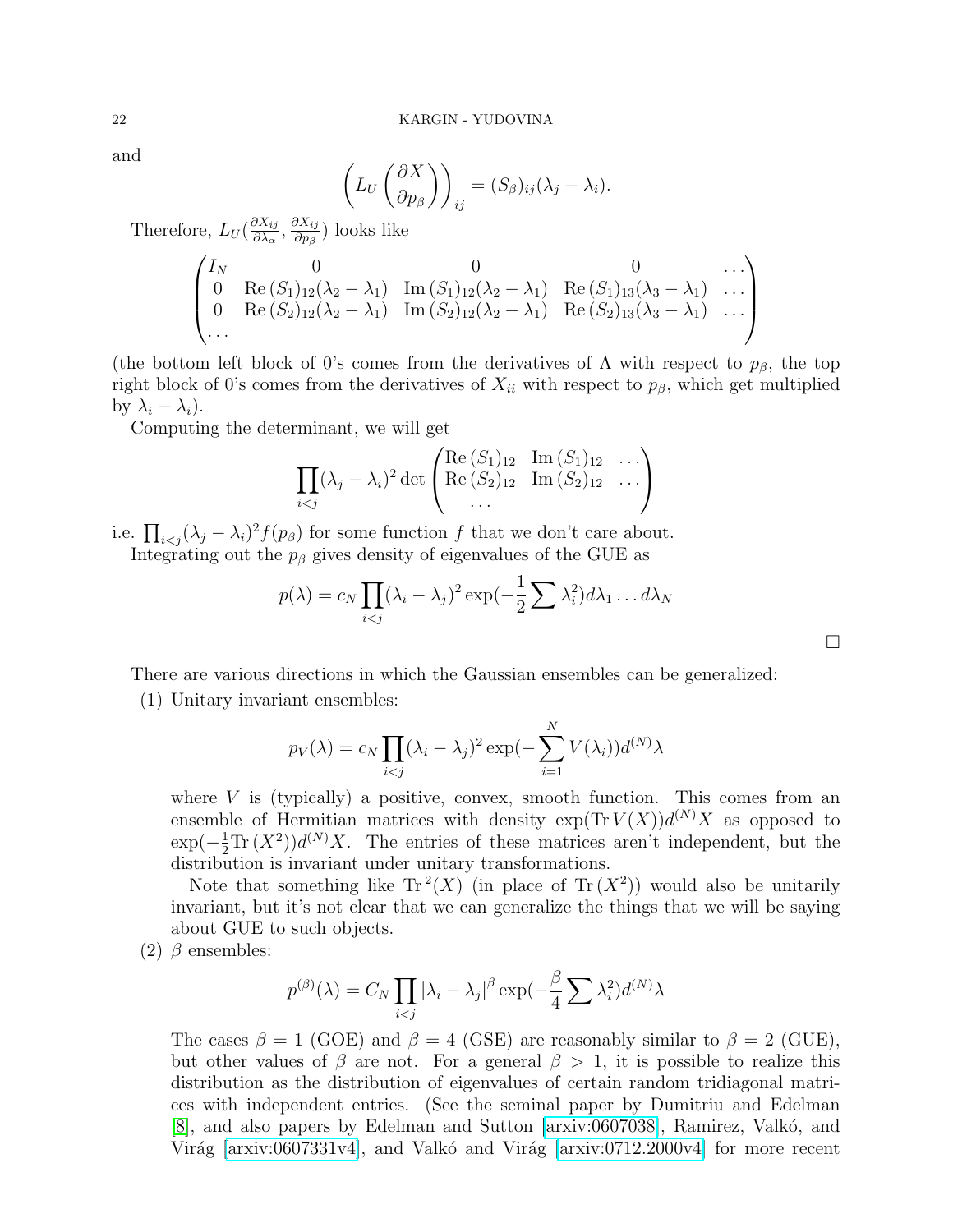developments.) The tridiagonal matrices come from a standard algorithm for tridiagonalising Hermitian matrices; the fact that their entries end up being independent is really quite surprising!

There is an interesting relation to statistical mechanics: we can write

$$
p^{(\beta)}(\lambda) = \frac{1}{Z_N} \exp(-\beta U(\lambda)), \quad U(x) = -\sum_{i < j} \log |x_i - x_j| + \frac{1}{4} \sum_{i} x_i^2
$$

This looks like the Boltzmann distribution for a system of N interacting electrically charged particles in the plane, which are confined to lie on the real axis and are placed in external potential  $x^2$ . In particular, this gives intuition for eigenvalues "repelling" each other.

Let us now derive the results for GUE, which is the simplest case of the above ensembles. Recall the Vandermonde determinant:

$$
\prod_{i < j} (x_i - x_j)^2 = \begin{vmatrix} 1 & \dots & 1 \\ x_1 & \dots & x_N \\ \vdots & \ddots & \vdots \\ x_1^{N-1} & \dots & x_N^{N-1} \end{vmatrix}^2 = \begin{vmatrix} p_0(x_1) & \dots & p_0(x_N) \\ p_1(x_1) & \dots & p_1(x_N) \\ \vdots & \ddots & \vdots \\ p_{N-1}(x_1) & \dots & p_{N-1}(x_N) \end{vmatrix}^2
$$

where  $|\cdot|$  denotes the determinant of a matrix. Here,  $p_i$  are monic polynomials of degree j; we will use (up to a factor) the Hermite polynomials, which are orthogonal with respect to a convenient measure.

In particular, we can write the density of eigenvalues as

$$
p(x_1, ..., x_N) = c_N \begin{vmatrix} p_0(x_1)e^{-\frac{1}{4}x_1^2} & \cdots & p_0(x_N)e^{-\frac{1}{4}x_N^2} \\ p_1(x_1)e^{-\frac{1}{4}x_1^2} & \cdots & p_1(x_N)e^{-\frac{1}{4}x_N^2} \\ \vdots & \ddots & \vdots \\ p_{N-1}(x_1)e^{-\frac{1}{4}x_1^2} & \cdots & p_{N-1}(x_N)e^{-\frac{1}{4}x_N^2} \end{vmatrix}^2 = \tilde{c}_N \left(\det(A_{ij})|_{i,j=1}^N\right)^2 = \tilde{c}_N \det A^T A
$$

where the entries of A are given by  $A_{ij} = a_{i-1} P_{i-1}(x_j) e^{-\frac{1}{4}x_j^2} \equiv \phi_{i-1}(x_j)$ , for  $\phi_i$  the Hermite functions.  $a_iP_i(x)$  are the normalized Hermite polynomials, i.e.

$$
\int_{\mathbb{R}} a_i P_i(x) a_j P_j(x) e^{-x^2/2} dx = \delta_{ij}
$$

(i.e. they are orthonormal, but with respect to the measure  $e^{-x^2/2}dx$ ).

Let us now compute the entries of  $A<sup>t</sup>A$ :

$$
(ATA)ij = \sum_{k=1}^{N} A_{ki} A_{kj} = \sum_{k=0}^{N-1} \phi_k(x_i) \phi_k(x_j).
$$

Let

$$
K_N(x, y) = \sum_{k=0}^{N-1} \phi_k(x)\phi_k(y),
$$
 the Christoffel-Darboux kernel,

then we have

$$
p_N(x_1,\ldots,x_N)=\tilde{c}_N\det(K_N(x_i,x_j)).
$$

So far we haven't used any property of the Hermite polynomials. Suppose, however, that we want to compute marginals of this probability distribution, for example, the distribution of  $x_1$  alone. In that case, we would need to integrate out the dependence on all the other  $x_i$ .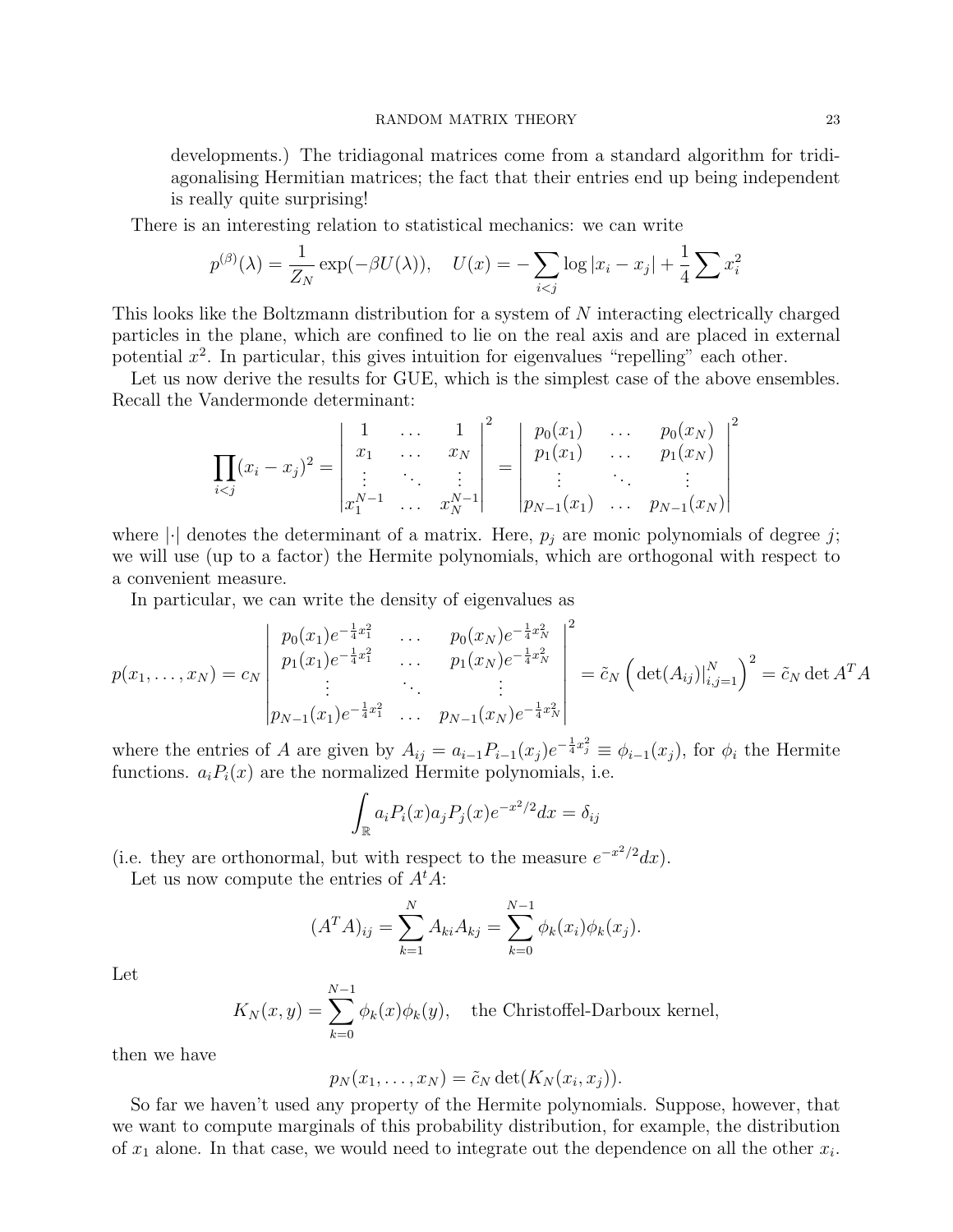The orthonormality of the (normalized) Hermite polynomials implies that if the kernel  $K_N(x, y)$  is defined using these polynomials, then it satisfies the following condition:

(8) 
$$
\int_{\mathbb{R}} K_N(x, y) K_N(y, z) dy = K_N(x, z).
$$

*Remark.* If  $K_N$  is considered as an operator on functions given by

$$
(K_N f)(x) = \int K_N(x, y) f(y) dy,
$$

then  $K_N$  is the orthogonal projection onto the space spanned by the first N Hermite functions. The identity then simply says that the orthogonal projection operator is an idempotent, that is, it squares to itself.

Let

<span id="page-23-0"></span>
$$
J_N = (J_{ij})_{1 \le i,j \le N} = (K(x_i, x_j))_{1 \le i,j \le N}
$$

for some kernel  $K$  (not necessarily the Christoffel-Darboux one). Then we have the following result.

**Theorem 4.3** (Mehta). Assume that K satisfies

(9) 
$$
\int_{\mathbb{R}} K(x,y)K(y,z)dy = K(x,z).
$$

Then

(10) 
$$
\int_{\mathbb{R}} \det(J_N) d\mu(x_N) = (r - N + 1) \det(J_{N-1}),
$$

where  $r = \int K(x, x) d\mu(x)$ .

Proof. Expand the left-hand side:

$$
\int_{\mathbb{R}} \det(J_N) d\mu(x_N) = \int_{\mathbb{R}} \sum_{\sigma \in S_N} \text{sgn}(\sigma) K(x_1, x_{\sigma(1)}) \dots K(x_N, x_{\sigma(n)}) d\mu(x_N)
$$
\n
$$
= \int_{\mathbb{R}} \sum_{k=1}^N \sum_{\sigma: \sigma(N)=k} \text{sgn}(\sigma) K(x_1, x_{\sigma(1)}) \dots K(x_N, x_k) d\mu(x_N)
$$

We now split the sum into two cases:  $k = N$  and  $k \neq N$ .

When  $k = N$ , we straightforwardly get r det  $J_{N-1}$ , since  $\sigma$  is essentially running over all permutations in  $S_{N-1}$ , and the sign of  $\sigma$  as a permutation in  $S_N$  and in  $S_{N-1}$  is the same.

When  $k < N$ , let  $j = \sigma^{-1}(N)$ , and let  $\hat{\sigma} \in S_{N-1}$  be given by

$$
\hat{\sigma}(i) = \begin{cases} \sigma(i), & i \neq j \\ k, & i = j \end{cases}
$$

It's easy to check that the map  $\{\sigma \in S_N : \sigma(N) = k\} \to S_{N-1}, \sigma \mapsto \hat{\sigma}$ , is a bijection; and moreover, sgn( $\hat{\sigma}$ ) =  $-\text{sgn}(\sigma)$  because essentially they differ by a transposition (kN). We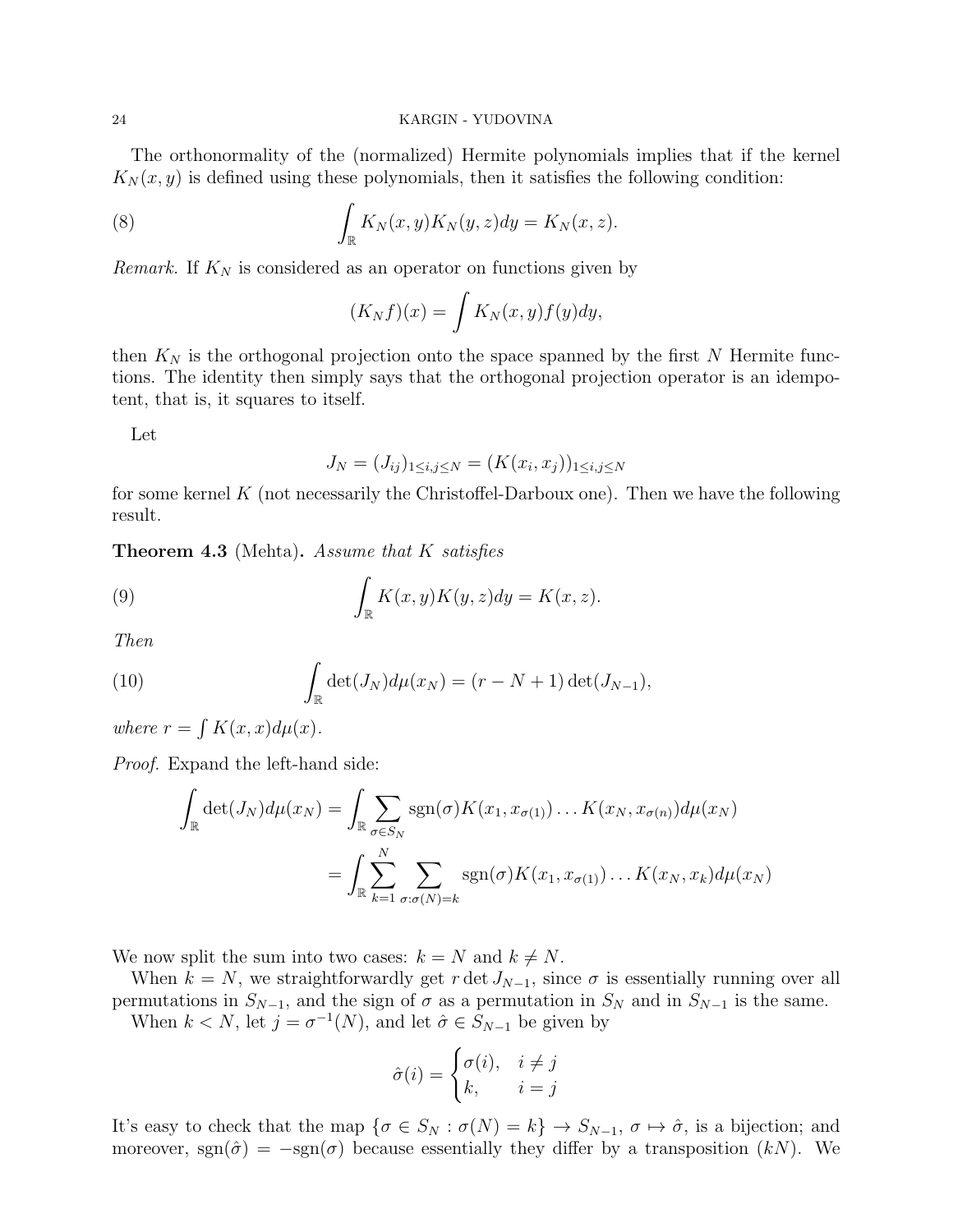now write

$$
\int_{\mathbb{R}} \sum_{\sigma: \sigma(N)=k} \text{sgn}(\sigma) K(x_1, x_{\sigma(1)}) \dots K(x_N, x_k) d\mu(x_N)
$$
\n
$$
= \int_{\mathbb{R}} \sum_{\sigma: \sigma(N)=k} \text{sgn}(\sigma) K(x_1, x_{\sigma(1)}) \dots K(x_{N-1}, x_{\sigma(N-1)}) K(x_j, x_N) K(x_N, x_k) d\mu(x_N)
$$
\n
$$
= \sum_{\hat{\sigma} \in S_{N-1}} -\text{sgn}(\hat{\sigma}) K(x_1, x_{\hat{\sigma}(1)}) \dots K(x_{N-1}, x_{\hat{\sigma}(N-1)})
$$
\n
$$
= -\det J_{N-1}
$$

where the second-to-last line uses condition [\(9\)](#page-23-0). Since we get the same answer for all  $k =$  $1, \ldots, N-1$ , the statement of the theorem follows.  $\Box$ 

Corollary 4.4. For the density of eigenvalues of the GUE ensemble we have

$$
\int p_N(x_1, ..., x_N) dx_{k+1} ... dx_N = \frac{(N-k)!}{N!} \det(K_N(x_i, x_j)_{1 \le i, j \le k})
$$

Proof. We have

$$
p_N(x_1,\ldots,x_N)=\tilde{c}_N\det(K_N(x_i,x_j)).
$$

Hence,

$$
\int_{\mathbb{R}} p_N(x_1,\ldots,x_N) dx_N = \tilde{c}_N \det(K_N(x_i,x_j)_{1\leq i,j\leq N-1})
$$

(since  $r = N$  for our kernel  $k_N$  by the orthonormality of Hermite functions);

$$
\int_{\mathbb{R}} \int_{\mathbb{R}} p_N(x_1,\ldots,x_N) dx_{N-1} dx_N = 2\tilde{c}_N \det(K_N(x_i,x_j)_{1\leq i,j\leq N-2})
$$

(we still have  $r = N$ , since the kernel is the same, but we've reduced the size of the matrices from N to  $N-1$ , so the factor in the previous theorem is now equal to 2). Continuing on in this manner,

$$
\int p_N(x_1,\ldots,x_N)dx_1\ldots dx_N=N!\tilde{c}_N,
$$

implying that  $\tilde{c}_N = 1/N!$ ; and in general,

$$
\int p_N(x_1,\ldots,x_N)dx_{k+1}\ldots dx_N=\frac{(N-k)!}{N!}\det(K_N(x_i,x_j)_{1\leq i,j\leq k}).
$$

Definition. A correlation function is

$$
R_k(x_1,...,x_k) = \frac{N!}{(N-k)!} \int p_N(x_1,...,x_N) dx_{k+1},...,dx_N.
$$

Thus, the density of eigenvalues of the GUE has correlation function(s)  $R_k = \det(K_N(x_i, x_j)_{1 \leq i,j \leq k}).$ Let's expand a few of these to check that they are actually computable:

$$
R_1(x) = K_N(x, x) = \sum_{k=0}^{N-1} \phi_k(x, x)
$$

 $\Box$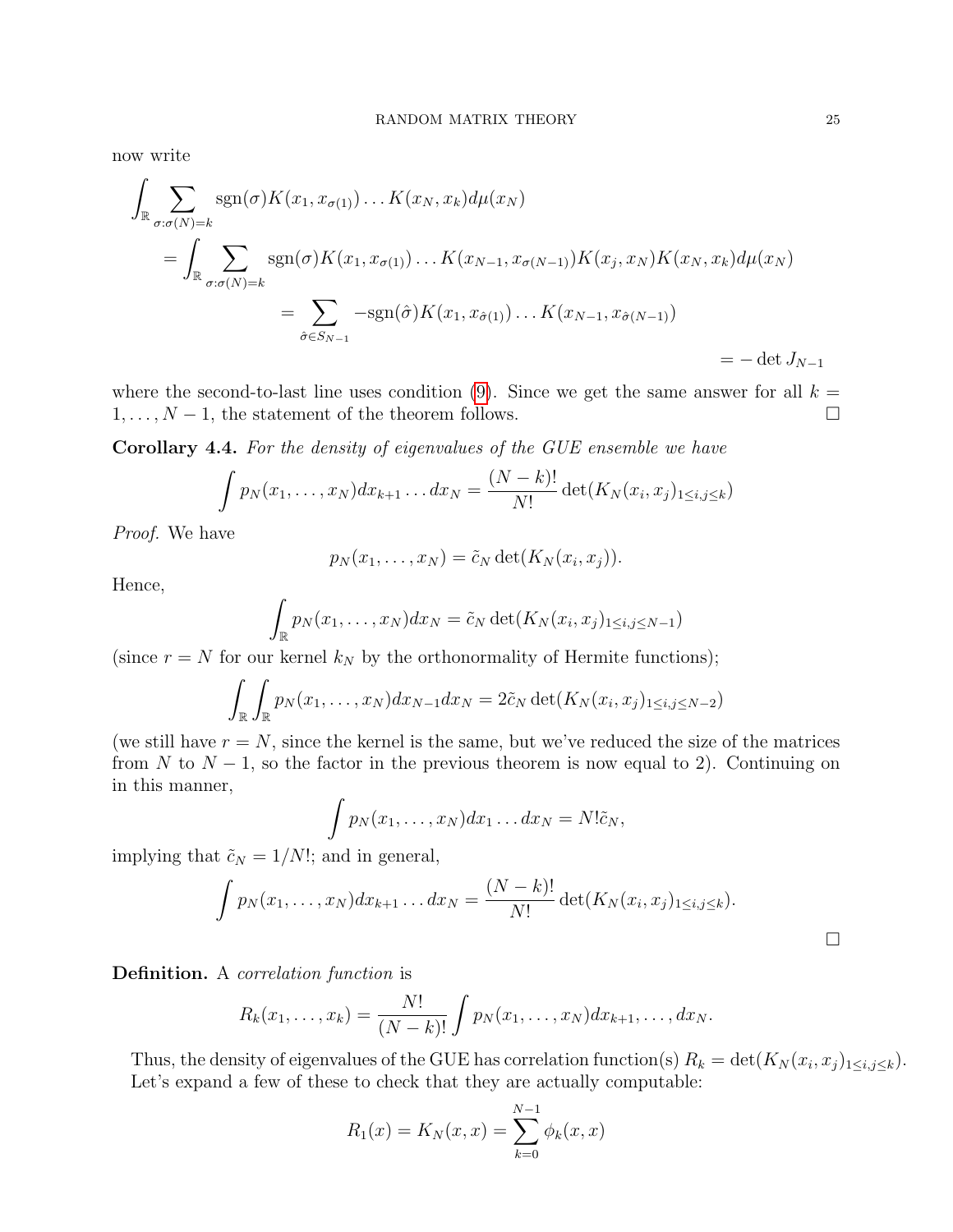and

$$
R_2(x) = \begin{vmatrix} K_N(x, x) & K_N(x, y) \\ K_N(x, y) & K_N(x, x) \end{vmatrix}
$$

(where we've used the symmetry of the kernel).

What is the meaning of correlation functions? Let  $B$  be a Borel set. Then,

$$
\int_{B} R_1(x)dx = \mathbb{E}[\#\{\text{eigenvalues in } B\}]
$$

$$
\iint_{B \times B} R_2(x, y)dx dy = \mathbb{E}[\#\{\text{ordered pairs of eigenvalues in } B\}]
$$

If eigenvalues are considered as random points then their collection is a random point process. The previous equations say that the intensities of this process are given by the correlation functions  $R_k$ . Point processes for which intensities (defined in terms of expectations of the number of points, pairs of points, etc.) are given by det  $K$  for some kernel  $K$  are called determinantal point processes. There exist explicit conditions on a kernel  $K$  that establish when determinants constructed from K can generate the intensities of a valid point process. We have effectively shown that any K that can be written as  $K(x, y) = \sum f_k(x) f_k(y)$ , where  $f_k$  are orthonormal functions with respect to some measure, gives rise to a determinantal point process. For more, see Soshnikov [\[21\]](#page-35-8) or Peres [\[13\]](#page-35-9).

4.1. Other statistics of GUE. In addition to the correlation functions (intensities), we will now look at

 $A_m(I) = \mathbb{P}(\text{exactly } m \text{ eigenvalues in } I)$ 

for some interval I. For example,

$$
A_0(I) = \mathbb{E}\prod_{i=1}^N(1-\mathbf{1}_I(\lambda_i)).
$$

Define

$$
F_I(t) = \mathbb{E}\prod_{i=1}^N(1 - t\mathbf{1}_I(\lambda_i))
$$

Then it is easy to see  $F_I(1) = A_0(I)$ ,  $-F_I'(1) = A_1(I)$ , and more generally

$$
A_m(I) = \frac{(-1)^m}{m!} F_I^{(m)}(1).
$$

Therefore, we now focus on computing  $F_I$ .

Expanding the product,

$$
F_I(t) = 1 - t \mathbb{E} \sum_i \mathbf{1}_I(\lambda_i) + t^2 \mathbb{E} \sum_{i \le j} \mathbf{1}_I(\lambda_i) \mathbf{1}_I(\lambda_j) - \dots
$$
  
\n
$$
= 1 - t \int_I R(x_1) dx_1 + \frac{t^2}{2} \int_{I \times I} R_2(x_1, x_2) dx_1 dx_2 - \frac{t^3}{3!} \int_{I^3} R_3(x_1, x_2, x_3) dx_1 dx_2 dx_3 + \dots
$$
  
\n
$$
= 1 + \sum_{k=1}^{\infty} \frac{(-t)^k}{k!} \int_{I^k} \det(K_N(x_i, x_j)_{1 \le i, j \le k})
$$
  
\n
$$
\equiv \det(I - tK_N(x, y))
$$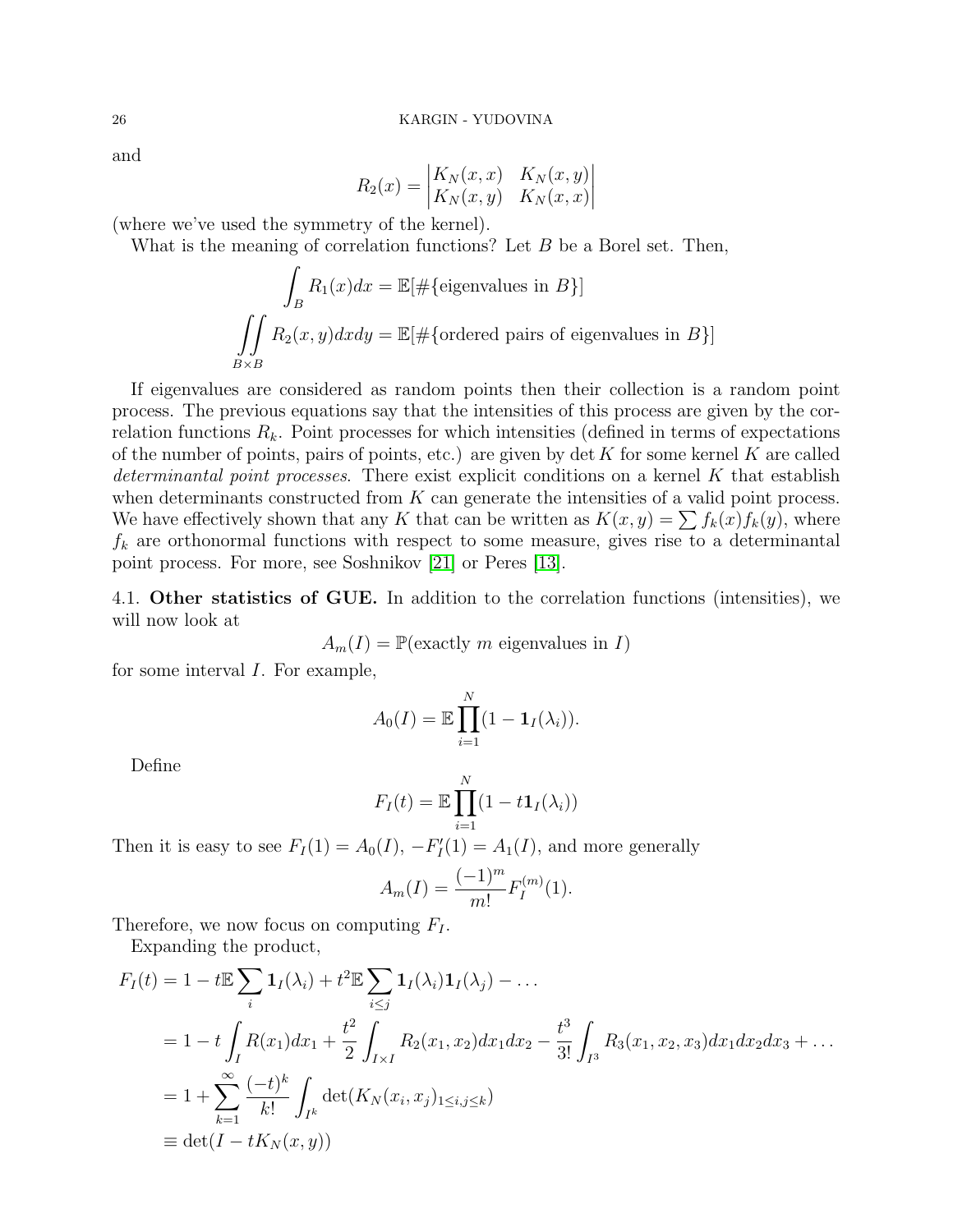where we take the last equality to be the definition of the Fredholm determinant of the operator with kernel  $K_N(x, y)$  acting on  $L^2(I)$ .

Remark. An aside on operators and Fredholm determinants:

An operator with kernel  $K(x, y)$  acts on f as  $(Kf)(x) = \int K(x, y)f(y)dy$ . The formula above restricts to the usual notion of determinant when K is a matrix:  $(Kv)_x = \sum_{y=1}^{N} K_{xy}v_y$ . (This is an exercise).

When K is a trace class operator (i.e.  $Tr(K) = \int K(x, x)dx$  exists and is finite), we have other formulas for the Fredholm determinant.

(1)

$$
\det(I - K) = \exp(-\sum_{m=1}^{\infty} \frac{1}{m} \text{Tr}(K^m))
$$

where  $K^m$  denotes the result of applying K m times (i.e. convolution, not product), and the trace of a kernel is given by  $Tr(K) = \int K(x, x)dx$ . Note that if  $K = \lambda$ , i.e. the operator acts as multiplication by  $\lambda$  on  $\mathbb{R}$ , we have  $\exp(-\frac{1}{n})$  $\frac{1}{m}\lambda^m$ ) = exp(log(1 –  $\lambda$ )) = 1 –  $\lambda$  as expected.

(2)

$$
\det(I - K) = \prod (1 - \lambda_j)
$$

the product being taken over all the eigenvalues of  $K$  counted with algebraic multiplicity.

We will not prove the equivalence between these definitions; it's a hard theorem in analysis. For more information on the Fredholm determinants, a good source is Section XIII.17 in the 4th volume of Reed and Simon [\[18\]](#page-35-10). In particular, see formula (188) on p. 323 and the classical formula on p.362.)

4.2. Asymptotics. What is the scaling limit of  $K_N(x, y)$  as  $N \to \infty$ ? That is, if we rescale and center appropriately, what sort of functional dependence will we get? Recall

$$
K_N(x, y) = \sum_{j=1}^N \phi_j(x)\phi_j(y)
$$

where  $\phi_i$  are (up to a factor) the Hermite functions. For convenience, let us use the functions orthonormal with respect to weight  $e^{-t^2}$  instead of  $e^{-t^2/2}$ . This corresponds to dividing the orthonormal with respect to weight  $e^{-\epsilon}$  instead of  $e^{-\epsilon/2}$ . This corresponds to dividing the GUE matrix by  $\sqrt{2}$  and has the advantage that  $\phi_j(x)$  can be written in terms of the standard Hermite polynomials:

$$
\phi_j(x) = H_n(x)e^{-t^2/2}\frac{1}{\pi^{1/4}2^{N/2}\sqrt{N!}}.
$$

The Christoffel-Darboux formula for orthogonal polynomials gives

N

$$
\sum_{j=1}^{N} \phi_j(x)\phi_j(y) = \sqrt{N/2} \frac{\phi_{N-1}(x)\phi_N(y) - \phi_N(x)\phi_{N-1}(y)}{x - y}
$$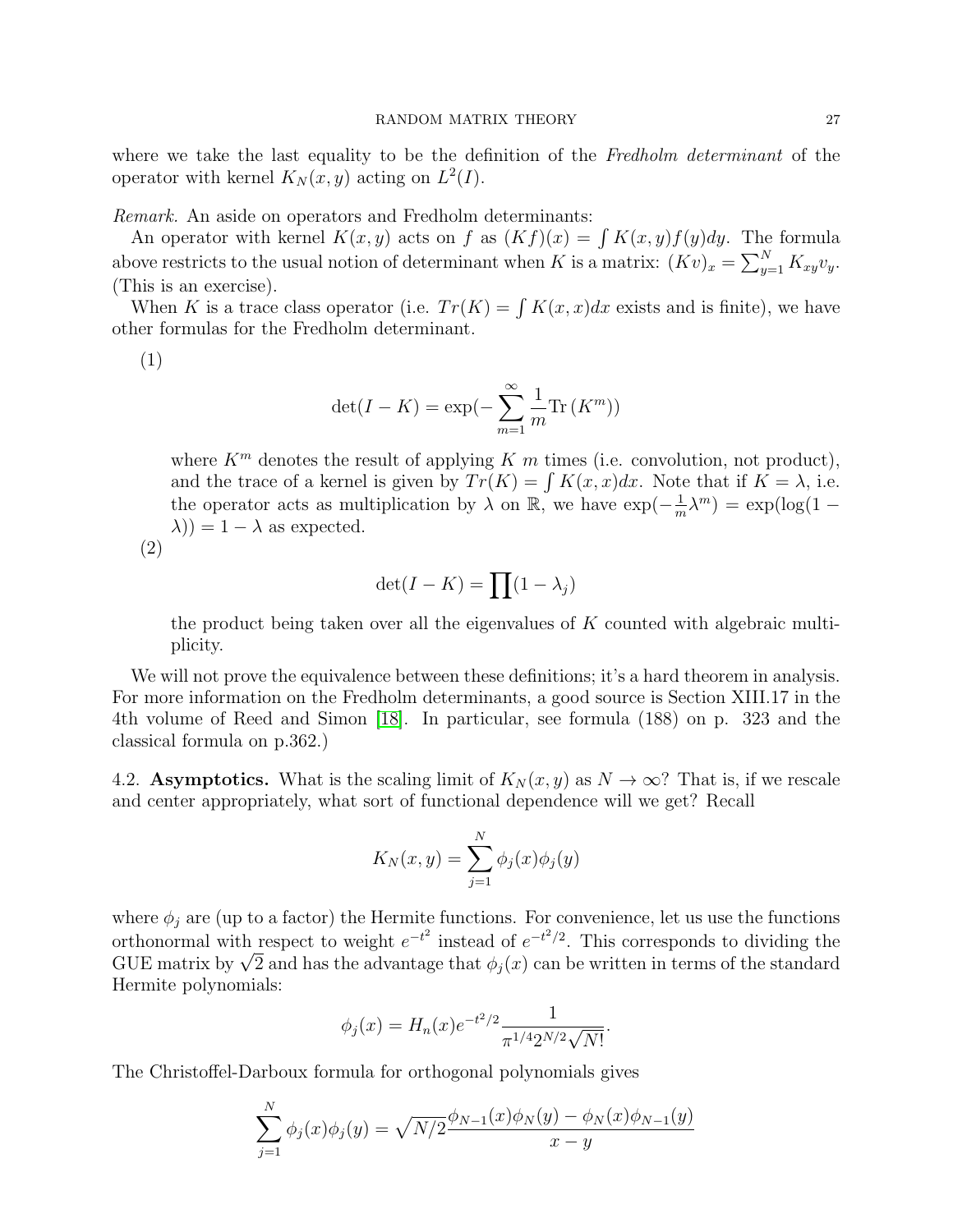The asymptotics for individual Hermite functions are well-known (see Chapter VIII in Szegö [\[22\]](#page-35-11)):

$$
\lim_{m}(-1)^{m} m^{1/4} \phi_{2m} \left( \frac{\pi \xi}{\sqrt{2m}} \right) = \frac{1}{\sqrt{\pi}} \cos(\pi \xi)
$$

$$
\lim_{m}(-1)^{m} m^{1/4} \phi_{2m+1} \left( \frac{\pi \eta}{\sqrt{2m}} \right) = \frac{1}{\sqrt{\pi}} \sin(\pi \eta).
$$

Therefore, we conclude

$$
\lim_{N \to \infty} \frac{\pi}{\sqrt{2N}} K_N \left( \frac{\pi \xi}{\sqrt{2N}}, \frac{\pi \eta}{\sqrt{2N}} \right) = \frac{\sin(\pi(\xi - \eta))}{\pi(\xi - \eta)} \equiv K_{\text{bulk}}(\xi, \eta)
$$

(The extra  $(\sqrt{2N})^{-1/2}$  is there to compensate for the  $\xi - \eta$  in the denominator.) Note that (The extra  $(\sqrt{2N})^{-1/2}$  is there to compensate for the  $\xi = \eta$  in the denominator.) Note that<br>the N eigenvalues of the GUE lie on  $[-\sqrt{2N}, \sqrt{2N}]$  because we haven't rescaled the matrix entries. Here we are looking at points that are  $O(1/\sqrt{N})$  apart, i.e. under this scaling the distance between adjacent eigenvalues remains roughly constant when N increases.

If we are interested in the distribution of the number of eigenvalues on an interval, we will be interested in  $K_{\text{bulk}}(\xi, \xi)$  (i.e.,  $\lim_{\eta \to \xi} K_{\text{bulk}}(\xi, \eta)$ ), which is 1: i.e. under this rescaling the expected number of eigenvalues in an interval is simply its length.

If we want to compute the correlation functions, we will need to evaluate the determinants: e.g.,

$$
\lim_{N \to \infty} \left( \frac{\pi}{\sqrt{2N}} \right)^2 R_2 \left( \frac{\pi \xi}{\sqrt{2N}}, \frac{\pi \eta}{\sqrt{2N}} \right) = 1 - \left( \frac{\sin(\pi(\xi - \eta))}{\pi(\xi - \eta)} \right)^2 \equiv R_{2,\text{bulk}}(\xi, \eta).
$$

For example,

$$
\sum_{i,j} f(\sqrt{N} \lambda_i, \sqrt{N} \lambda_j) \rightarrow \int_{\mathbb{R}^2} f(\xi, \eta) R_{2,\text{bulk}}(\xi, \eta) d\xi d\eta
$$

provided  $f \to 0$  sufficiently quickly at infinity (e.g., if f has compact support).

Remark. K<sub>bulk</sub> acts particularly simply on Fourier transforms:  $K_{\text{bulk}}^{\dagger} f = \mathbf{1}_{[-\pi,\pi]} \hat{f}$ . It's not entirely surprising that we should get a projection operator in the limit (each  $K_N$  was a projection operator), although it's not clear why it's such a simple projection operator.

4.3. Scaling at the edge of the spectrum. The calculations we did above applied to the eigenvalues near 0. We might also be interested in the distribution of the eigenvalues near the edge of the spectrum, e.g. in the distribution of the largest eigenvalue.

The coordinate change we will be using is  $x = \sqrt{2N} + \frac{t}{\sqrt{2N}}$  $\frac{t}{2N^{1/6}}$  (where other books might use  $N^{1/6}$  or  $2N^{1/6}$  instead, depending on how the matrix entries were scaled to begin with). In this case, the asymptotics for the Hermite functions are

$$
\phi_N(x) = \pi^{1/4} 2^{N/2 + 1/4} (N!)^{1/2} N^{-1/12} (\text{Ai}(t) + O(N^{-2/3})),
$$

where Ai(t) is the *Airy function*: it satisfies  $y'' = ty$  and  $y(+\infty) = 0$  (plus some normalization constraint, since this is a second-order ODE). It can also be defined as a contour integral

$$
Ai(t) = \frac{1}{2\pi i} \int \exp(-tu + u^3/3) du
$$

where the integral is over two rays  $r(e^{-\pi/3})$  from  $\infty$  to 0, then  $re^{\pi/3}$  from 0 to  $\infty$ . (This integral naturally arises when the asymptotics of Hermite polynomials are derived through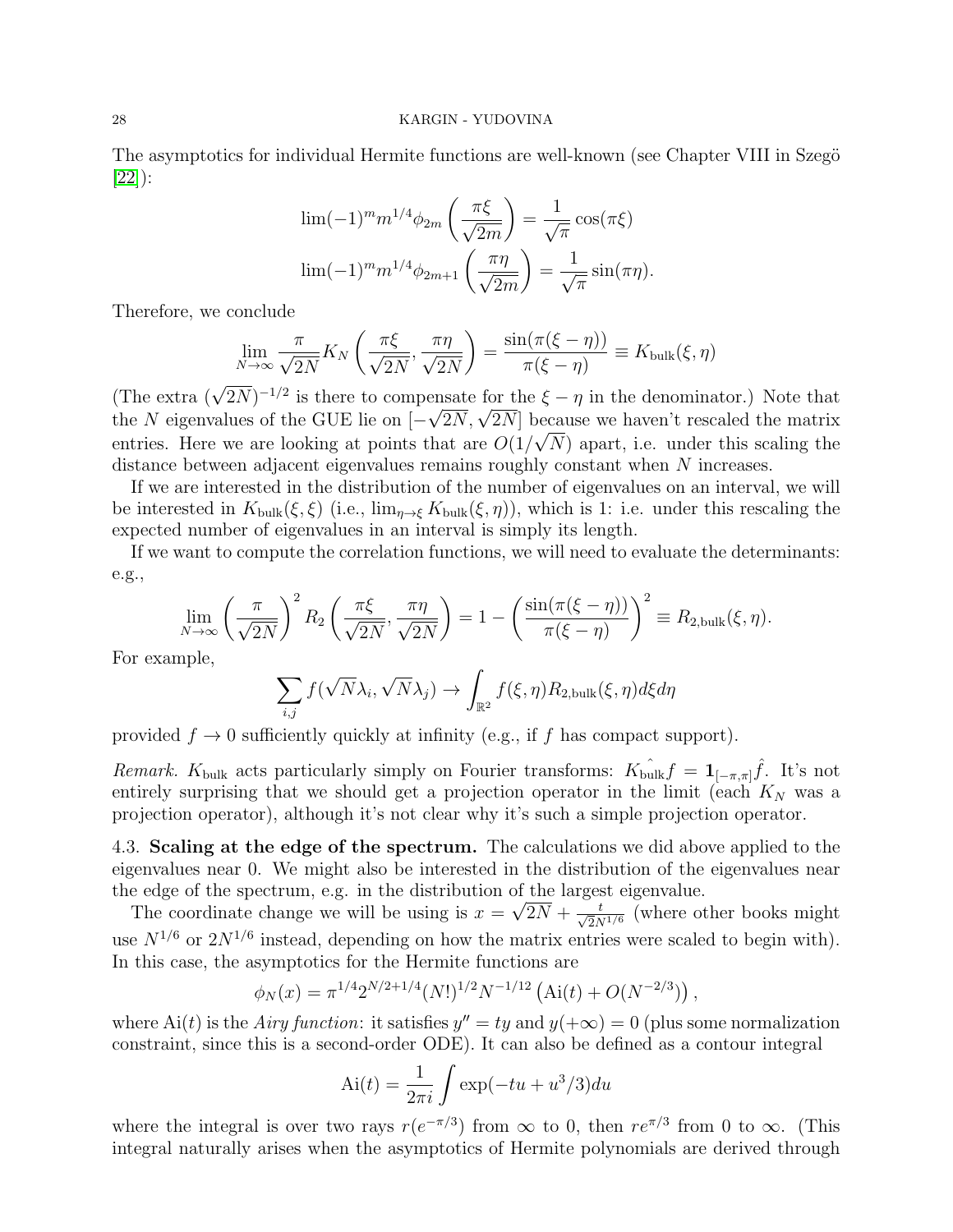### RANDOM MATRIX THEORY 29

the steepest descent formula. The Airy function can be also defined as a particular case of Bessel functions, or as a real integral of  $cos(tu + u^3/3)$ . Note, however, that this integral is difficult to compute since it has a singularity as  $u \to \infty$ .)



FIGURE 6. The scaled Hermite function (solid line,  $N=100$ ) and the Airy function (dashed line)

**Theorem 4.5** (Forrester 1993). Let  $x =$ √  $2N + \xi 2^{-1/2} N^{-1/6}, y =$ √  $2N + \eta 2^{-1/2} N^{-1/6}$ , then  $\lim_{N\to\infty}$ 1  $\frac{1}{2^{1/2}N^{1/6}}K_N(x,y) = \frac{Ai(\xi)Ai'(\eta) - Ai(\eta)Ai'(\xi)}{\xi - \eta}$  $\frac{\sum_{i=0}^{n} \sum_{j=1}^{n} f(s_i - s_j)}{\xi - \eta} \equiv K_{edge}(\xi, \eta).$ 

This result originally appeared in [\[11\]](#page-35-12) Here it is no longer obvious what  $K_{\text{edge}}(\xi, \xi)$  is, but after massaging the differential equation for Ai we conclude

$$
K_{\rm edge}(\xi, \xi) = -\xi (\rm Ai(\xi))^2 + (\rm Ai'(\xi))^2.
$$



Figure 7. The scaled Christoffel-Darboux kernel at the edge (solid line, N=100) and the Airy kernel (dashed line)

We could now derive an expression for the correlation functions, but it won't be anything nice.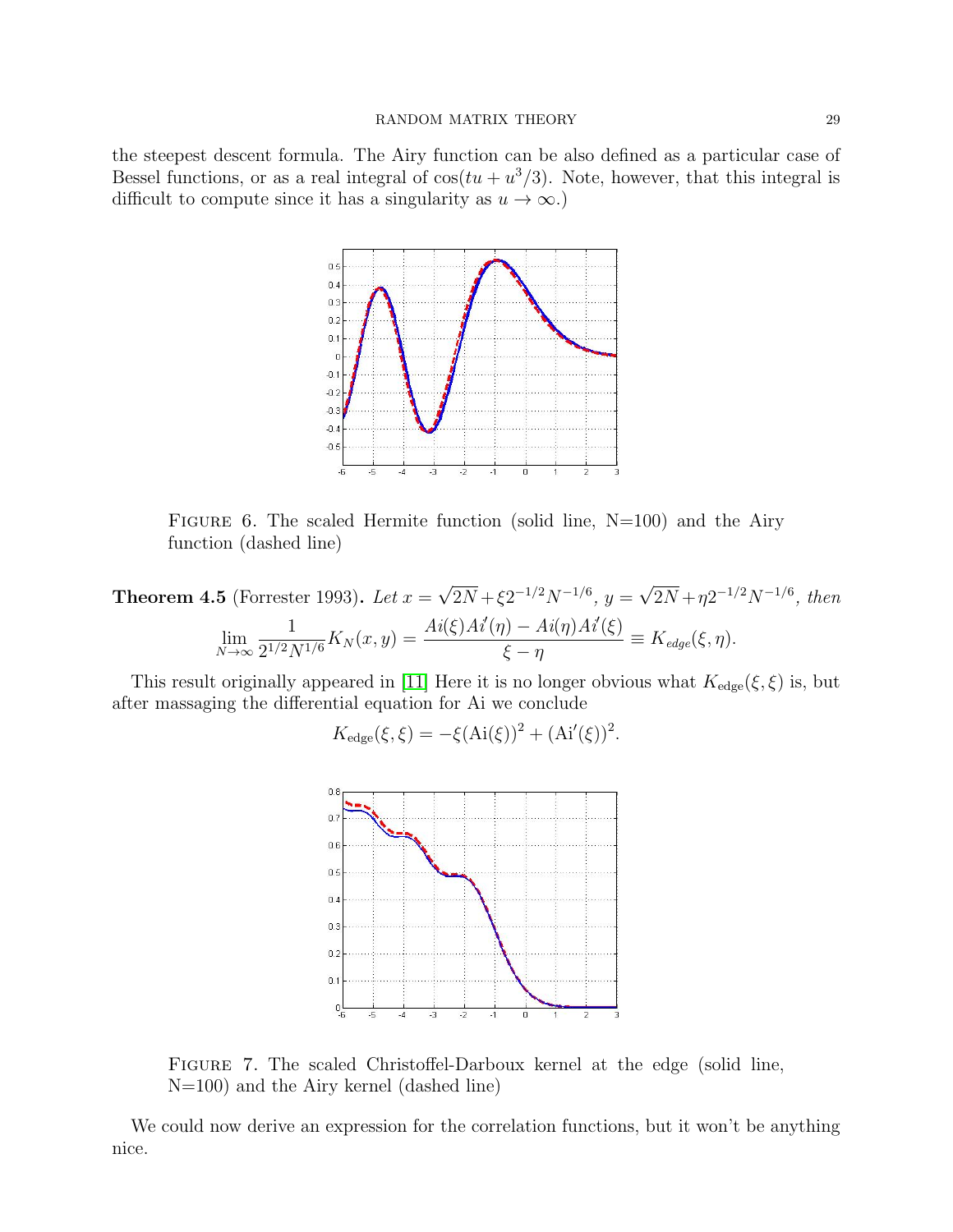People often care more about the Wishart ensemble, i.e., the matrices of the form  $X<sup>t</sup>X$ where  $X$  are complex or real Gaussian matrices. In that case, the story is similar but we use Laguerre polynomials instead of Hermite ones.

Suppose that we want to know the distribution of the largest eigenvalue  $\lambda_{\text{max}}$ . Then

$$
\mathbb{P}(\lambda_{\max} < 2\sqrt{N} + \xi N^{-1/6}) = \mathbb{P}(\text{no eigenvalues in } [2\sqrt{N} + \xi N^{-1/6}, \infty))
$$
\n
$$
= A_0[2\sqrt{N} + \xi N^{-1/6}, \infty) = \det(I - K_N)
$$

(the Fredholm determinant), where  $K_N$  is a kernel operator on  $L^2[2\sqrt{N} + \xi N^{-1/6}, \infty)$ . It is plausible (although we won't go into the technical details) that this should converge, after the appropriate change of variables, to

$$
\det(I - K_{\text{edge}})
$$

where  $K_{\text{edge}}$  is the operator with kernel  $K_{\text{edge}}(x, y)$  acting on  $L^2[\xi, \infty)$ . This sort of thing can be tabulated, and is called the Tracy-Widom distribution for  $\beta = 2$ . It turns out (Bornemann, [arxiv:0904.1581\)](http://arxiv.org/pdf/0904.1581v5.pdf) that for numerical computations the integral operator can be approximated by a sum, which makes the computation manageable. An alternative method uses differential equations developed by Tracy and Widom [\(arxiv:hep-th/9211141\)](http://arxiv.org/pdf/hep-th/9211141.pdf), which are related to Painlevé differential equations.

4.4. Steepest descent method for asymptotics of Hermite polynomials. The asymptotics for Hermite, Laguerre and other classical orthogonal polynomials are derived using the steepest descent method. Morally, steepest descent is a way to compute the asymptotics for contour integrals of the form

$$
\int_C e^{tf(z)}dz
$$

as  $t \to \infty$ . The idea is to change the contour so that it passes through the critical points where  $f'(z) = 0$ ; with luck, the portions of the contour near these points give the largest contribution to the integral.

More precisely: Let  $z_0$  be s.t.  $f'(z_0) = 0$ , and write

$$
f(z) = f(z_0) - \frac{1}{2}A(e^{i\theta/2}(z - z_0))^2 + \dots
$$

Then necessarily  $z_0$  is a saddle point for  $|f(z)|$ . Change the contour to go along the line of steepest descent through  $z_0$ . It is then plausible that the contour integral away from  $z_0$  is negligibly small.

Formally, we parametrize  $u = e^{i\theta/2}(z - z_0)$ , then

$$
\int_C e^{tf(z)}dz \approx e^{tf(z_0)}e^{-i\theta/2} \int_C e^{-tA/2u^2} du \approx e^{tf(z_0)}e^{-i\theta/2} \sqrt{\frac{2\pi}{tA}}
$$

for large t, because this is essentially the Gaussian integral. Recalling that  $-Ae^{i\theta}$  is the second derivative, we have

$$
\int_C e^{tf(z)}dz \approx e^{tf(z_0)} \sqrt{\frac{2\pi}{-tf''(z_0)}}.
$$

This approximation will hold if the original contour integral can be approximated by integrals in the neighborhood of critical points.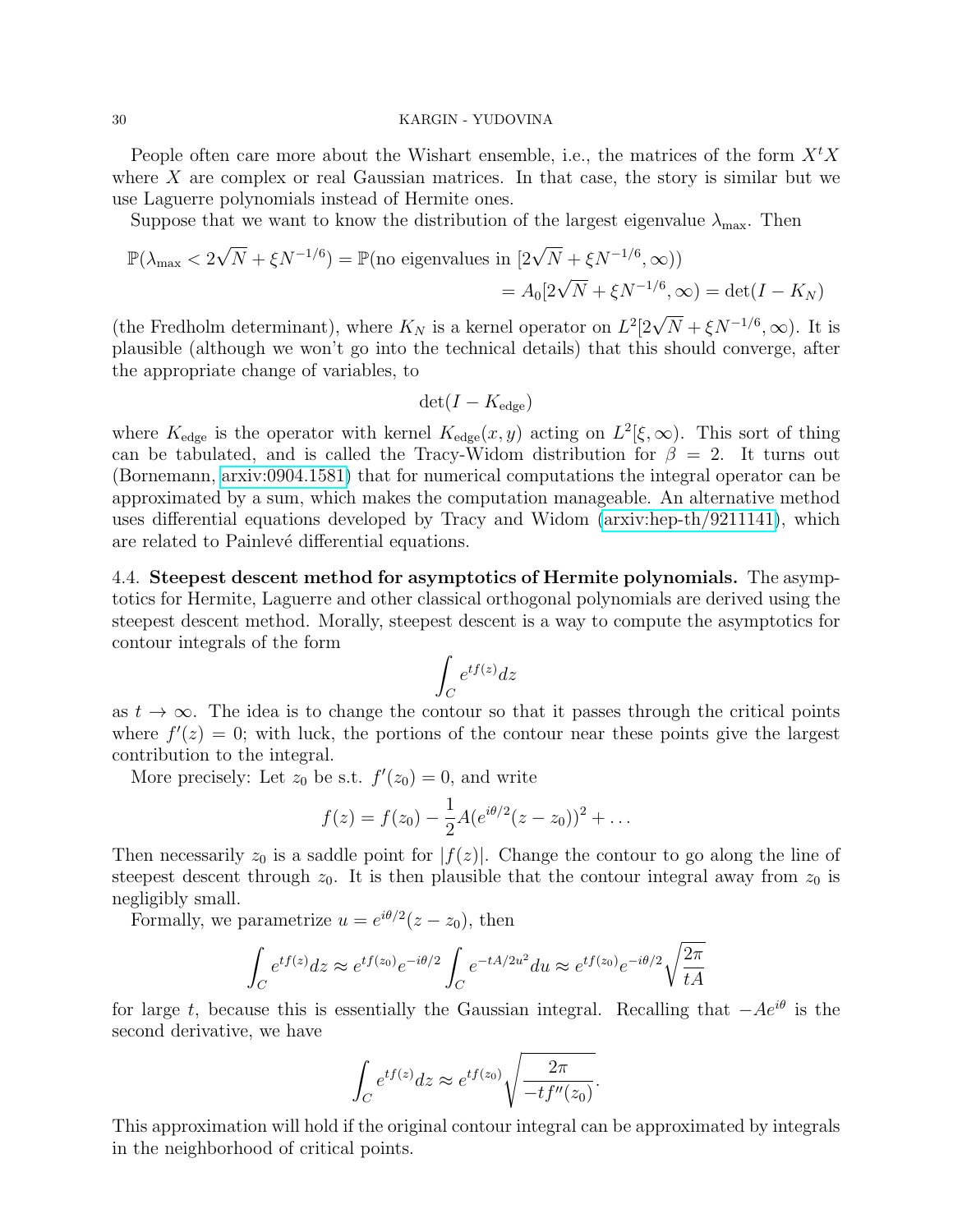The steepest descent calculations can be carried through identically for asymptotics of  $\int e^{tf(z)}h(z)dz$ , where h is sufficiently smooth near the critical points; we will simply pick up an extra factor:

$$
\int_C h(z)e^{tf(z)}dz \approx h(z_0)e^{tf(z_0)}\sqrt{\frac{2\pi}{-tf''(z_0)}}.
$$

For a more detailed and rigorous discussion see Chapter 5 in de Bruijn's book [\[6\]](#page-35-13), or Copson [\[5\]](#page-34-3), or any other text on asymptotic methods.

For Hermite polynomials, we have the recurrence relation

$$
xH_n(x) = \frac{1}{2}H_{n+1}(x) + nH_{n-1}(x)
$$

Remark. All families of orthogonal polynomials have some three-term recurrence of this form (with some function  $C(n)$  instead of n above); however, usually it is hard to compute explicitly. It is the fact that we can do it for the classical polynomials (like Hermite, Laguerre, Jacobi) that makes the steepest descent method possible.

Let

$$
g(t) = \sum_{k=0}^{\infty} \frac{H_k(x)}{k!} t^k
$$

be the generating function of the Hermite polynomials, then the above recurrence gives

$$
g'(t) = (2x - 2t)g(t) \implies g(t) = e^{2xt - t^2}.
$$

Since the Hermite polynomials are coefficients of the Taylor expansion of this, we have (by the residue formula)

$$
H_n(x) = \frac{n!}{2\pi i} \int_{|z|=1} \frac{e^{2xz - z^2}}{z^{n+1}} dz = \frac{n!}{2\pi i} \int_{|z|=1} \exp(2xz - z^2 - (n+1)\log z) dz
$$

Let  $\tilde{z} = z/\sqrt{2n}$ ,  $y = x/\sqrt{2n}$ , then the above integral becomes

$$
c_n \int_{|\tilde{z}|=1} e^{nf(\tilde{z})} \frac{d\tilde{z}}{\tilde{z}}, \quad f(\tilde{z}) = 4y\tilde{z} - 2\tilde{z}^2 - \log \tilde{z}
$$

We can change the contour to be  $|\tilde{z}| = 1$ , because the only singularity is at the origin. We have

$$
f'(\tilde{z}) = 4y - 4\tilde{z} - \frac{1}{\tilde{z}},
$$

so the critical points satisfy the equation

$$
f'(\tilde{z}_0) = 0
$$
, that is,  $\tilde{z}_0^2 - y\tilde{z}_0 + \frac{1}{4} = 0$ 

This gives rise to three different asymptotics:  $|y| > 1$  (the two real roots case),  $|y| < 1$  (the two complex roots case), and  $y = \pm 1$  (the double root case).

The case of two real roots gives something exponentially small, and we are not much interested in it here. The case of  $y = 1$  gives  $f''(z) = 0$ , so steepest descent as we described it is not applicable. Instead, there is a single cubic singularity, and changing a contour through it appropriately will give the Airy function asymptotics.

If  $|y| < 1$  and we have two complex critical points  $z_0 = \frac{1}{2}$  $\frac{1}{2}(y \pm i\sqrt{1-y^2}) = \frac{1}{2}e^{\pm i\theta_c}$ , we deform the contour as below: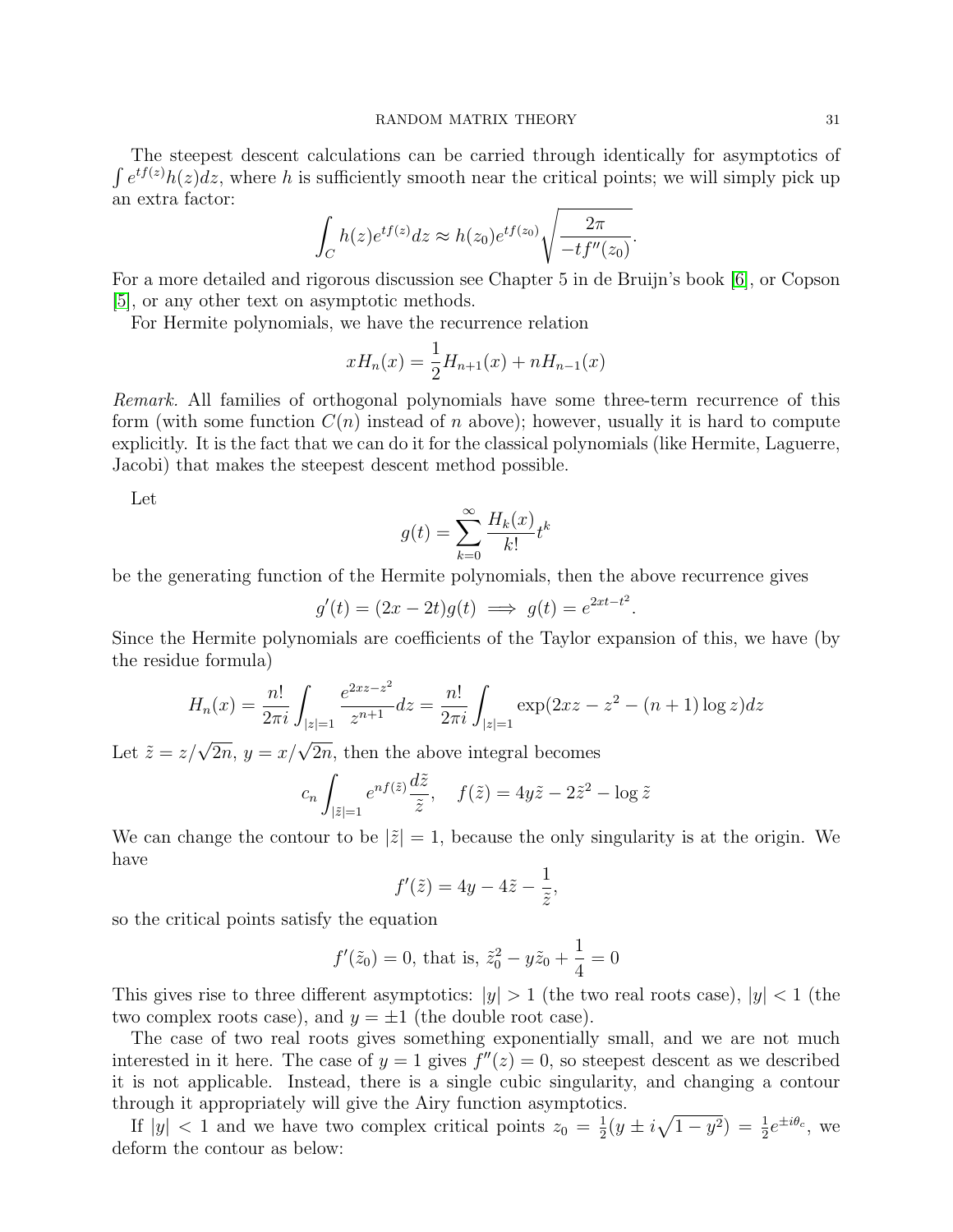

Figure 8. Deformed contour going through the two critical points

The steepest descent formula will have two terms, one for each critical point. At criticality we have

$$
f(z_0) = y^2 \pm iy\sqrt{1 - y^2} + \frac{1}{2} + \log 2 \mp i\theta_c
$$

and therefore,

$$
H_n(\sqrt{2n}y) \approx c_n \left( \frac{e^{ny^2} \exp(in(y\sqrt{1-y^2} - \theta_c))}{\sqrt{-n}f''(z^+)} + \frac{e^{ny^2} \exp(-in(y\sqrt{1-y^2} - \theta_c))}{\sqrt{-n}f''(z^-)} \right)
$$

where  $\theta_c = \cos^{-1}(y)$ ; rewriting, we get

$$
H_n(\sqrt{2n}y) \approx c_n e^{ny^2} \cos\left(n(y\sqrt{1-y^2} - \theta_c) + \theta_0\right)
$$

(where the  $\theta_0$  comes from  $\sqrt{-nf''(z^{\pm})}$ ).

The asymptotic regime we were considering was  $\sqrt{2n}y = \frac{\xi}{\sqrt{2n}}$ . This gives  $y = \xi/(2n)$ very small. In particular,  $e^{ny^2} = e^{\xi^2/4n} = 1 + \frac{\xi^2}{4n} + O(n^{-2}), y\sqrt{1-y^2} = \frac{\xi}{2n} + O(n^{-2}),$  and  $\theta_c = \cos^{-1}(y) \approx \frac{\pi}{2} - \frac{x i}{2n} + O(\frac{1}{n^2})$ . We can also check that  $\theta_0 = O(n^{-1})$ . Consequently,

$$
H_n\left(\frac{\xi}{\sqrt{2n}}\right) = c_n e^{\xi^2/4n} \cos(\xi - n\pi/2 + O(n^{-1}))
$$

which is the asymptotic we had before. (The exponential factor upfront is due to the fact that here we were approximating Hermite polynomials rather than Hermite functions.)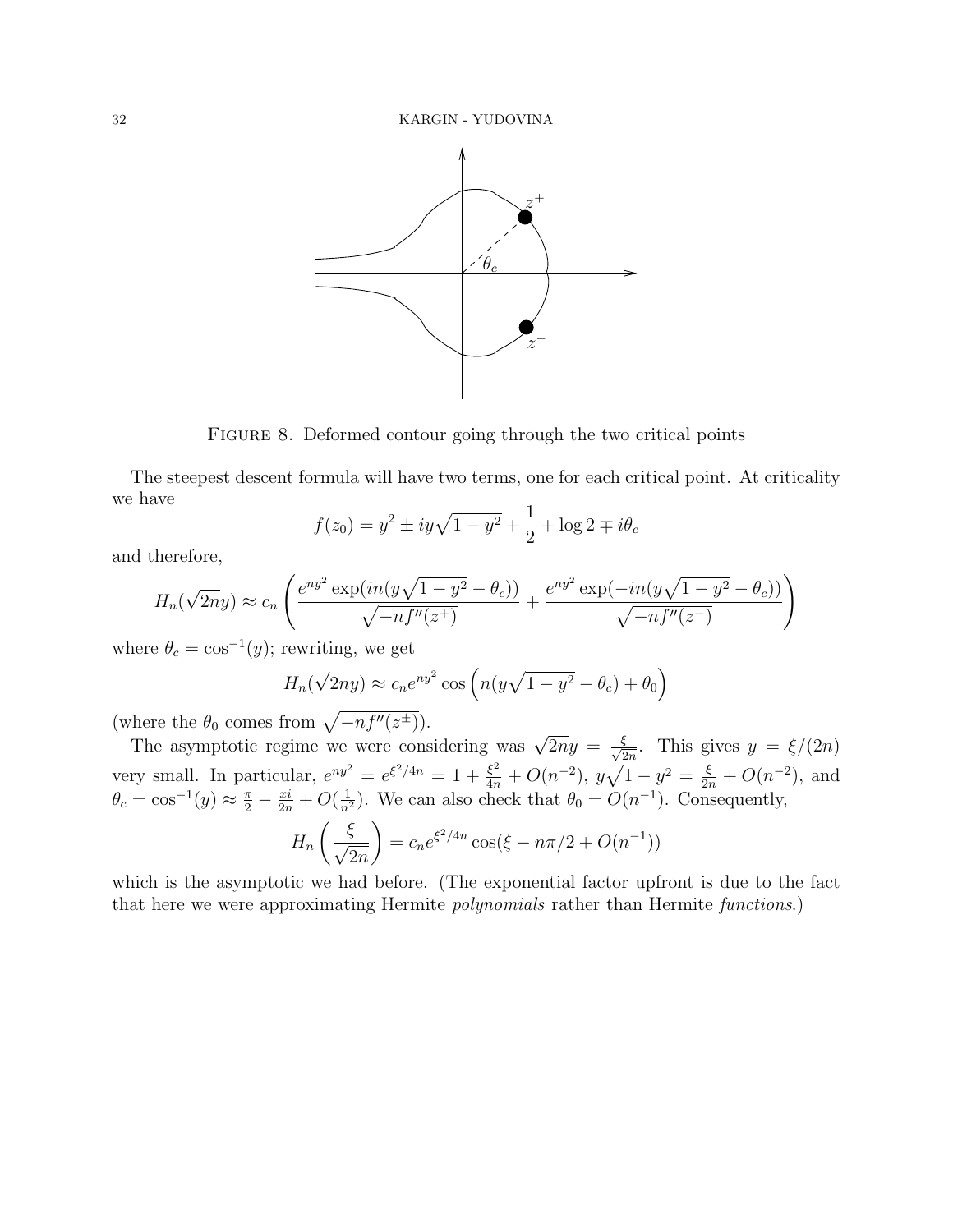#### RANDOM MATRIX THEORY 33

#### 5. Further developments and connections

5.1. Asymptotics of invariant ensembles (Deift et al.) Suppose the eigenvalue distribution satisfies  $p(\lambda_1, ..., \lambda_N) = \Delta(\lambda)^2 \exp(-\sum_{i=1}^N V(\lambda_i))$  for some potential function V. Here,  $\Delta$  is the Vandermonde determinant we had before. The asymptotics for this distribution would follow from asymptotics for a family of orthogonal polynomials with weight  $\exp(-V(x))dx$ .

The difficulty is that there is no explicit formula for the coefficients in the three-term recurrence relation for these polynomials.

Deift et al. found a way to find these asymptotics (see Chapter 7 in [\[7\]](#page-35-6) or Section 6.4 in Kuijlaars' review [arxiv:1103.5922\)](http://arxiv.org/abs/1103.5922); the solution method is related to a multidimensional version of the Riemann-Hilbert problem.

The Riemann-Hilbert problem is as follows. Consider a contour  $\Sigma$  on  $\mathbb{C}$ . We would like to find two functions  $Y_{\pm}(z): \mathbb{C} \to \mathbb{C}^n$  (for the classical Riemann-Hilbert problem,  $n = 1$ ), which are analytic on the two regions into which  $\Sigma$  partitions  $\mathbb{C}$ , and with the property that  $Y_+(z) = V(z)Y_-(z)$  on  $\Sigma$ , for some matrix V. (There will also be some conditions on the behaviour of Y at infinity.) It turns out that for  $n > 1$  this can be constructed so that one of the components of  $Y$  gives the orthogonal polynomials we want. Deift et al. found a way to analyze the asymptotics of these solutions.

5.2. Dyson Brownian motion. Suppose that the matrix entries  $X_{ij}$  follow independent Ornstein-Uhlenbeck processes.

Remark. An Ornstein-Uhlenbeck process satisfies the stochastic differential equation (SDE)

$$
dx_t = -\theta(x_t - \mu)dt + \sigma dW_t,
$$

where W is a Brownian motion. It has a stationary distribution, which is Gaussian centered on  $\mu$  with variance  $\frac{\sigma^2}{2\theta}$  $\frac{\sigma^2}{2\theta}$ . Such a process can be used to model, e.g., the relaxation of a spring in physics (normally exponential) in the presence of thermal noise. We will undoubtedly assume  $\mu = 0$  (i.e.,  $X_{ij}$  centered on 0), and possibly  $\sigma = 1$ .

The eigenvalues, being differentiable functions of the matrix entries  $X_{ij}$ , will then also follow a diffusion process. Applying Itô's formula (nontrivially), this can be found to be

$$
d\lambda_i = \frac{1}{\sqrt{N}}dB_i + \left(-\frac{\beta}{4}\lambda_i + \frac{\beta}{2N}\sum_{i \neq j}\frac{1}{\lambda_i - \lambda_j}\right), \quad i = 1, \dots, N
$$

Here,  $B_i$  are Brownian motions, and  $\beta = 1, 2, 4$  according to whether the ensemble is orthogonal, unitary, or symplectic. The best introduction is Dyson's original paper [\[9\]](#page-35-14). A system of coupled SDE's is not trivial to solve, but it turns out that the distribution of the solution converges to an equilibrium distribution. One could ask, e.g., about the speed of convergence. This material is covered in László Erdös's lecture notes, [http:](http://www.mathematik.uni-muenchen.de/~lerdos/Notes/tucson0901.pdf) [//www.mathematik.uni-muenchen.de/~lerdos/Notes/tucson0901.pdf](http://www.mathematik.uni-muenchen.de/~lerdos/Notes/tucson0901.pdf).

5.3. Connections to other disciplines. The methods that were initially developed for random matrices have since been used in various other places.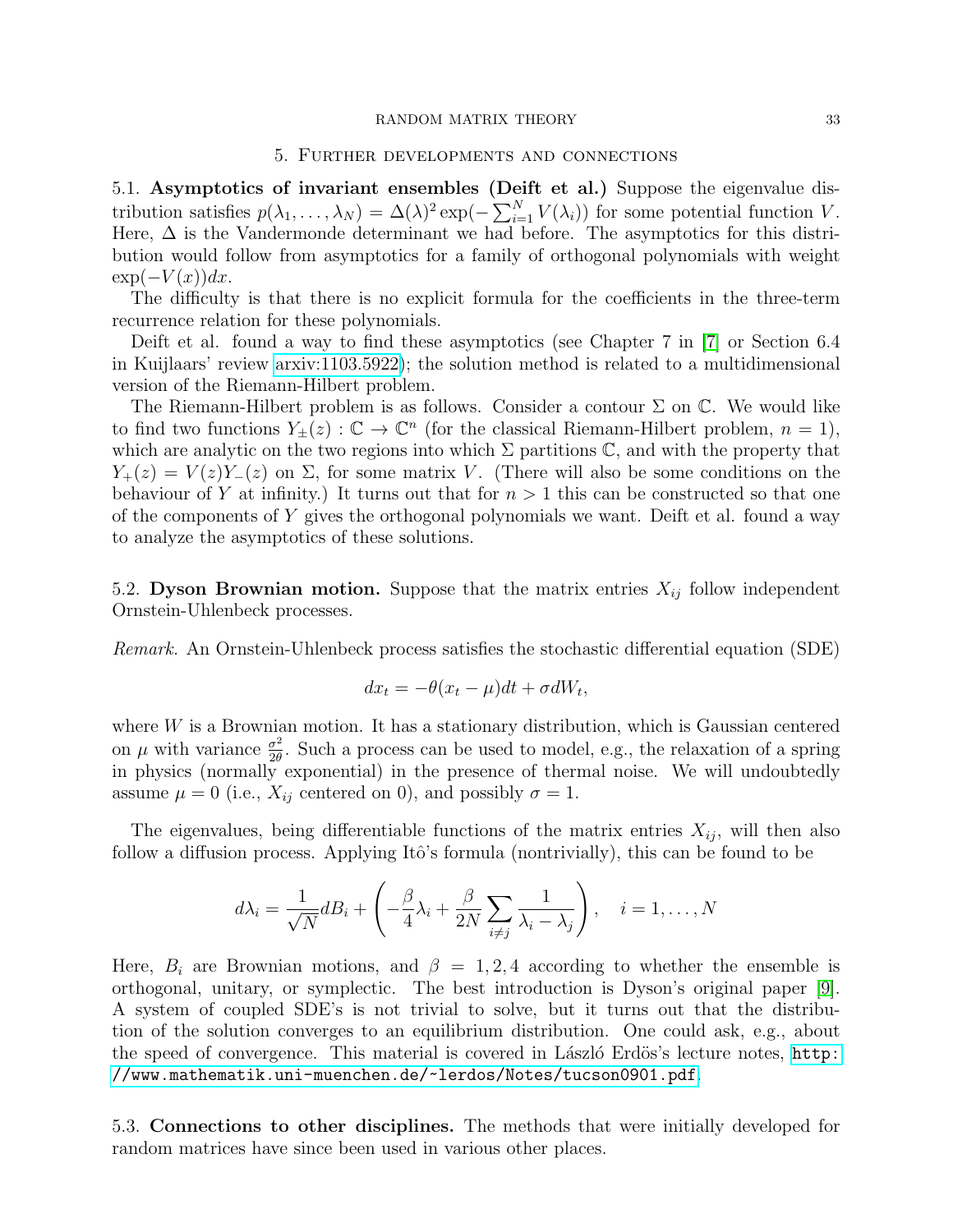5.3.1. Longest increasing sequence in a permutation (Baik-Deift-Johansson). Consider a permutation in  $S_n$ , e.g.  $\pi \in S_4$  which maps 1234 to 1324. We define  $l(\pi)$  to be the length of the longest increasing subsequence in  $\pi$ ; here,  $l(\pi) = 3$  (corresponding to subsequences 134 or 124). We would like asymptotics for  $l(\pi)$ , and particularly for its distribution, as  $n \to \infty$ .

We will use the RSK (Robinson-Schensted-Knuth) correspondence between permutations and pairs of standard Young tableaux. A standard Young tableau is the following object. First, partition *n*, i.e. write it as  $n = \lambda_1 + \lambda_2 + \ldots + \lambda_r$ , where  $\lambda_i$  are integers, and  $\lambda_1 \geq \lambda_2 \geq \ldots \geq \lambda_r > 0$ . E.g., for  $n = 10$  we might write  $10 = 5 + 3 + 2$ . We then draw the corresponding shape, where the  $\lambda_i$  are row lengths:



To turn this into a standard Young tableau, we will fill it with numbers  $1, \ldots, n$  which increase along rows and along columns. The RSK correspondence asserts that there is a bijection between permutations  $\pi$  and pairs of standard Young tableaux of the same shape. For example, there is a permutation  $\pi \in S_{10}$  corresponding to the pair

P = 1 2 5 6 8 3 4 7 9 10 Q = 1 3 5 7 9 2 4 6 8 10

The length  $l(\pi)$  is the length of the top row of the standard Young tableau. We define also  $r(\pi)$  the number of columns in the standard Young tableau; this is the length of the longest decreasing subsequence in  $\pi$ .

Standard Young tableaux have been well-studied because of their relationship to representations of  $S_n$ . See for example W. Fulton. *Young Tableaux*. Cambridge University Press 1997.

To get the distribution of  $l(\pi)$ , we need to count the number of standard Young tableaux with a given length of the top row. Now, there is a formula, due to Frobenius and Young, for the number  $f(\lambda)$  of standard Young tableaux of a given shape  $\lambda$  (this is, by the way, the dimension of the corresponding irreducible representation of  $S_n$ ). (Here,  $\lambda$  is a partition of *n*, that is,  $n = \lambda_1 + \ldots + \lambda_r$  with  $\lambda_1 \geq \lambda_2 \geq \ldots \geq \lambda_r > 0$ .)

Let  $h_i = \lambda_i + (r - i)$ , then the Frobenius-Young formula asserts

$$
f(\lambda) = n! \prod_{i>j} (h_i - h_j) \prod_{i=1}^r \frac{1}{h_i!}
$$

Remark. The formula which tends to get taught in combinatorics classes is the hook length formula: for each position x in the standard Young tableau, let  $hook(x)$  count the number of cells to the right of it, plus the number of cells below it, plus 1 for  $x$  itself. Then  $f(\lambda) = n! / \prod_x \text{hook}(x)$ , but this isn't very useful for us. (It is useful in other contexts. For example, Vershik and Kerov used this formula to obtain the asymptotic shape of a typical standard tableau.)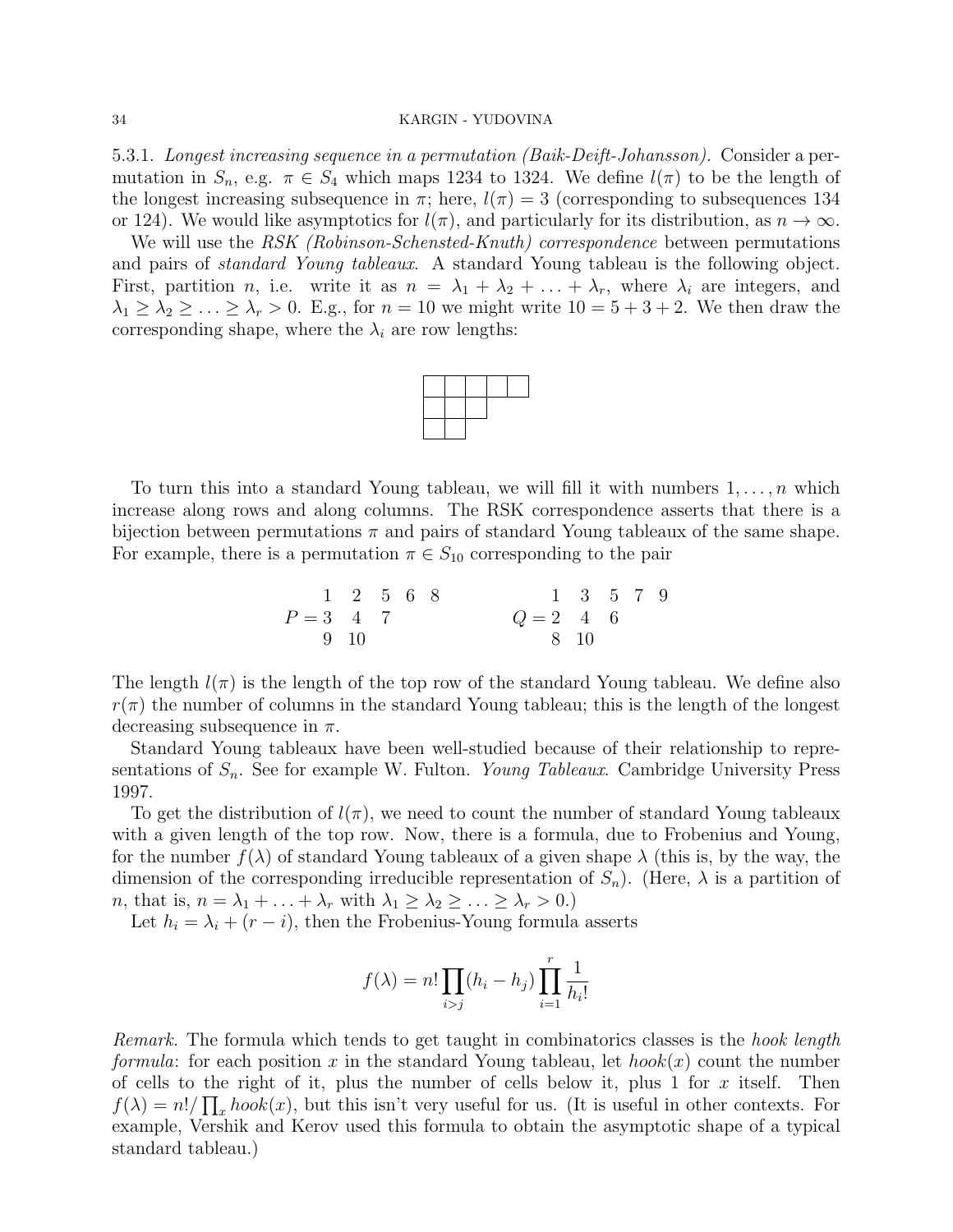In particular, by the RSK correspondence the number of permutations  $\pi$  with  $r(\pi) = r$ will be

$$
(n!)^2 \sum_{h_1,\dots,h_r:\sum h_i=n+\frac{r(r-1)}{2}} \prod_{i
$$

Since the product  $\prod (h_i - h_j)^2$  is related to the Vandermonde determinant, we get the connection to orthogonal polynomials and then to random matrices.

5.3.2. Last passage percolation. Consider a square  $M \times N$  lattice (with  $(M + 1) \times (N + 1)$ ) points), with weights  $w_{ij}$  in vertices. We will take  $w_{ij}$  to be iid geometric, i.e.

$$
\mathbb{P}(w_{ij} = k) = (1 - q)q^k.
$$

We would like to find a path from  $(0,0)$  to  $(M, N)$  which moves only up and to the right, and which maximizes the sum  $\sum w_{ij}$  of the weights it passes through. Let

$$
G(N, M) = \max_{p:\text{path up and right}} \sum_{w_{ij}}
$$

be this maximum.

Note that  $W$  is a matrix of nonnegative integers. We can write a generalised permutation corresponding to it: the permutation  $\pi$  will contain the pair  $\binom{i}{i}$  $j$ )  $w_{ij}$  times. For example,

$$
W = \begin{pmatrix} 1 & 2 & 0 \\ 0 & 3 & 0 \\ 1 & 1 & 0 \\ 1 & 0 & 1 \end{pmatrix}, \quad \pi = \begin{pmatrix} 1 & 1 & 1 & 2 & 2 & 2 & 3 & 3 & 4 & 4 \\ 1 & 2 & 2 & 2 & 2 & 2 & 1 & 2 & 1 & 3 \end{pmatrix}
$$

Then the optimal path corresponds to the longest nondecreasing subsequence in  $\pi$ , and  $\pi$  (via the RSK correspondence – in fact, this was Knuth's contribution) corresponds to a pair of semistandard Young tableaux: the semistandard Young tableaux are filled by the top, resp. the bottom, row of  $\pi$ , and the numbers must be increasing along rows and nondecreasing along columns. Semistandart Young tableaus can be counted similarly to standard ones; the polynomials that arise are called the Meixner orthogonal polynomials.

5.3.3. Other problems. We don't have time to mention these in any detail, but there are totally asymmetric exclusion processes, Aztec diamond domino tilings, and viscious walkers. Most of the work on the topics in this section has been done by Johansson and his co-authors, and the best place to find out more is to read his papers, for example, [\[2\]](#page-34-4), [\[14\]](#page-35-15), [\[15\]](#page-35-16), [\[16\]](#page-35-17).

#### **REFERENCES**

- <span id="page-34-0"></span>[1] Greg W. Anderson, Alice Guionnet, and Ofer Zeitouni. An Introduction to Random Matrices, volume 118 of Cambridge studies in advanced mathematics. Cambridge University Press, 2009.
- <span id="page-34-4"></span>[2] Jinho Baik, Percy Deift, and Kurt Johansson. On the distribution of the length of the longest increasing subsequence of random permutations. Journal of the American Mathematical Society, 12:1119–1178, 1999.
- <span id="page-34-2"></span>[3] S. G. Bobkov and F. Götze. Exponential integrability and transportation cost related to logarithmic Sobolev inequalities. Journal of Functional Analysis, 163:1–28, 1999.
- <span id="page-34-1"></span>[4] Kai Lai Chung. A Course in Probability Theory. Academic Press, third edition, 2001.
- <span id="page-34-3"></span>[5] E. T. Copson. Asymptotic expansions. Cambridge Tracts in Mathematics and Mathematical Physics. Cambridge University Press, 1967.